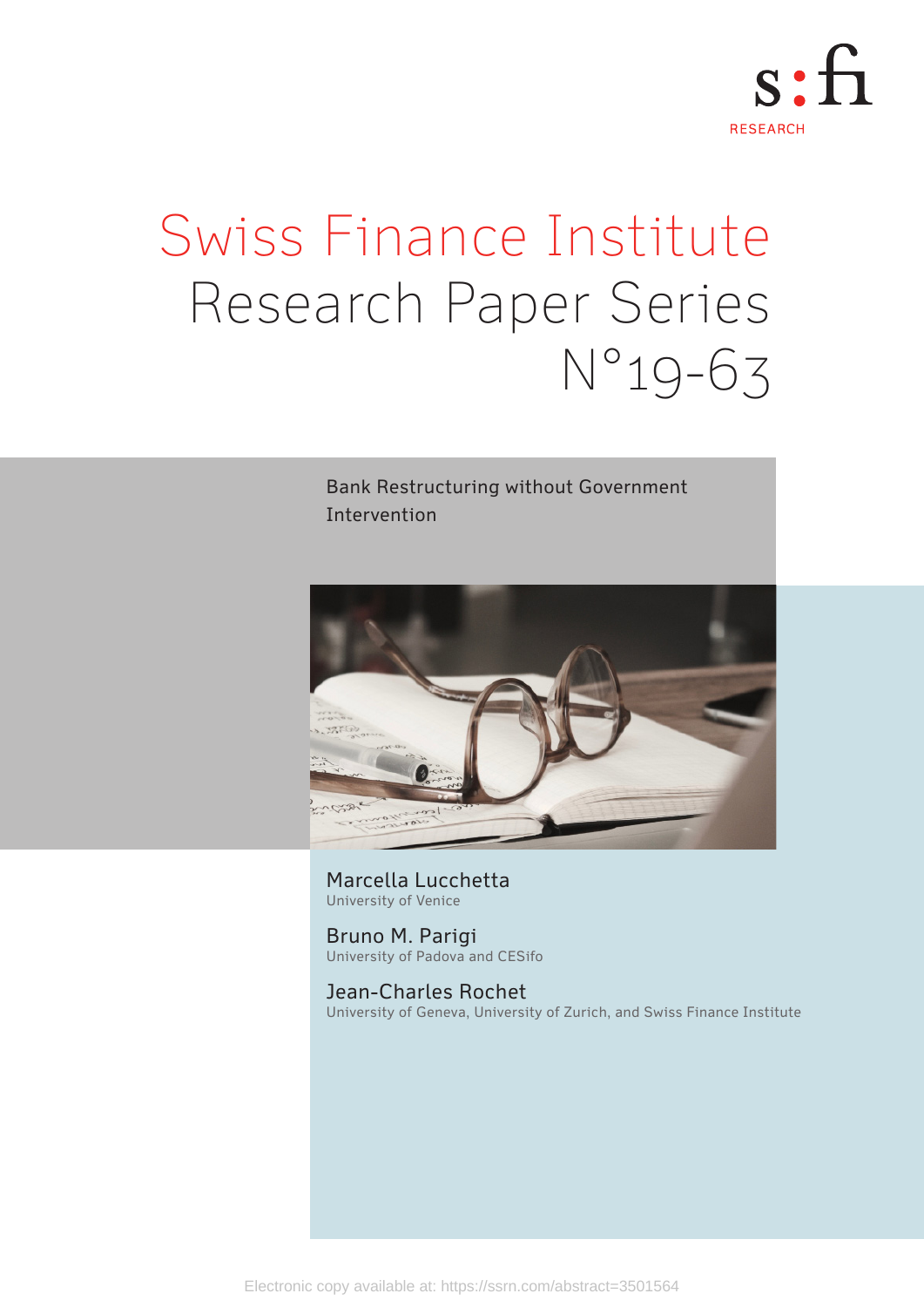## Bank Restructuring without Government Intervention  $*$

Marcella Lucchetta

Bruno M. Parigi

University of Venice

University of Padova, and CESifo

Jean-Charles Rochet

SFI@University of Geneva, and University of Zürich

June 27, 2019

<sup>∗</sup>E-mail: Lucchetta: lucchett@unive.it; Parigi: brunomaria.parigi@unipd.it; Rochet: jeancharles.rochet@gmail.com. We thank Rui Albuquerque, Bruno Biais, Mathieu Bouvard, Elena Carletti, Jean-Edouard Colliard, Pierre Collin-Dufresne, Jason Donaldson, Denis Gromb, Philipp Hartmann, Charlie Kahn, Augustin Landier, Bart Lambrecht, Robert Marquez, David Martinez-Miera, Erwan Morellec, Martin Oehmke, Anatoli Segura, Javier Suarez and Andrew Winton for helpful discussions, and the audiences at the CESifo Applied Micro Conference, the Banque de France, the University of Sassari 2016 Summer Workshop in Alghero, the 2017 Safe/NYU/ETH Law&Banking/Finance Conference, the 4th Cambridge Corporate Finance Theory Symposium, the 2018 FIRS Conference, the Bank of Finland, the 2018 ASSET Conference, the 2018 EuroFIT Conference, the 3rd Bristol Workshop on Banking and Financial Intermediation, and at seminars at HEC, McGill Business School, and the Universities of Lausanne, Leuven, Padova, Toulouse, Venice, Warwick and Zurich, for useful comments. Parigi is grateful to the Fondation Banque de France for its hospitality while part of this research was conducted. The usual disclaimer applies.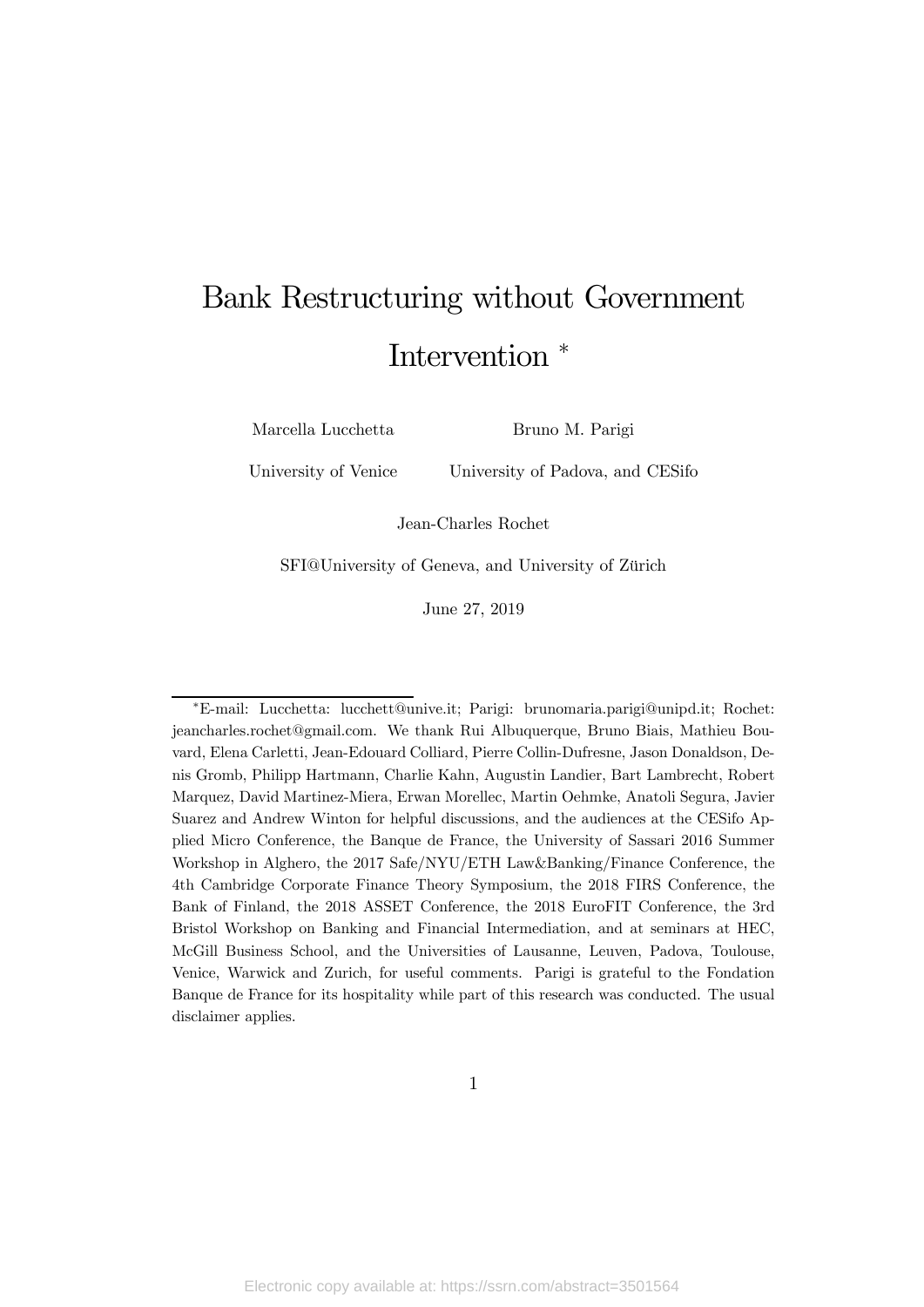#### Abstract

When a bank is burdened with Non Performing Loans, an underinvestment problem may arise. Banking Authorities often take the initiative to segregate these Non Performing Loans into a Bad Bank (BB), so that the remaining part of the bank, the Good Bank, finds it profitable to make new loans. These BBs typically involve an injection of public funds.

We propose a different type of bank break up that does not require any government subsidy. The idea is to give to the bank's shareholders the option to create a BB on their own, and finance it ex-ante by requiring the bank to issue a bail-inable bond that is drawn down when the option is exercised. No tax payer money is involved. Such a restructuring differs from the bail-in regimes in the Bank Recovery and Resolution Directive in the EU and the Dodd-Frank Act in the USA in that it recognizes to the bank's shareholders the information rents that result from their private information on the bank's legacy loans.

JEL Classification: G00, G20, G21

Key words: Bad banks, Under-investment, Debt overhang, Bail-inable bond.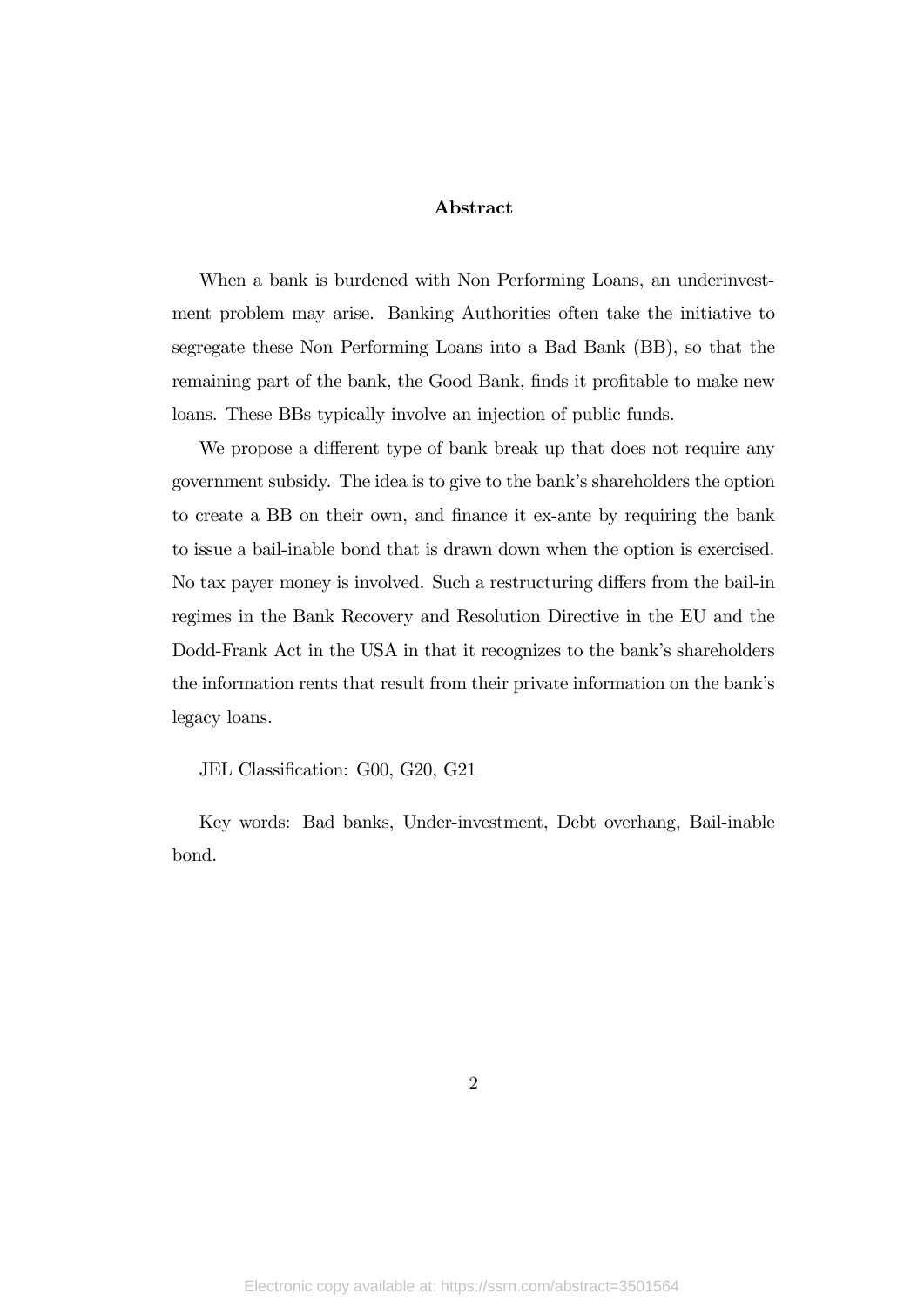## 1 Introduction

Non Performing Loans  $(NPLs)^1$  have recently become a serious and harmful issue for the European Banking Sector. The European Banking Authority (2019) estimates that in December 2018 the stock of gross NPLs in the European Union (EU) banks stood at  $\epsilon$ 658 billion or 3.2% of total gross loans with uneven cross country distribution. Although the inflow of new NPLs has slowed down since the peak of the financial crisis and NPLs ratios have begun to decline, they remain high by historical standards, and about twice as much those in other jurisdictions like the USA and Japan (ESRB 2017). It is argued that NPLs reduce bank profitability, raise funding costs and ultimately tie up bank capital that could otherwise be devoted to increase lending in valuable projects (See e.g. IMF  $2015$ ).<sup>2</sup>

Policymakers have resorted to a number of solutions, involving banks recapitalizations, government's guarantees of bank liabilities, asset purchases programs, variously combined together (ECB 2017). Asset purchases programs involve the removal of NPLs from the bank balance sheet to house them in a Bad Bank (here after BB).

Despite the macroeconomic importance of the NPLs phenomenon and the widespread regulatory changes in the EU and in the USA, there are almost no specific models to study the economic rationale for setting up these BBs.

<sup>&</sup>lt;sup>1</sup>Although the application of the NPL concept is currently not fully harmonised across countries and banks, a widely accepted definition is any exposure for which repayments are 90 days past due, or unlikely to be repaid without recourse to collateral (ESRB 2017).

<sup>&</sup>lt;sup>2</sup>For example, Accornero et al. (2017) find that an *increase* of the level of NPL ratios may have a negative effect on bank lending in Italy, while a high level of the level of NPL ratios per se does not influence bank lending.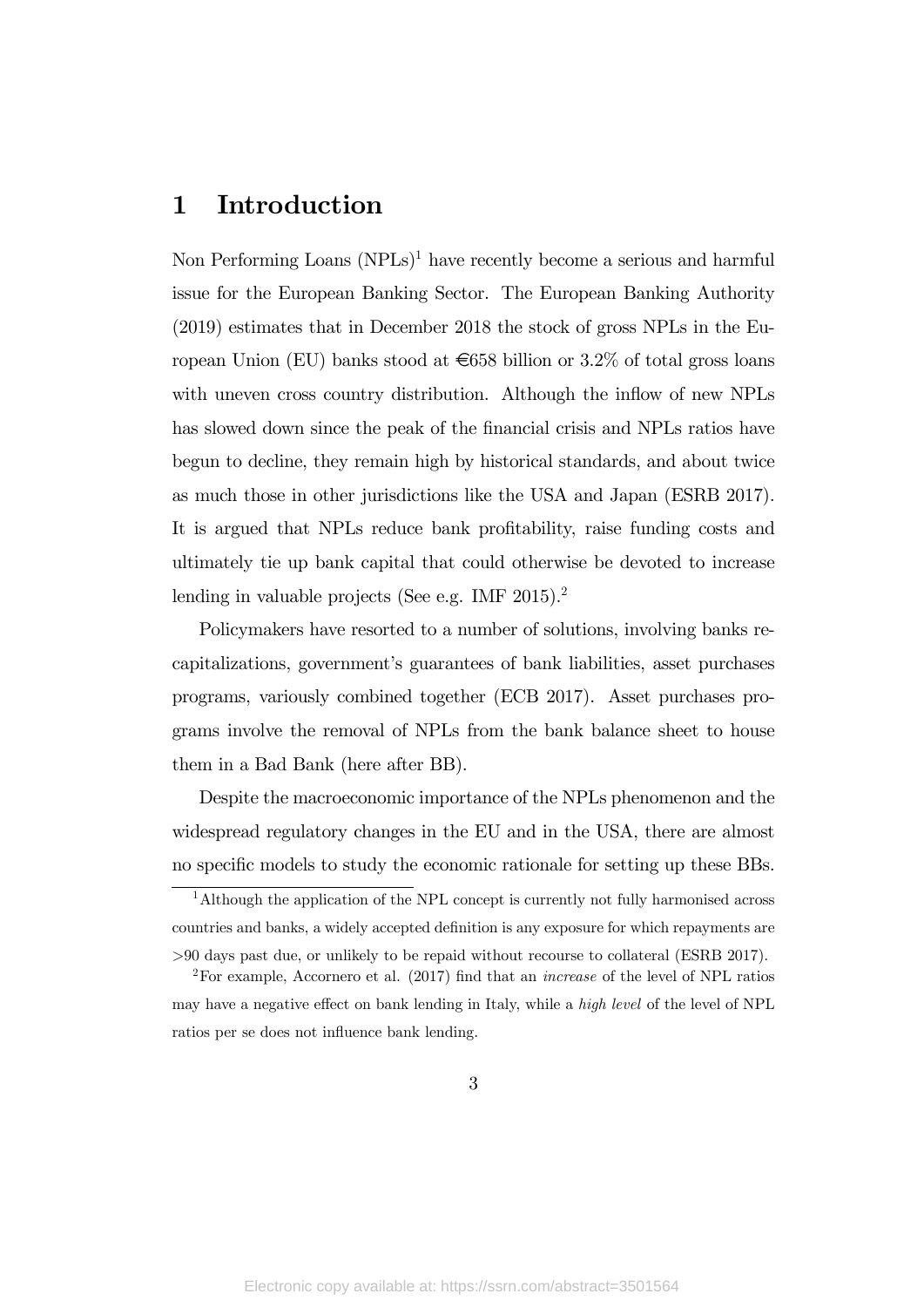Two reasons for establishing a BB have been suggested in the literature.

The first one is to prevent Moral Hazard by poorly capitalized banks. For example, Kahn and Winton (2014) argue that when a combination of high leverage and asset opacity induces risk shifting, incentives can often be improved by creating a structure with two subsidiaries. One subsidiary is supposed to hold safer loans and the other one riskier loans. Each subsidiary's debt has recourse only to that subsidiary's assets.

The second reason is to avoid the Adverse Selection problem that the bank will face in raising funds if the market cannot distinguish assets' quality (See e.g. Thomson 2011). An indication that Adverse Selection in the NPLs market may be a first order problem is the wide gap between the book value of NPLs and their market value (ESRB 2017).

In this paper we show that Adverse Selection on the legacy asset generates informational rents for the banker and may cause under-investment. The status quo, that is passing profitable investment opportunities, is valuable to the bank's shareholders because it gives them the option to default on preexisting debt. Any type of bank restructuring will encounter the resistance of the shareholders unless they receive at least the informational rent they would have obtained in the status quo.

To solve the under-investment problem we propose a new regulation whereby the bank restructuring occurs by breaking-up the original bank into a BB and a Good Bank (GB) and it can be financed ex-ante by requiring the bank to issue a bail-inable bond that is drawn down when the bank split occurs. This restructuring can be organized without any government funding, by giving to the bank's shareholders the option to split the bank, which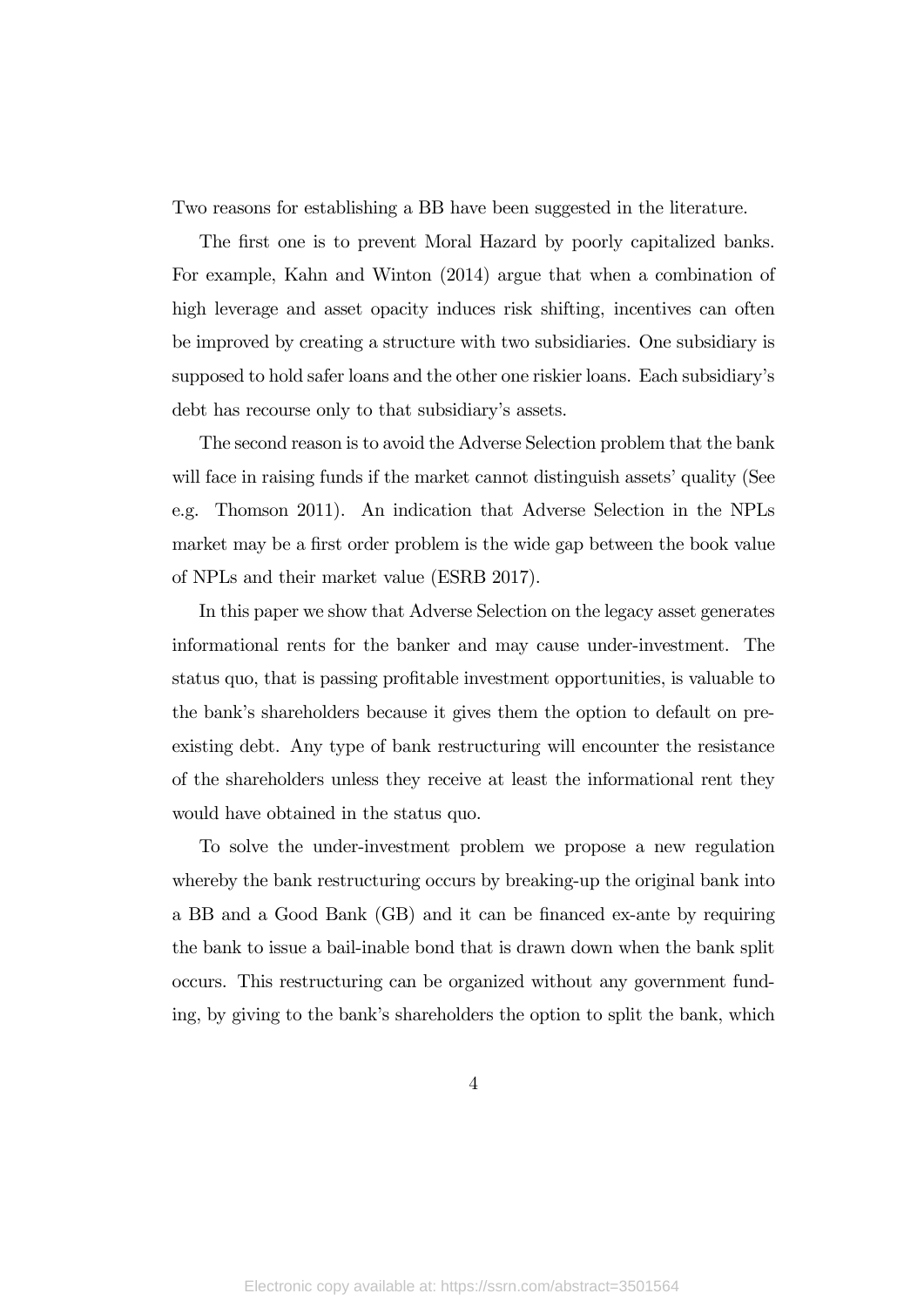is a way to extract the shareholders' rent and solve the under-investment problem.

We follow Myers (1977) observing that in a given moment a bank has both activities in place, like legacy loans and outstanding debts, and the opportunity to raise new funds to make new loans. If at an interim date the bank receives private information that the legacy loans are likely to perform poorly, and the perspective return of the new loans is not good enough to absorb the potential losses from legacy loans, then the bank may decide to forego the new loans even if they have positive expected net present value. This is more likely to happen in a downturn when the bank is so undercapitalized because of previous losses that the option to default on the outstanding debt is worth more than the expected net present value of the new loan.

In this paper we explore several alternatives to overcome the underinvestment problem. We investigate first under which conditions the incumbent shareholders could make the new loan via a separate Special Purpose Vehicle (SPV). This is a viable solution when the net present value of the new loan is large w.r.t. the cost of equity to inject in the SPV. This solution is likely to be feasible only in the expansion phase of the business cycle when the growth opportunities are good, and the cost of equity and uncertainty are low. When this is not the case and the bank is undercapitalized a subsidy is needed to give the incumbent shareholders the incentive to make the new loan. The government could provide such a subsidy along with the break-up of the original bank into a BB and a GB. When the government does not or cannot provide the subsidy, it must come from other sources. One such a source is the bail-in of some class of creditors along with the bank split.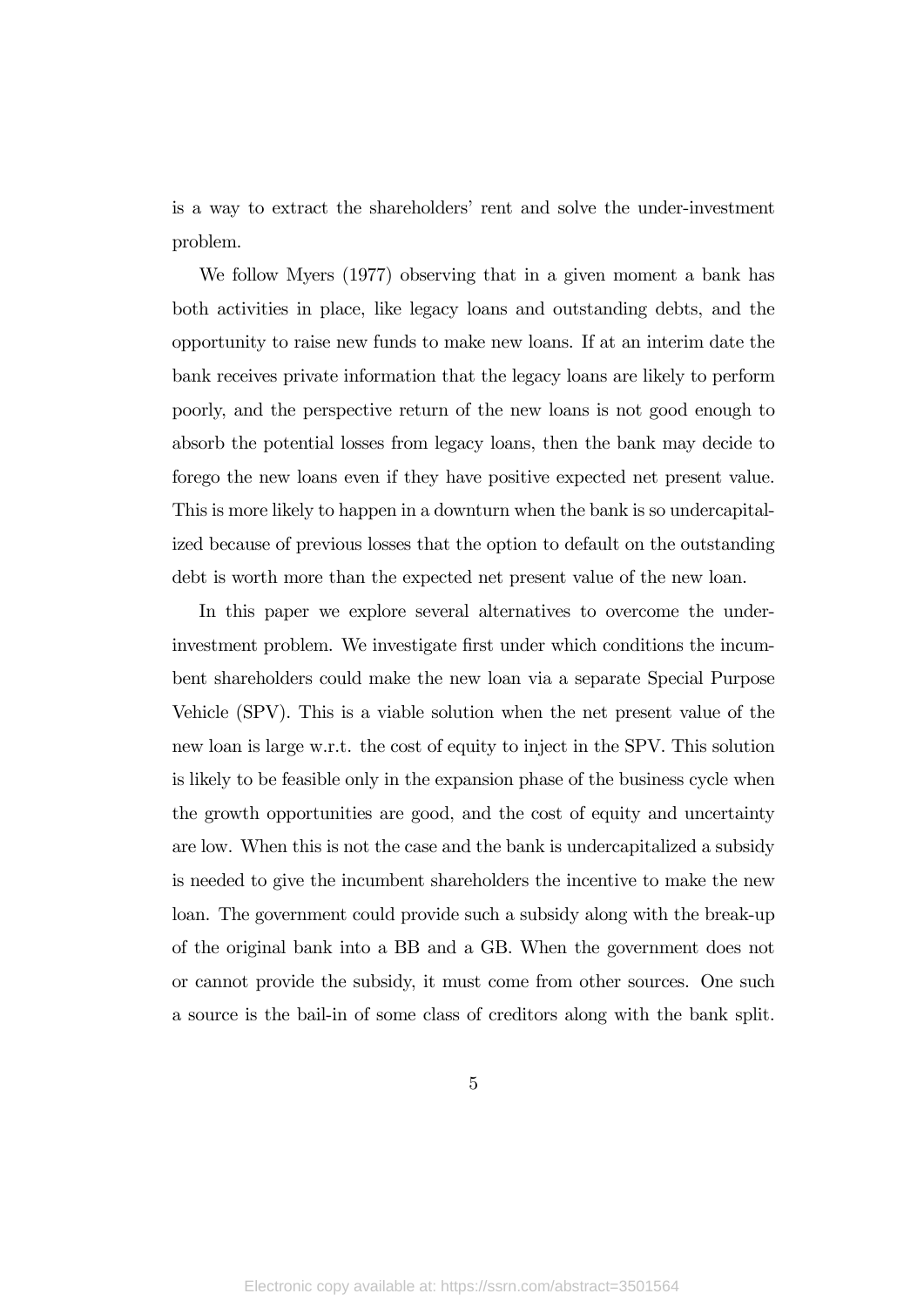Regardless of the source of the subsidy, government or bondholders, the BB is the vehicle used to ring-fence the banker's rent.

This new regulation works like that: it would specify the amount of bailinable debt that the bank must issue ex-ante and the threshold of NPLs for creating a BB, along with the amount of recapitalization of the GB. To bypass the Adverse Selection problem the parameters of the split should be such that revealing the true value of the NPLs is incentive compatible for the banker. The bail-in regimes envisioned by the Bank Recovery and Resolution Directive (BRRD) in the EU and by the Dodd-Frank Act (DFA) in the USA, are mainly designed to shield the taxpayer from costly bailouts, but would not solve the under-investment problem because they do not address its root cause: the Adverse Selection rent that must be recognized to the banker. In fact the solution that we propose differs from these bail-in solutions because in our mechanism the incumbent shareholders, not only is not wiped out, but must be given the rent that she could have obtained from not investing. This has some similarity with the result of Aghion et al. (1999) showing that bank recapitalizations must be designed to balance the incentive of the manager to hide poorly performing loans on the one hand, and to understate the performance of the bank to induce a bailout, on the other.

We stress that the aim of the new regulation that we propose is to solve the under-investment problem while maintaining the bank safe, and not to resolve of a bank failing or likely to fail. Of course when the bank split involves the recourse to public funds it may have a cost due to the distortionary nature of taxation. In those cases we show under which conditions the welfare cost from the bank split and the bail-in of a class of bond holders is lower than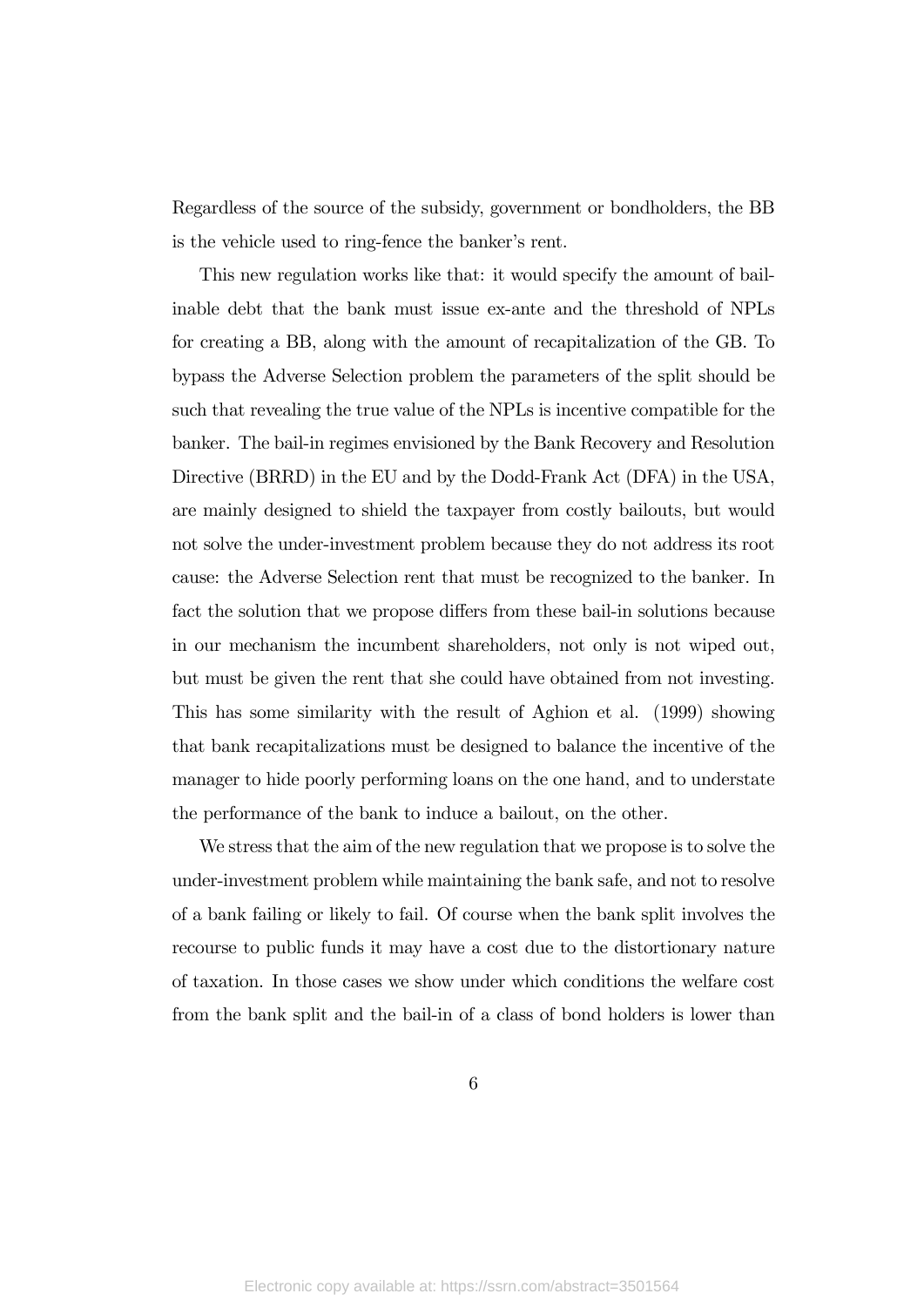the welfare cost when the government buys the bad assets of a distressed bank.

The rest of this paper is organized as follow. In Section 2 we present some stylized facts about BBs and we discuss the related literature. In Section 3 we introduce the model and show that under-investment may arise in equilibrium. In Section 4 we show what it would cost the government to purchase the bad assets to eliminate the under-investment problem. In Section 5 we show that a bank split financed by the write down of a bond eliminates the under-investment without any government's subsidy. In Section 6 we analyze the welfare associated with two above solutions to under-investment. Section 7 concludes. In the appendix (Section 8) we have a proof and we conduct the calibrations of the limited liability option, of the bank's balance sheets, and of the welfare.

## 2 Stylized facts and literature

#### 2.1 What Bad Banks do

The BBs that have been set up in the past differ along several dimensions. Two stand out: the amount of risk transferred outside the balance sheet of the original bank, and the mix of public and private funds injected in the BB.3 From the standpoint of risk transfers and complexity McKinsey (2009) distinguishes four basic organizational models for setting up BBs. The first one is the  $On-balance-sheet$  guarantee through which the bank protects its

<sup>3</sup>BBs differ also along the dimension of their aims. Some are mainly long term restructuring vehicles while others are mainly assets disposition vehicles (Klingebiel 2000).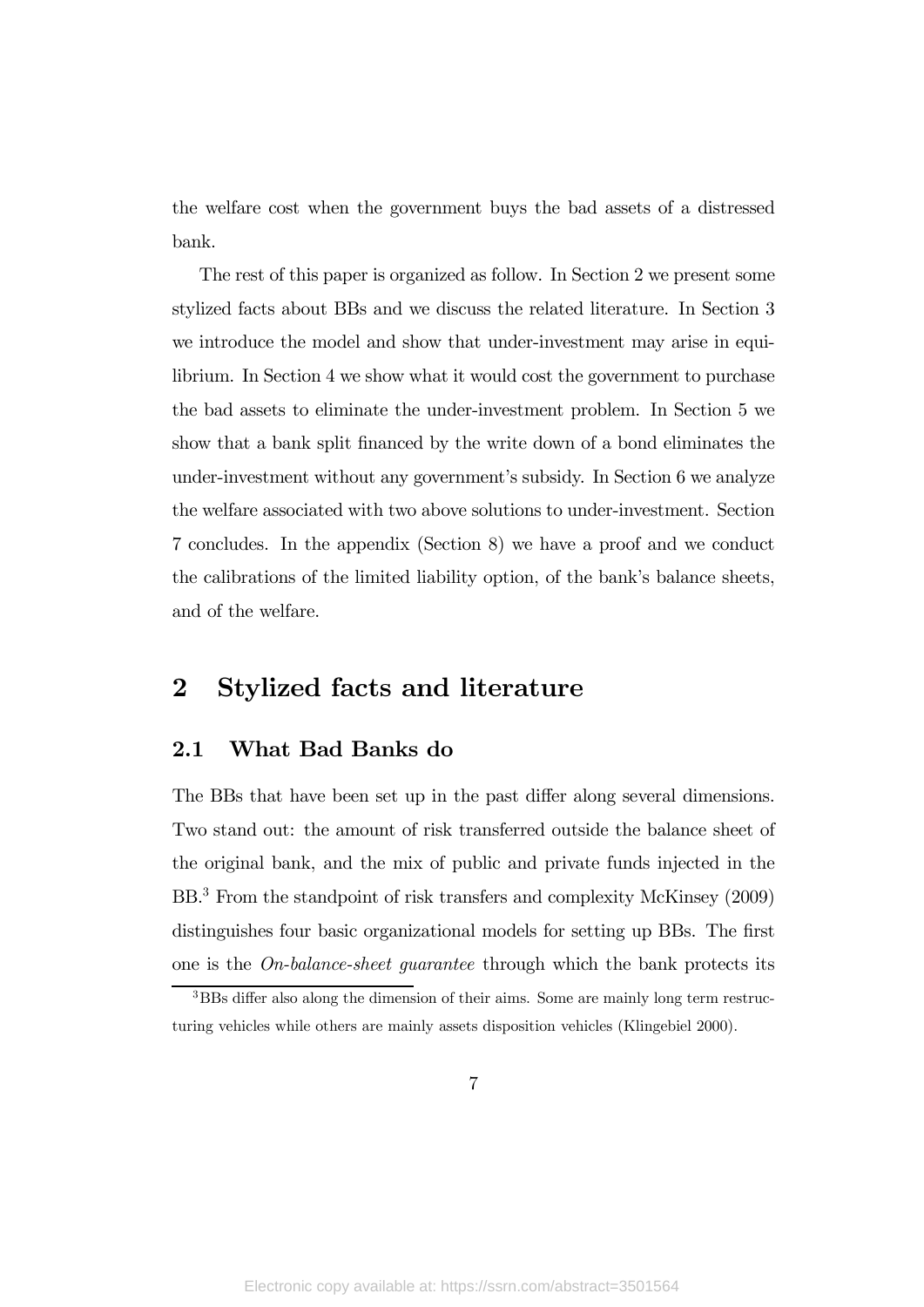portfolio against losses typically with a guarantee from the government. That was the case at Citigroup, where in 2008 the US government guaranteed up to \$306 billion in problematic assets to ring-fence the risks on the balance sheet. The second one is the *Internal restructuring unit* or internal BB. This solution, like the previous one, lacks effective risk transfers but increases transparency. Citigroup in 2009 created a separate subsidiary, Citi Holdings, with more than \$800 billion worth of assets at its peak. Deutsche Bank is said to be preparing the creation of an internal BB where to house or sell assets up to  $\epsilon$ 50bn, comprising mainly of long-dated derivatives (Financial Times 2019). A third solution is the creation of a Special-purpose entity (SPE). In this off-balance-sheet solution, the bank offloads its unwanted assets into a SPE, usually government-sponsored. UBS has followed this approach transferring \$60 billion of bad assets to an off-balance-sheet SPE funded by the Swiss National Bank. The fourth solution is the Bad-bank spinoff. In this solution the bank shifts the troubled assets off the balance sheet and into a legally separate banking entity, thus achieving maximum risk transfers and transparency, at the cost, however, of organizational complexity. The solution that we propose is closest to the latter mode.

Although most BBs involve injections of public funds, there is a growing number of examples of privately-funded BBs. The first one was the 1988 split of Mellon Bank in two units. Mellon wrote down about \$1 billion of bad assets to 53% of their book value and moved them to Grant Street National Bank, a separately chartered and capitalized BB, financed partially by junk bonds, that did not take deposits and merely existed to liquidate the bad loans. The good assets remained in the original bank, which issued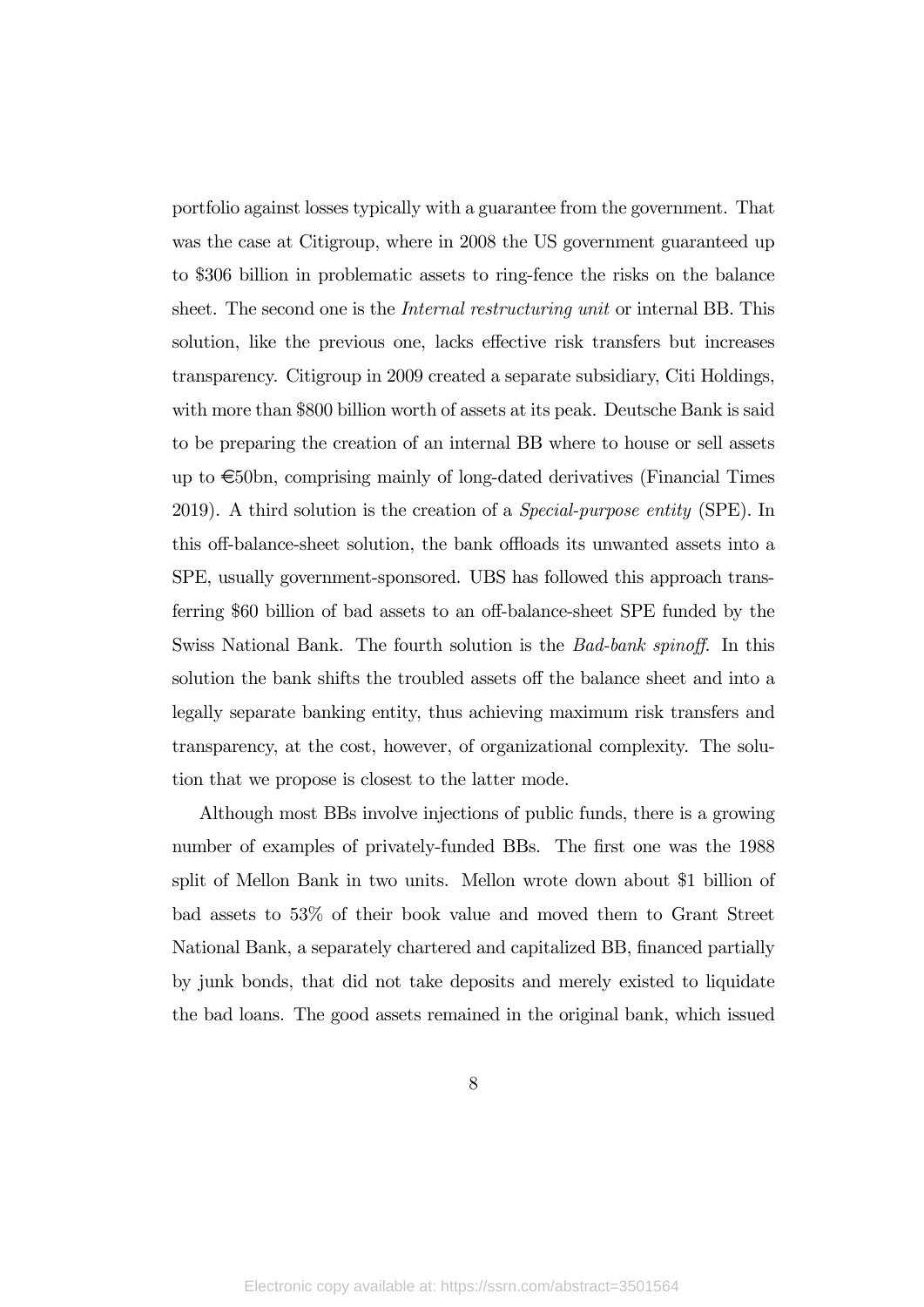\$525 million of new equity to restore its capital base. Importantly the preexisting shareholders of Mellon were not wiped out, but were simply diluted and shared the proceeds of the liquidation of bad loans moved to the BB (See New York Times 1988, and Thomson 2011). Another example, albeit extreme, of a BB without injection of public funds, occurred during the crisis of Cyprus Popular Bank (also known as Laiki) which had accumulated NPLs from the Greek crisis.4

In November 2015 the Italian banking authorities resolved four Italian regional banks.<sup>5</sup> Their  $\epsilon$ 8.5 billion NPLs were written down to  $\epsilon$ 1.5 billion and placed in a privately-funded BB. The BB was financed with  $\in$ 140 million, had no banking licence, and was tasked with managing and selling NPLs. The good assets and the original deposits were placed in four newly created GBs. No state aid was involved and the operation was entirely financed with the bail-in of shareholders and subordinated bondholders of the resolved banks, and new equity from the banking industry, in the spirit of the burden sharing imposed by the EU. As an illustration of the importance of Adverse Selection

5These banks are: Cassa Risparmio di Ferrara, Banca Marche, Banca Popolare dell'Etruria e del Lazio, Cassa Riparmio di Chieti.

<sup>&</sup>lt;sup>4</sup>In March 2013 Laiki was resolved with the bail-in of the shareholders and bondholders of the bank and through the forced conversion of  $47.5\%$  of the uninsured deposits ( $>$  $\in$ 100,000) into equity. Bail-in of uninsured depositors was politically feasible as about 70% of deposits in the Cyprus Banking System belonged to non-EU residents. Laiki was split in two units. While uninsured deposits remained in the BB (Legacy Laiki), several assets and liabilities among which the insured deposits ( $\leq \epsilon 100,000$ ) were transferred to the Bank of Cyprus. In exchange the BB received shares in the Bank of Cyprus. The uninsured depositors of Laiki also had claims on the liquidation of the assets of the BB (See Philippon and Salord 2017 for a detailed discussion).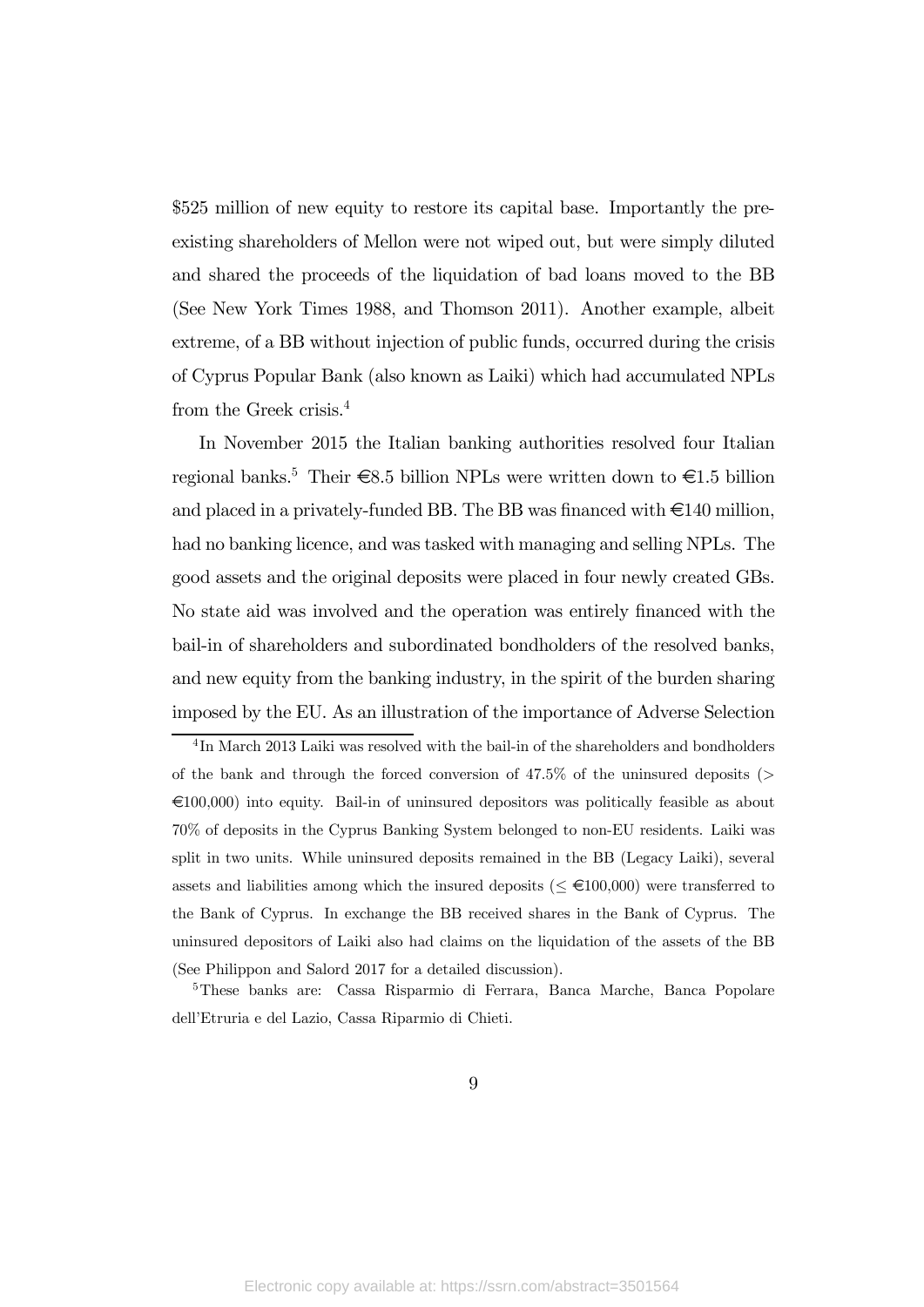in the NPLs market notice that the implicit value of the NPLs of the four banks was 17.6% of their book value i.e.  $\epsilon$ 1.5 billion/ $\epsilon$ 8.5 billion, thus representing a stiff haircut and setting a high benchmark for other banks that wanted to realize their losses. More generally the phasing in of the BRRD, has made majority-privately owned BBs more frequent in the EU (Gandrud and Hallerberg 2014).

#### 2.2 Academic literature

Our paper is related to several strands of literature. The first comprises the pioneering study by Myers (1977): a firm facing pre-existing debt may pass valuable investment projects since the earnings generated by the new investments would be partially appropriated by existing creditors.

If debt contracts can be renegotiated easily the under-investment problem could be alleviated without any government involvement by a debt-for-equity swap. Bhattacharya and Faure-Grimaud (2001) show that debt write-down in an environment in which a single debt holder negotiates with the manager/shareholder and knows as much about the firm's prospects as the manager can alleviate the under-investment problem. However, they show that there is no debt reduction that would give the equity holder the incentive to make all new positive-net present value investments.

Landier and Ueda (2009) observe that such restructurings are hard to implement for various reasons among which the difficulty of coordinating among many stakeholders and the need for speed. Landier and Ueda argue that when debt renegotiation is not feasible some transfer from the tax payer is necessary.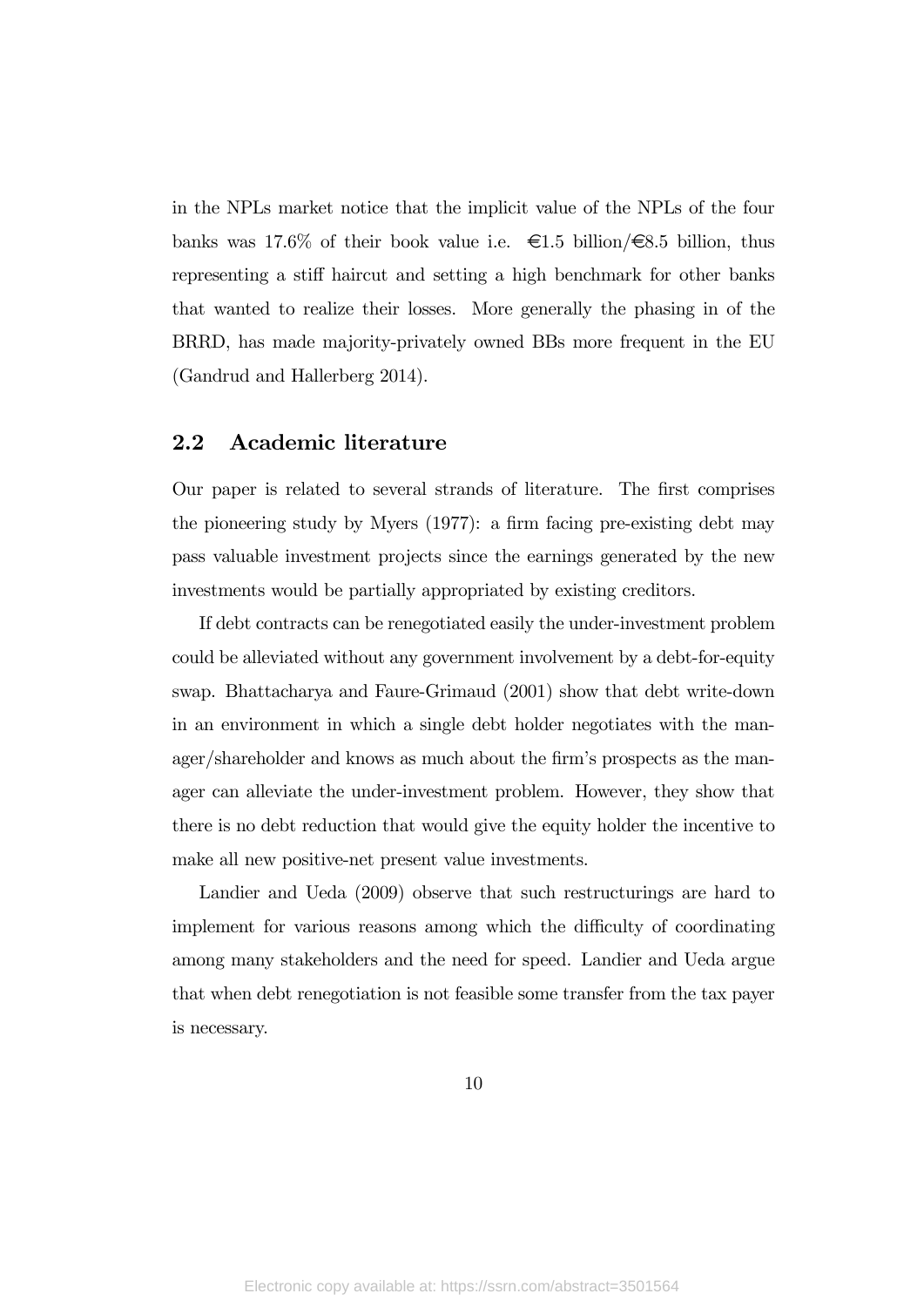Three recent papers study bank restructuring under debt overhang. Colliard and Gromb (2017) study how resolution rules affect the incentives to restructure a bank's debt to avoid an inefficient action due to debt overhang. Segura and Suarez (2019) show that, absent adverse selection on legacy loans, forcing banks to dispose of NPLs can restore incentives to lend. However, if the losses to absorb are large, bank owners may prefer that the bank is resolved. In that case combining NPLs disposal requirements with transfers solves the under-investment problem with the minimal cost to the deposit insurance scheme.

The paper most closely related to ours is Philippon and Schnabl (2013) (hereafter P-S). In their setting a negative aggregate shock to banks balance sheets causes debt overhang. A bank's decision to forgo profitable lending, reduces payments to households, which, in turn increases households defaults and worsens other banks' debt overhang. As a result, some banks do not lend because they expect other banks not to lend. P-S analyze interventions in which the government directly recapitalizes banks, which can decide whether to participate. Banks private information about their assets generates two problems: banks benefit from aggregate risk reduction when other banks participate, and thus may free ride; banks also exploit information advantage to participate opportunistically in the program. The solution is that the government makes all banks pivotal: either all participate, or no recapitalization will take place. This avoids Adverse Selection and corrects the externality. Unlike P-S in our model legacy debt is fairly-priced ex-ante in anticipation of future events. Furthermore we focus on the possibility of segregating the assets in place from the investment opportunity to avoid the debt overhang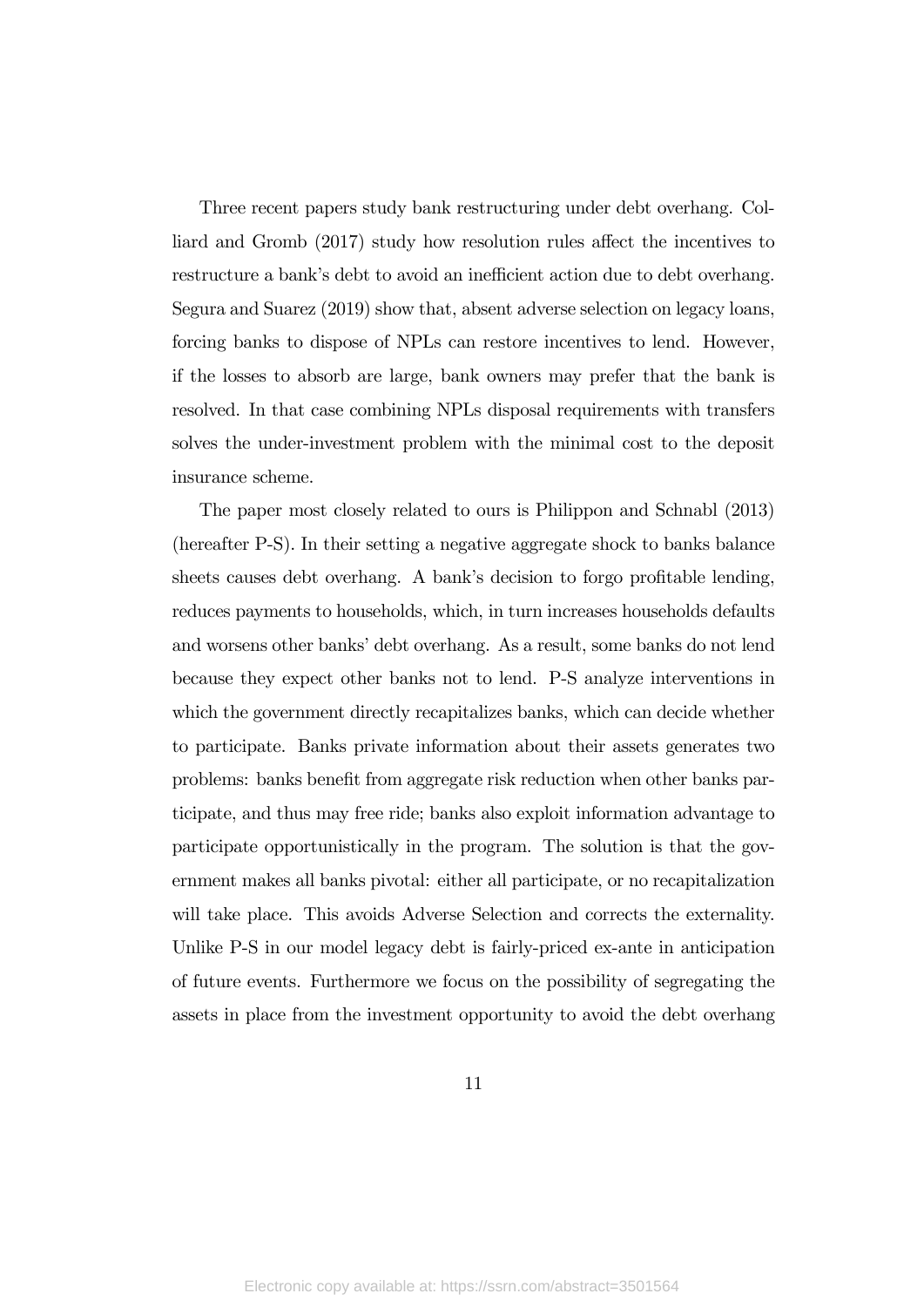without any government intervention.

Tirole (2012) studies the problem of banks that must sell legacy assets to finance new projects. The Adverse Selection in the legacy assets market may prevent trade, and thus funding for the new projects is not available. Any attempt of the government to re-start the assets markets (e.g. TARP in the USA) must take into account that participation is voluntary, that is the asset owners will participate if and only if what they receive exceeds what they obtain in the marketplace. However, the market outcome itself depends on who participates in the government's program. Tirole argues that if the government's plan is successful to purge the market from its most toxic assets, the effect is to increase asset prices, thereby making asset owners more reluctant to sell. The solution is that the government buys the most toxic legacy assets, trading off the benefit of re-starting trade vs. the cost of the distortionary taxation to finance the assets purchases. Our model shares with this paper the notion that Adverse Selection on the legacy assets combined with the impossibility to commit to invest in new loans confer to the banker an information rent. However our focus is on private solutions that do not require any form of government intervention.

Finally, our paper is related to the strand of literature that investigates the conditions under which assets should be financed as a pool or separately. DeMarzo (2005) studies assets repackaging leading to pooling, tranching, and securitization. He considers both the ex-ante and the interim security design problems, and examines the question of whether to keep multiple assets in a single firm, and preserve the priority structure of the securities issued by the firm. Leland (2007) examines the pure financial benefit of separating or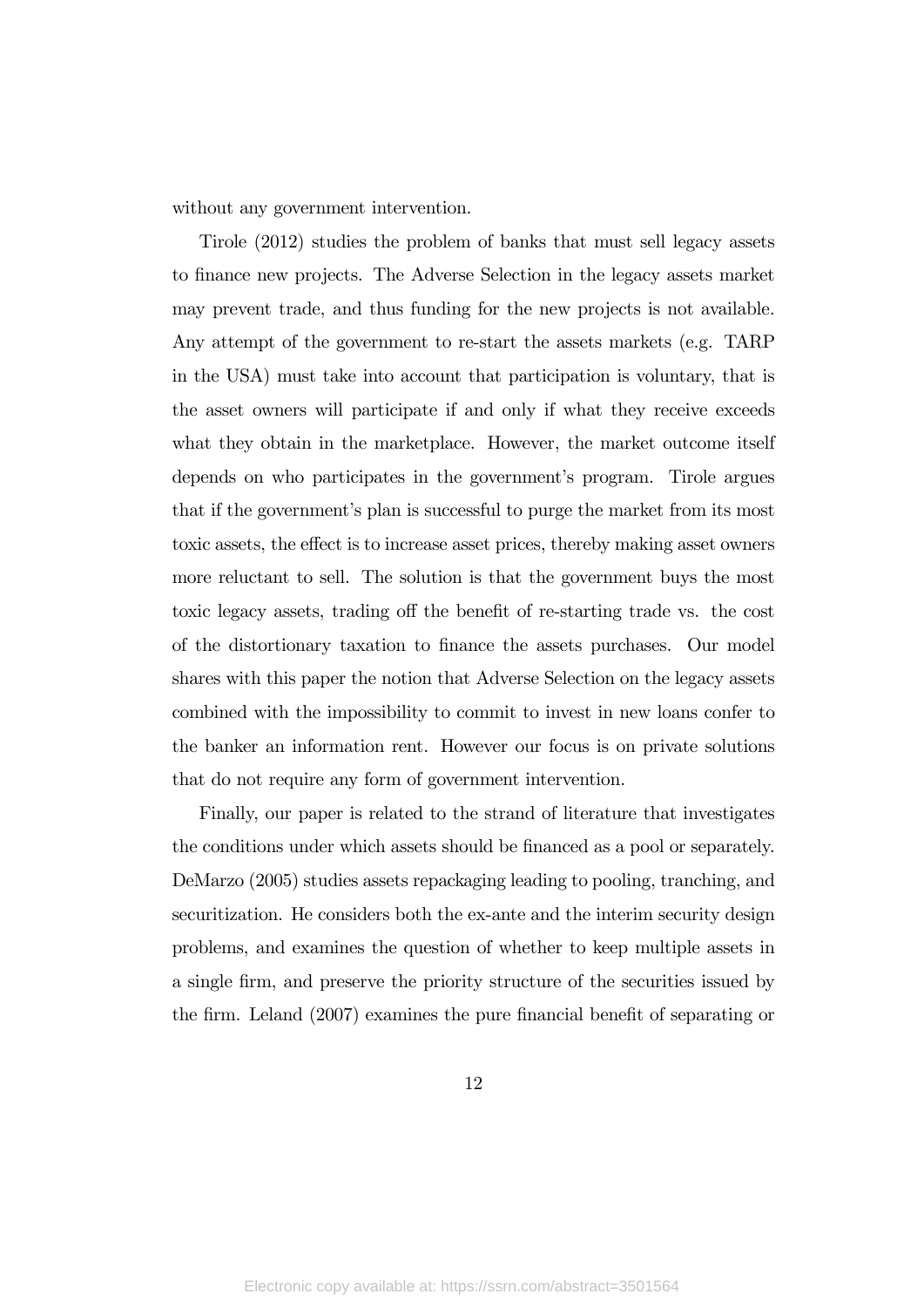merging multiple activities as a function of correlation of cash flows, default costs, and tax rates. Our work is also related to Banal-Estañol, Ottaviani and Winton (2013) that study under which conditions two projects should be financed together or separately, trading off the insurance benefits of financing them together vs. the contamination cost if the failure of one project induces also the failure of the other.

## 3 Under-investment in the base-line case

#### 3.1 The model

We consider a limited liability bank that provides deposit services to households and loans to firms. It is managed by a banker, who acts in the interest of the bank's shareholders. There are three dates  $0,1,2$ . At date 0 the bank lends a total amount that we normalize to 1 and that we call the "legacy loan". At date 1 the bank has the possibility to provide a new loan of equal size 1. Financial markets are complete, and all investors value assets according to their risk adjusted net present value. However the bank's shareholders discounts date 2 payments at rate  $\rho > 0$ , while other investors are not impatient (zero discount rate).<sup>6</sup> We will use interchangeably the expressions loan, project, investment.

At date 0 the banker also invests  $S$  in risk free securities (or liquid reserves) that have a zero net return. The banker finances her assets with retail

 $\overline{6}$ Assuming that the bank shareholder is more impatient than investors is a simple way to model the cost of equity: shareholders require a rate of return on equity of  $\rho$ , while investors only want to break even.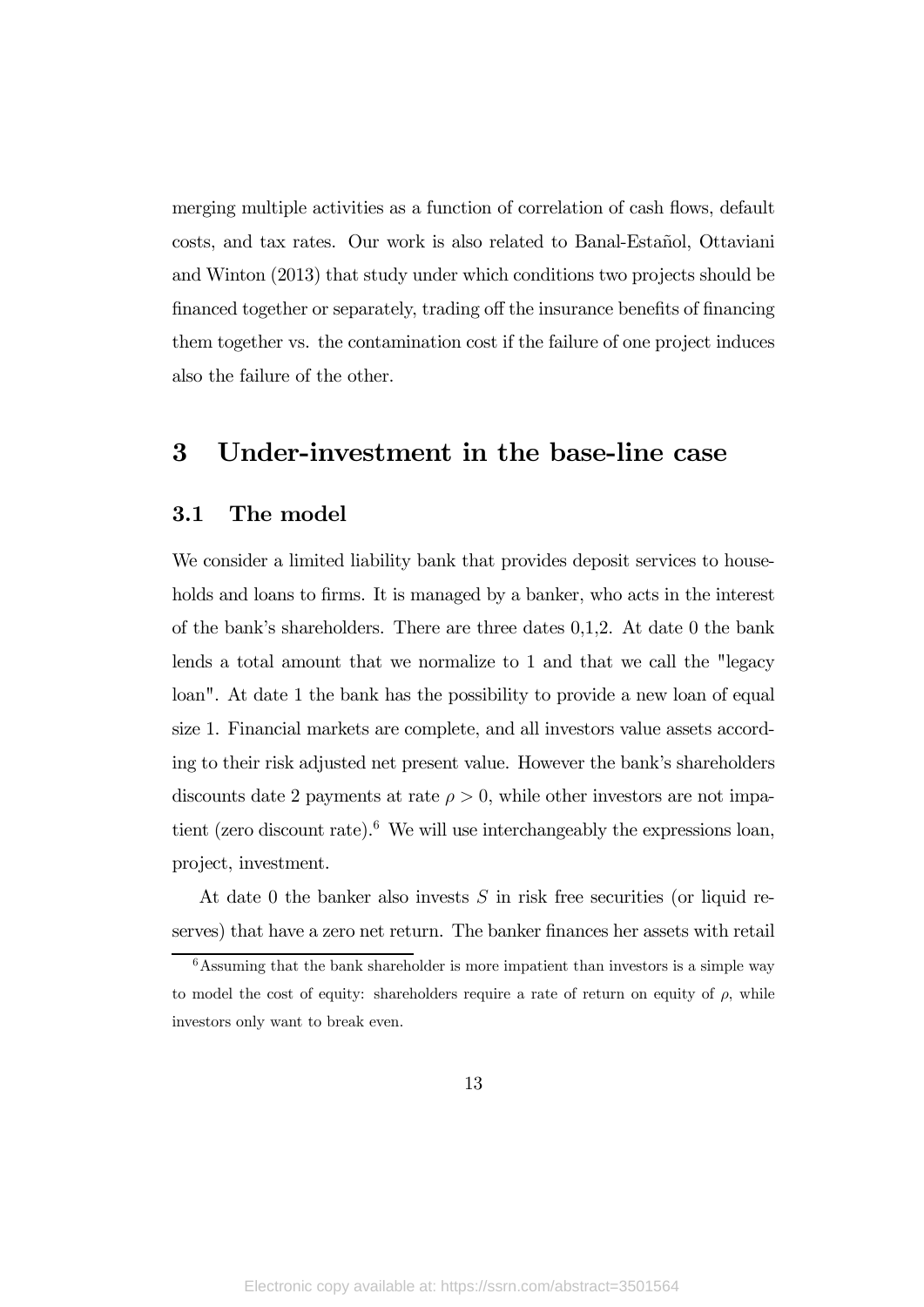deposits  $d$  due at date 2 and equity  $E$ . Deposits are guaranteed by the government as they must perform their function of payment instruments. For this guarantee the banker pays ex ante a premium to the government. We take  $d, E$ , and the premium as given. At date 1 the banker privately observes a signal  $a_0$  on the date 2-return of the legacy loan, which is  $1+\tilde{a}_0-\tilde{\varepsilon}$ . One can interpret  $\tilde{a}_0$  as  $r - \tilde{y}$ , where  $r > 0$  is the interest rate and  $\tilde{y}$  is the fraction of NPLs, and  $\tilde{\varepsilon}$  as a shock.<sup>7</sup> After observing  $a_0$ , the banker has the possibility to make another loan of equal size 1, which returns  $1 + a_1 + \tilde{\varepsilon}$  at date 2. In the interest of simplicity we assume that this new loan is not affected by Adverse Selection:  $a_1$  is publicly observable and deterministic. We assume that  $\tilde{a}_0$  is supported by the interval  $[\underline{a}_0, +\infty]$  with  $\underline{a}_0 \leq 0$ , and has a c.d.f.  $F(.)$  with  $\mathbb{E}(\tilde{a}_0) \geq 0$ , while the shock  $\tilde{\varepsilon}$  is symmetrically distributed in the interval  $[-\varepsilon_M, \varepsilon_M]$ , with c.d.f.  $G(\cdot)$ . A poor interim performance - low or negative realization of  $\tilde{a}_0$  - weighs on the date-2 return of the loan which may become a NPL at date 2. In table 1 we represent the date-0 bank's balance sheet in the base-line case.

| Legacy loan   1   $d$ |  | Deposits               |
|-----------------------|--|------------------------|
| Securities            |  | $S \mid E \mid$ Equity |

Table 1. Base-line case. Date 0

The simplifying assumption that the shocks on the two loans are exactly opposite implies that this risk is fully hedged when the two loans are under the same corporate structure. It is a simple way to capture the benefits of

<sup>7</sup>This is equivalent to assume that the bank has a whole portfolio of legacy loans, and that outsiders know which loans are NPLs but only the banker knows their value.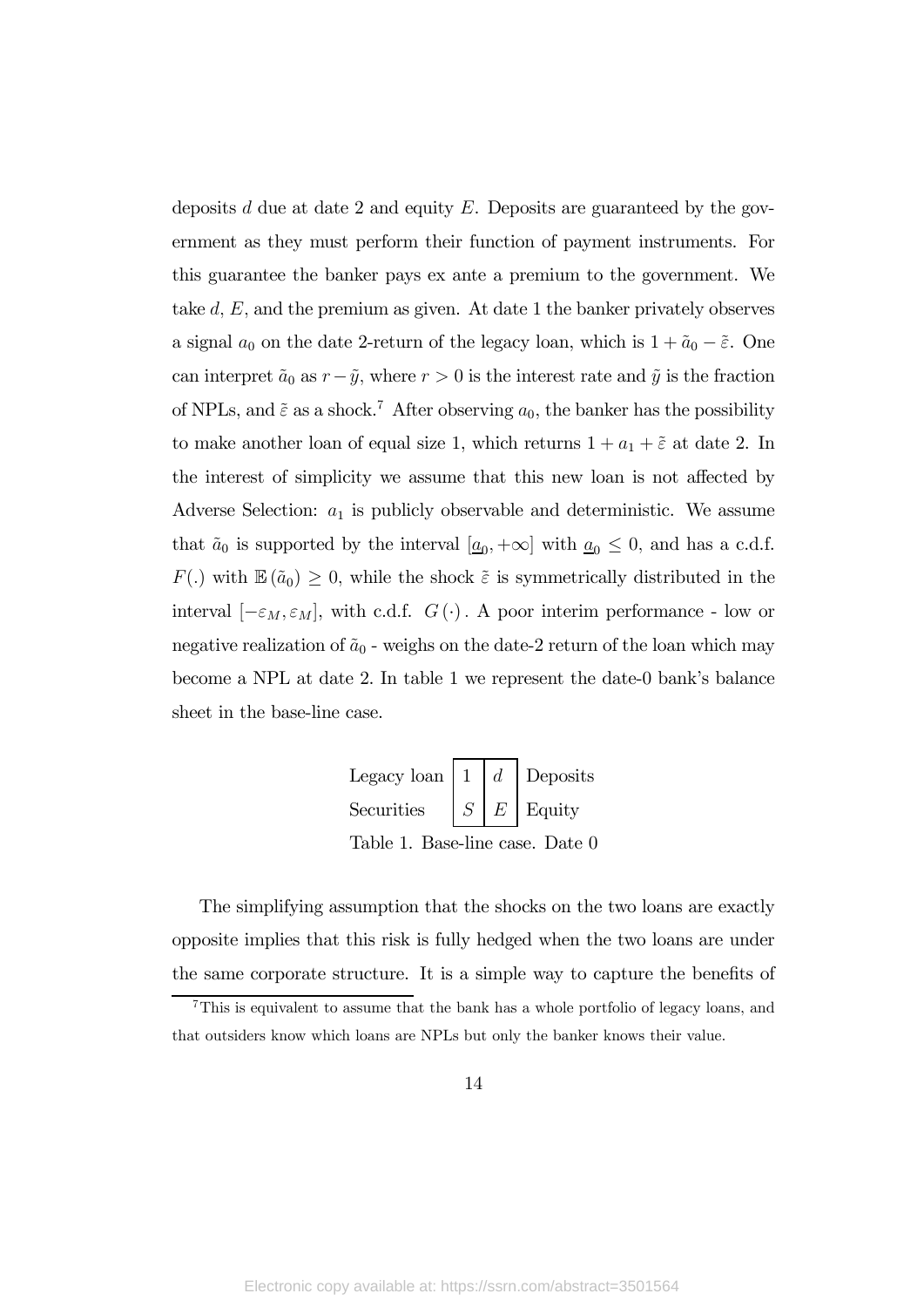loans portfolio diversification, and gives the best chances for keeping the two investments under the same bank.<sup>8</sup>

In the spirit of Myers (1977), we assume that the banker cannot commit to make the new loan at date 1. One way to justify this is that nobody could verify whether, by contrast, the banker buys risk less securities at date 1. Here we just point out that the impossibility to commit to new loans is at the root of one of the unintended consequences of the Quantitative Easing exercises conducted by several central banks. In some instances banks that have been the beneficiary of this added liquidity have simply parked it in risk free securities, among which interest bearing excess reserves with their central bank.

Finally the banker could set up a SPV to finance the date-1 loan separately from her legacy assets and debt, and securitize the new loan. We thus start by evaluating the cost of setting up such a SPV.

#### 3.2 Securitizing the new loan

The maximum amount that can be raised risk free against the cash flow of the date-1 loan is  $1 + a_1 - \varepsilon_M$ . We assume that  $\varepsilon_M > a_1$  so that the banker needs to inject  $\varepsilon_M - a_1$  out of its own wealth.<sup>9</sup> The date-2 expected payoff for the banker is

$$
\mathbb{E}\left[1+a_1+\tilde{\varepsilon}-(1+a_1-\varepsilon_M)\right]_+=\mathbb{E}\left[\varepsilon_M+\tilde{\varepsilon}\right]_+=\varepsilon_M,
$$

<sup>8</sup>We assume perfect negative correlation between the two shocks. Our results remain qualitatively similar as long as the correlation coefficient is less than 1.

<sup>&</sup>lt;sup>9</sup>If  $\varepsilon_M < a_1$  the loan can be financed by riskless debt, a case which makes the problem we are considering uninteresting.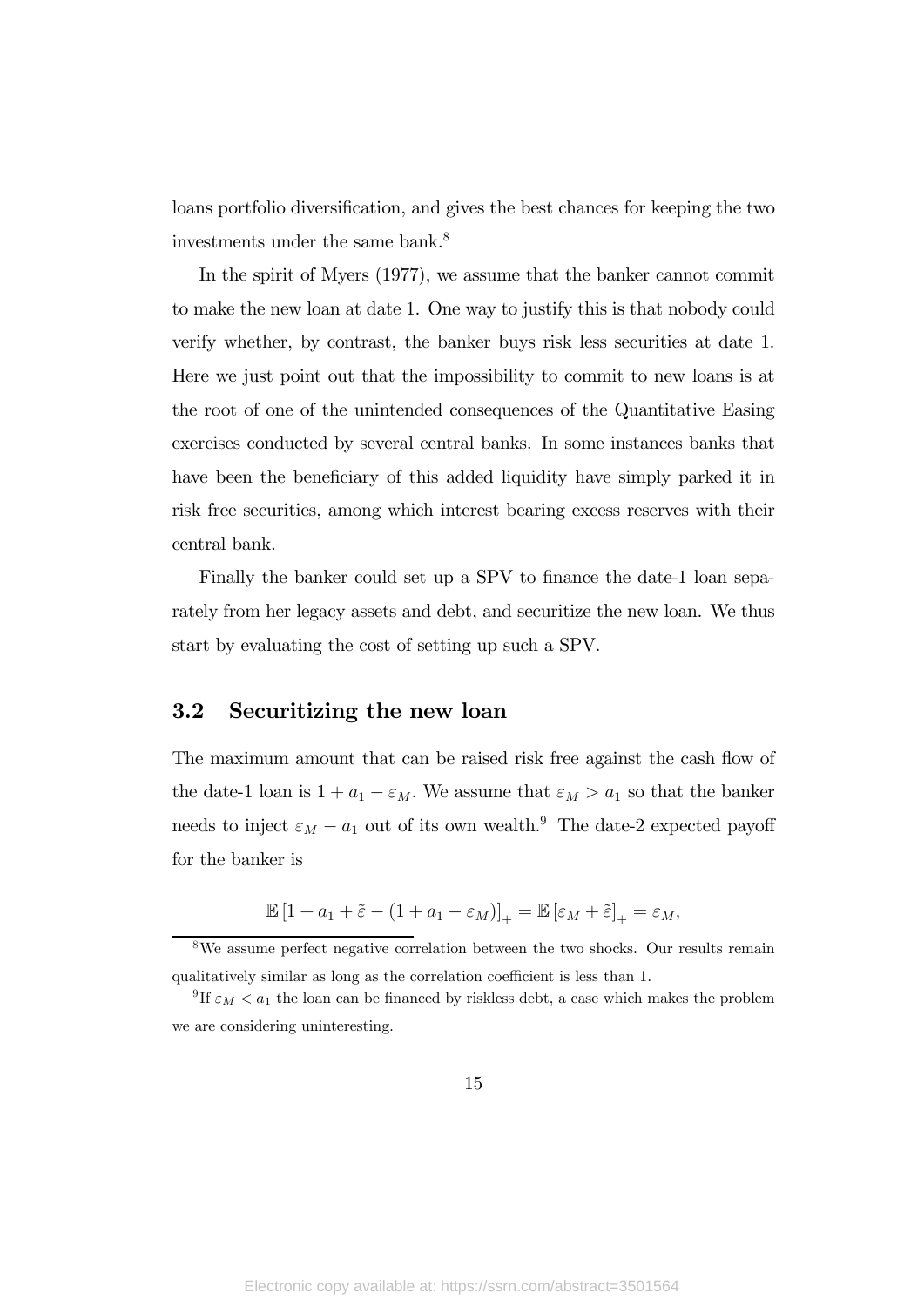which in present value is  $\frac{\varepsilon_M}{1+\rho}$ . Thus when  $\frac{\varepsilon_M}{1+\rho} > \varepsilon_M - a_1$  or  $a_1 > \frac{\rho \varepsilon_M}{1+\rho}$  the banker can finance the new loan on a stand-alone basis. The following proposition summarizes our result:

**Proposition 1:** When  $a_1 > \frac{\rho \varepsilon_M}{1+\rho}$  the banker securitizes the new loan.

Proposition 1 is more likely to apply in the expansion phase of the business cycle when the growth opportunities  $a_1$  are high, the cost of equity  $\rho$  is low, and the risk  $\varepsilon_M$  is low. In this case the date-1 investment can be made through a separate SPV, securitizing its cash flow. For the rest of the paper we focus instead on a situation where this is not possible. From now on, we make the following assumption:

**Assumption A1** 
$$
a_1 < \frac{\rho \varepsilon_M}{1 + \rho}
$$
.

We are thus focusing on a downturn where the cost of financing the new loan on a stand-alone basis exceeds its expected net present value, because the growth opportunities  $a_1$  are low, the cost of equity  $\rho$  is high, and risk  $\varepsilon_M$ high.

#### 3.3 The limited liability option

Assumption A1 implies that the banker will not create a SPV to finance the new loan. However, the incumbent bank can make this new loan, thanks to the diversification benefits with the legacy loan. The banker simply has to issue risk free debt in the amount 1, and she will receive a deterministic profit at date 2:

$$
SV_M = 1 + a_0 + a_1 + S - d \equiv a_1 + x,
$$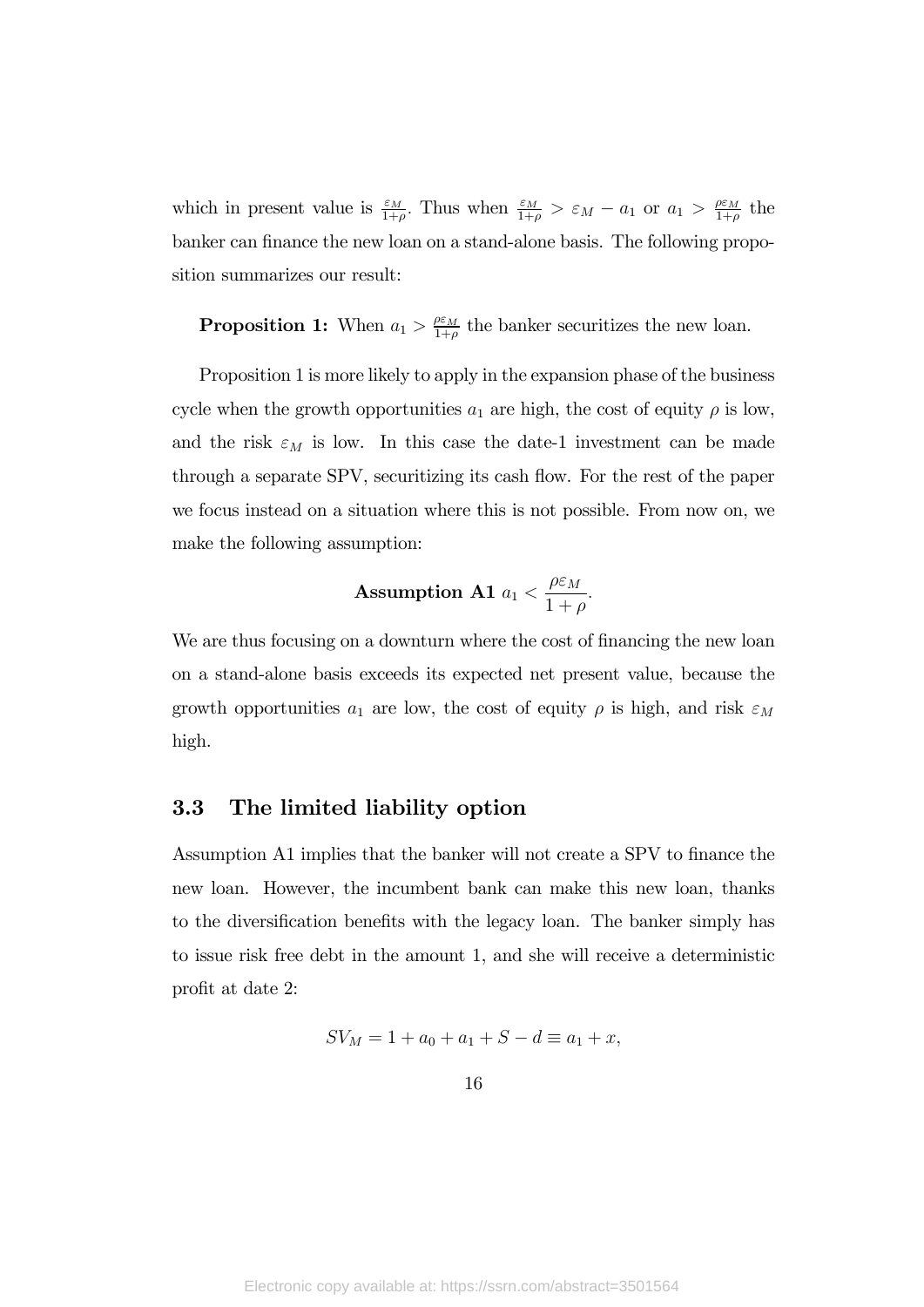where the subscript M stands for Merged investment and  $x \equiv 1 + a_0 + S - d$ .

To guarantee that  $SV_M > 0$  we assume that the value of the maximum losses on the legacy loan  $|\underline{a}_0|$  is smaller than the value of the assets net of deposits  $1+a_1+S-d$ . This rules out the contamination effect (Banal-Estañol, Ottaviani and Winton, 2013), that is the possibility that the losses on the legacy loan can be so big to cause the default of the bank when it invests merged.

Since the banker cannot commit to invest at date 1, she will invest only if  $SV_M$  exceeds the expectation of her wealth when no new investment is made,

$$
SV_{\emptyset} = \mathbb{E}\left[1 + a_0 + S - d - \tilde{\varepsilon}\right]_+ = \mathbb{E}\left[x - \tilde{\varepsilon}\right]_+.
$$

Thus the variable  $x$ , that will play an important role in the remainder of the paper, represents the loss-absorbing capacity of the bank (LAC). A full liability bank would only obtain  $\mathbb{E}[x - \tilde{\varepsilon}] = x$  and would always invest in the new loan. However, this is not true of a limited liability bank. Indeed the value of the limited liability option, namely

$$
O(x) \equiv \mathbb{E} \left[ \tilde{\varepsilon} - x \right]_+ = \mathbb{E} \left[ x - \tilde{\varepsilon} \right]_+ - x,\tag{1}
$$

may exceed the expected present value of the new loan. It is easy to establish that  $O(x)$  is decreasing in x, with  $O(-\varepsilon_M) = \varepsilon_M$  and  $O(\varepsilon_M) = 0$ . Since  $a_1 < \varepsilon_M$  then there is only one value of x, which we call x<sup>\*</sup>, such that  $O(x^*) = a_1$ . (See Figure 1 in Appendix). Therefore  $x^* = O^{-1}(a_1)$  is the critical LAC below which the option to default is profitable and it is function of  $a_1$ . Since O is decreasing,  $x^*$  is a decreasing function of  $a_1$ . In Appendix we calibrate equation  $x^* = O^{-1}(a_1)$  to assess the importance of the option to default.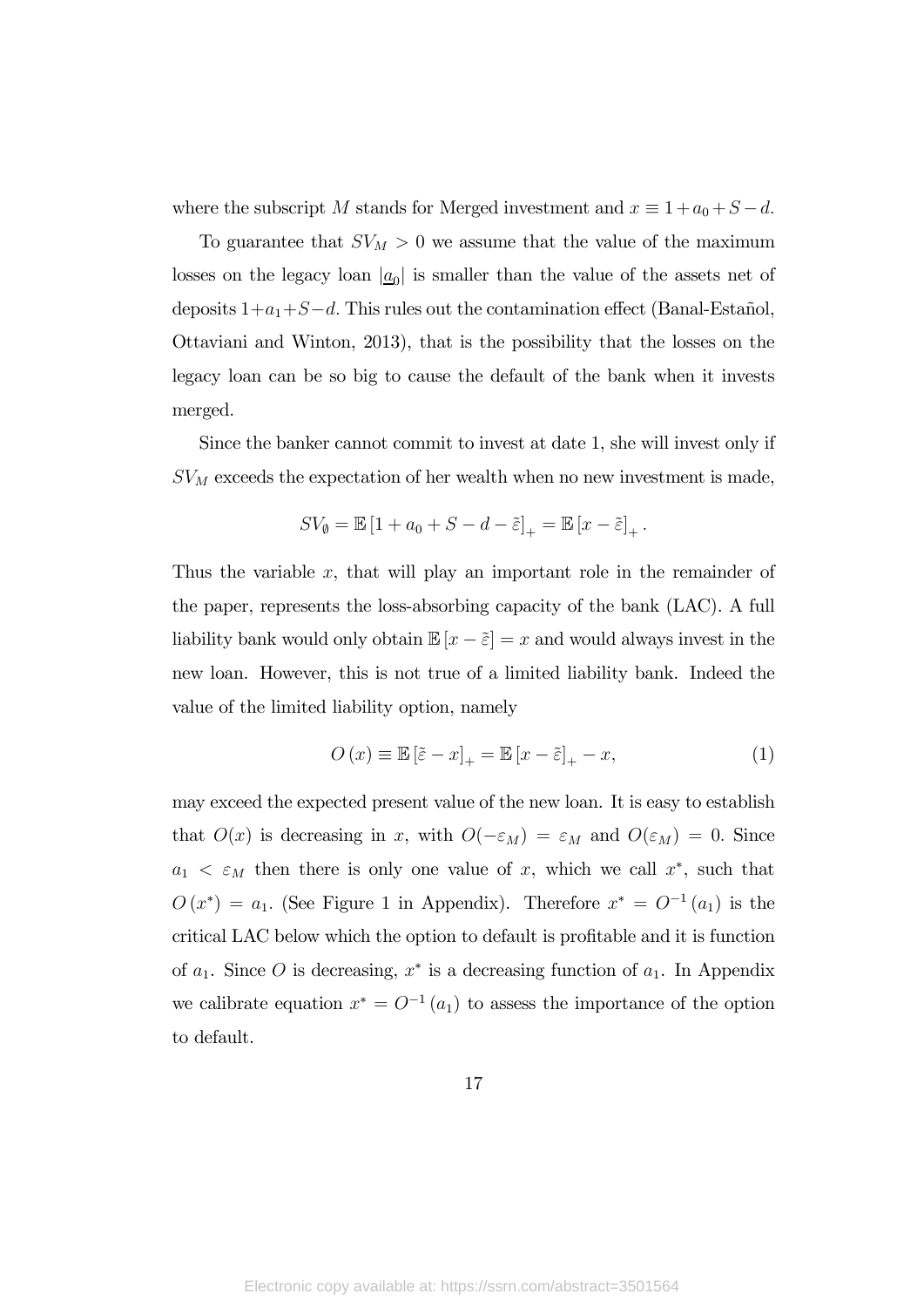We illustrate the date-1 choice of the banker between investing merged (Table 2) and no-investment (Table 3) by presenting the corresponding date-2 balance sheets.

| Legacy loan $1 + a_0 - \tilde{\varepsilon}$ $d$ Deposits |  |                                                                                 |
|----------------------------------------------------------|--|---------------------------------------------------------------------------------|
|                                                          |  | New Loan $\left  1 + a_1 + \tilde{\varepsilon} \right $ 1   Nominal of new bond |
| Securities                                               |  | $\mid SV_M \mid$ To shareholders                                                |

Table 2. Base-line case. Merged investment. Date 2

|                                                |  | Legacy loan $\left  1 + a_0 - \tilde{\varepsilon} \right  \min (d, 1 + a_0 + S - d - \tilde{\varepsilon})$ Deposits |  |  |  |
|------------------------------------------------|--|---------------------------------------------------------------------------------------------------------------------|--|--|--|
|                                                |  | Securities $S = \begin{vmatrix} mx(1 + a_0 + S - d - \tilde{\varepsilon}) & T_0 \end{vmatrix}$ To shareholders      |  |  |  |
| Table 3. Base-line case. No investment. Date 2 |  |                                                                                                                     |  |  |  |

If  $d > 1 + a_0 + S - d - \tilde{\varepsilon}$  the deposit insurance fund pays the difference to depositors. At date 1 the banker decides to forgo the investment opportunity or to invest merged depending on the difference  $SV_{\emptyset} - SV_M = O(x) - a_1$ . Under-investment occurs when this difference is positive. This in turn depends on the interim value  $a_0$  of the legacy loan. The following proposition summarizes when this occurs.

**Proposition 2:** For under-investment to occur it is needed that  $E < x^*$  –  $\underline{a}_0$ . Under-investment occurs if the realization of  $\tilde{a}_0$  is below some threshold value  $\hat{a}_0$ , namely

$$
a_0 < \hat{a}_0 = x^* - (1 - d + S) = x^* - E. \tag{2}
$$

This proposition establishes that when the interim information indicates that the return of the legacy loan is sufficiently low,  $a_0 < \hat{a}_0$ , namely that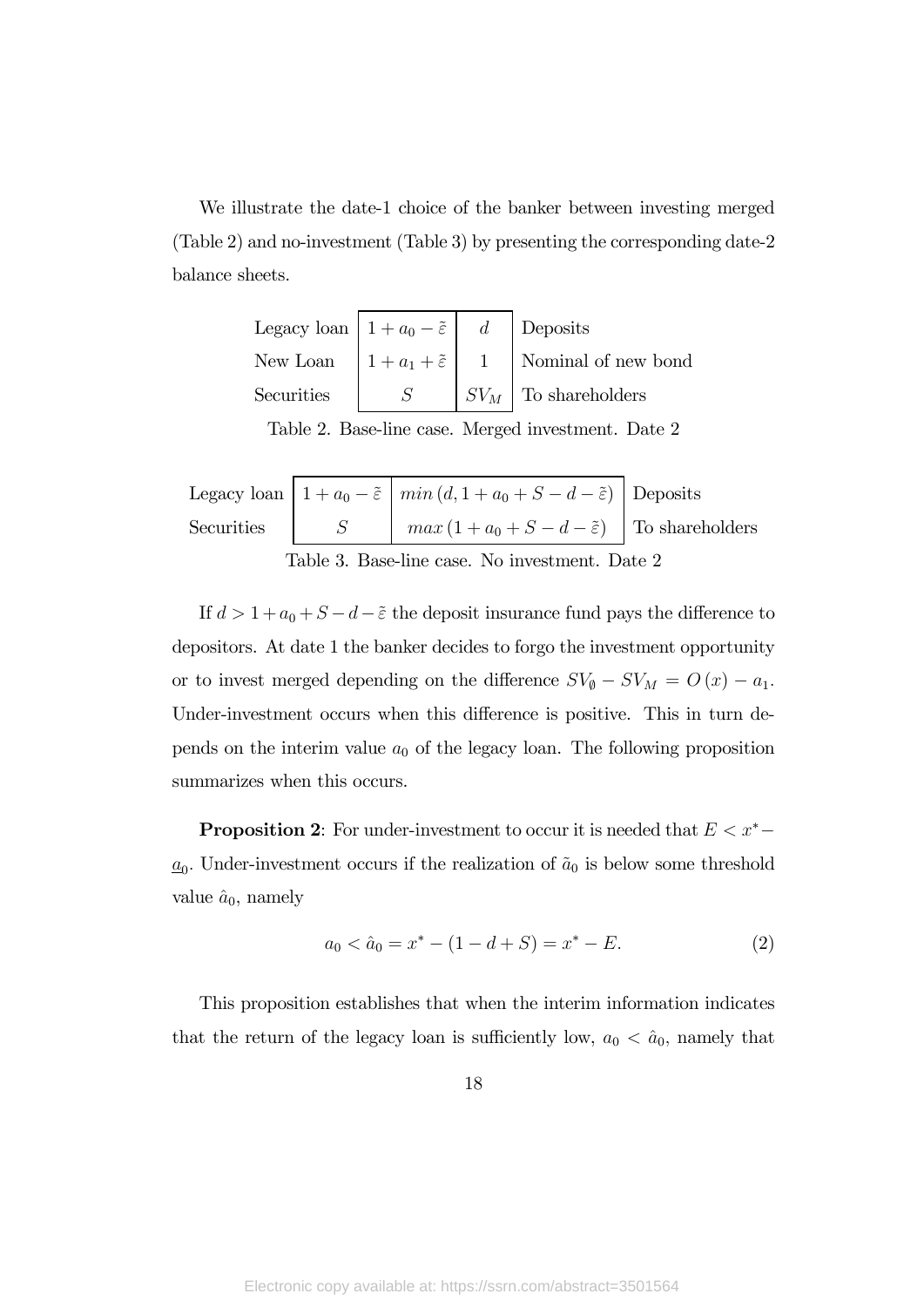the fraction  $\tilde{y}$  of NPLs is sufficiently high, the banker's option to default on the pre-existing debt (deposits) exceeds the expected net present value of the new investment opportunity.

Observe that under-investment plays a role conceptually similar to risk shifting or asset-substitution since the merged investment is not risky and has higher return, while not investing is riskier and has lower return (See for example Diamond 1991). Under-investment becomes profitable when the sum of the return of the legacy loan and equity  $a_0 + E$  falls short of the buffer  $x^*$  that makes the default option profitable. From now on we make the following assumption:

#### Assumption A2  $E < x^* - \underline{a}_0$ .

Assumption A2 means that the bank is undercapitalized as equity is lower than the sum of  $x^*$  plus the maximum possible loss on the legacy loan  $-\underline{a}_0 > 0$ . This is consistent with a situation where the bank's equity has been reduced by previous losses. A2, likewise A1, is more likely to be satisfied in a downturn, when, therefore, under-investment is more likely to arise.

When under-investment occurs the risk  $\tilde{\varepsilon}$  is not fully hedged so that the deposit insurance fund is potentially exposed to reimburse depositors.

In the next two sections we explore how segregating the troubled legacy loan may overcome the under-investment problem. We stress that the mechanisms that we explore below are designed to eliminate under-investment in a bank which is not failing or likely to fail.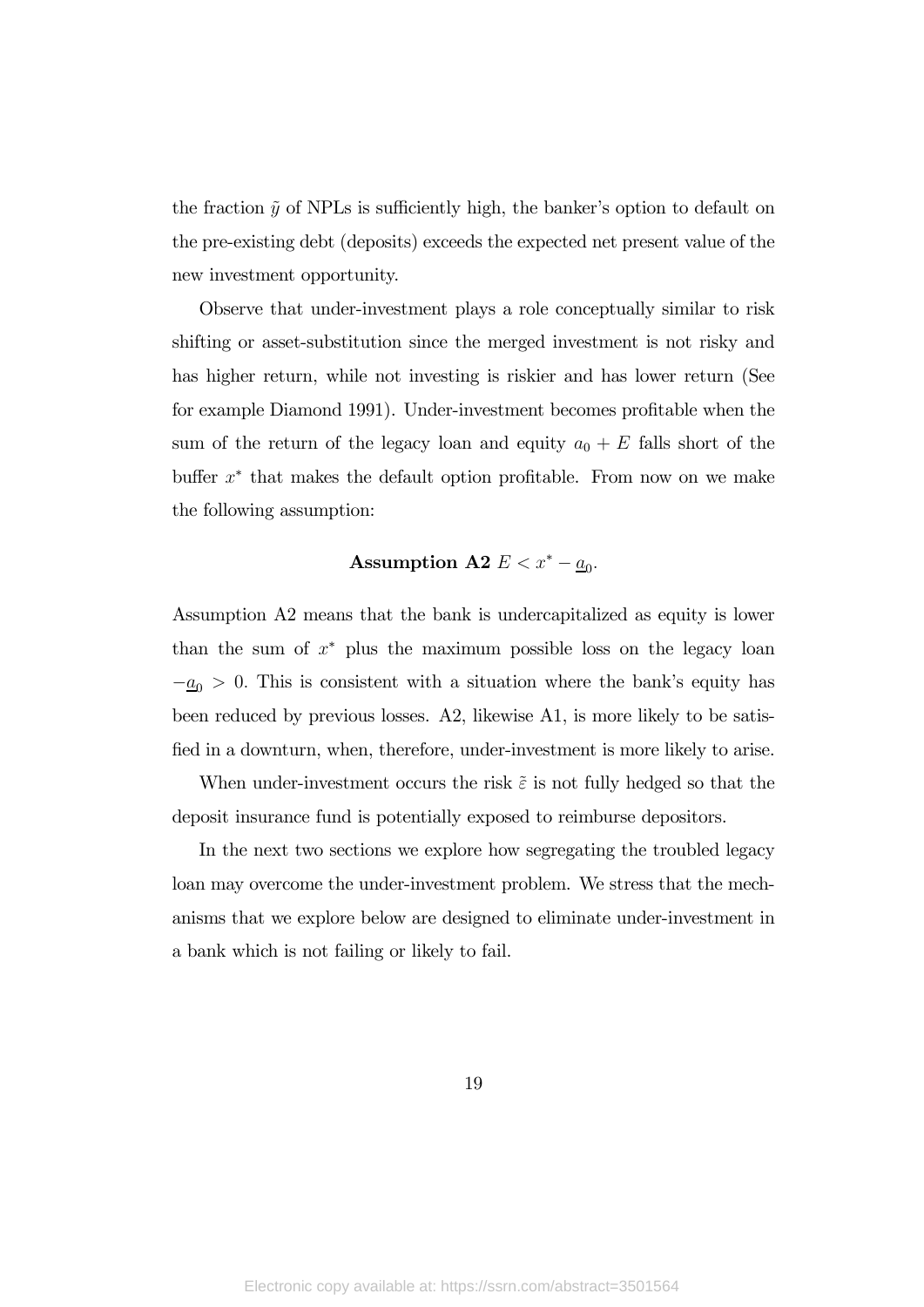## 4 The Bad Bank and Adverse Selection

To solve the under-investment problem, governments typically buy the troubled assets of the banks and put them into an asset management company. The crucial question is the transfer price  $T$  at which the purchase takes place. If  $T$  is low, too few banks accept the deal and under-investment will go on. If  $T$  is large the cost for the public finances will be too high. The optimal  $T$  is the minimum value that eliminates under-investment. To find such a in our model consider an incumbent bank that sells its troubled assets to the government and thus becomes the GB. The GB receives the transfer , assumes the deposit liabilities net of the securities of the original bank, finances itself by issuing new debt with market value  $D_{GB}$  and it is owned by the incumbent shareholders.  $T$  can then be computed easily by writing down the balance sheet of the GB at date 2 (See Table 4).

|                    | New loan $1 + a_1 + \tilde{\varepsilon}$ | $\boldsymbol{d}$ | Deposits                                         |
|--------------------|------------------------------------------|------------------|--------------------------------------------------|
| Securities $S + T$ |                                          | $D_{GB}$         | New debt                                         |
|                    |                                          |                  | $S V_{GB} + \tilde{\varepsilon}$ To shareholders |

Table 4. GB balance sheet when government buys NPLs. Date 2

If the GB is safe the shareholders' value when the split is undertaken is  $SV_{GB}$ . By the balance sheet equation it is equal to

$$
SV_{GB} = 1 + a_1 + S + T - d - D_{GB},
$$

where  $D_{GB} = 1$  since the GB is safe. The optimal T is such that

$$
SV_{GB} = SV_M(\hat{a}_0) = 1 + \hat{a}_0 + a_1 + S - d.
$$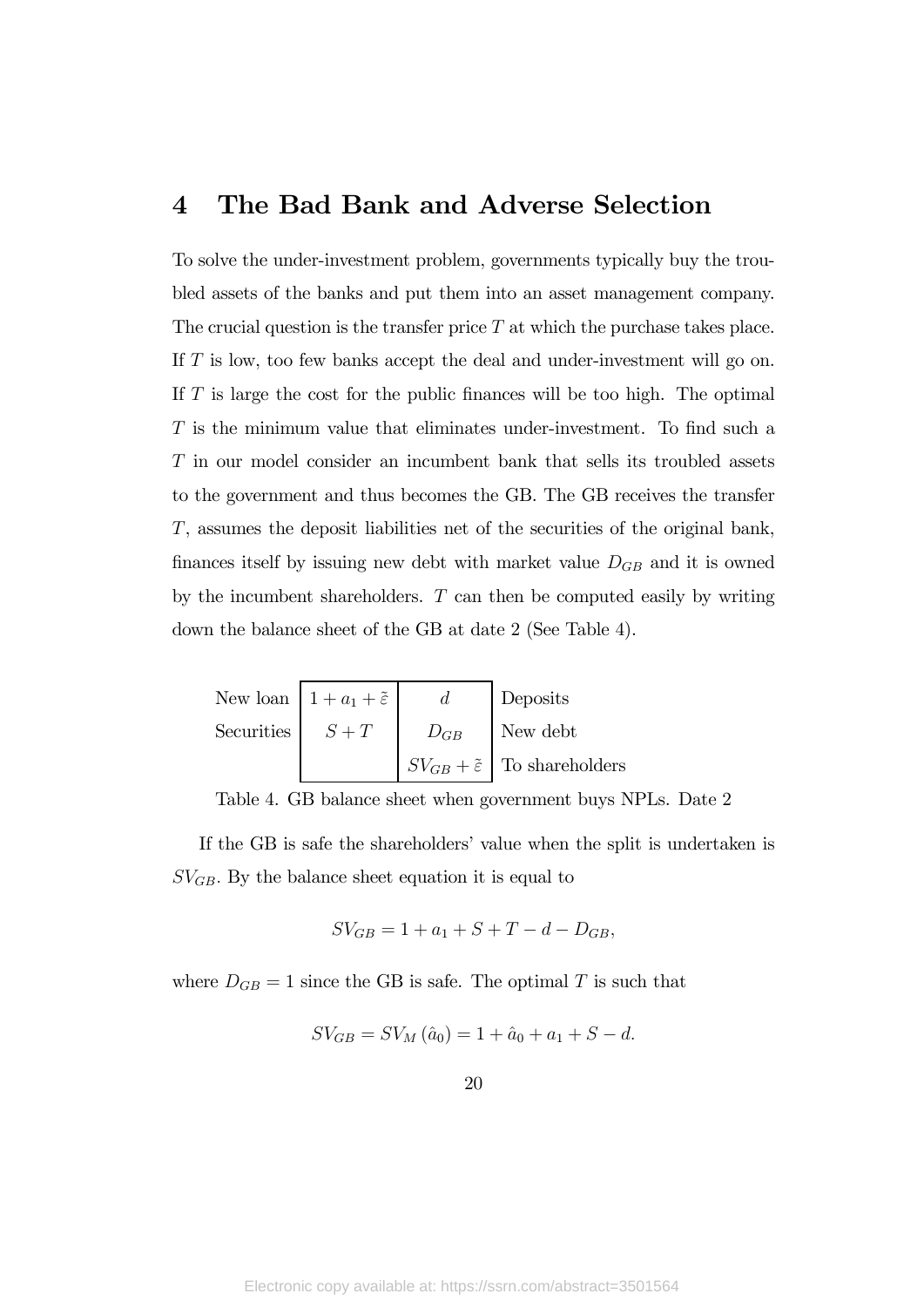Thus

$$
T = 1 + \hat{a}_0 + a_1 + S - d - (a_1 + S - d) = 1 + \hat{a}_0.
$$

The counterpart of this transfer is that the government will own the legacy loan, whose value is

$$
\mathbb{E}\left[1+\tilde{a}_0|a_0\leq \hat{a}_0\right].
$$

The expected subsidy paid by the government to the shareholders is thus

$$
\mathbb{E}\left[\hat{a}_0 - \tilde{a}_0\right]_+ = \int_{\underline{a}_0}^{\hat{a}_0} \left(\hat{a}_0 - \tilde{a}_0\right) dF\left(\tilde{a}_0\right),
$$

which is the expected information rent left to the banker. We are going to show that this subsidy can be eliminated by organizing the split in a different way:

- extracting the informational rent of the banker by leaving her the ownership of the BB in exchange of a recapitalization of the GB;
- provisioning the cost of the split by requiring that the bank issues a bail-inable bond at date 0.

## 5 The bail-in solution

This section shows that under-investment can be eliminated without any government's subsidy. This can be done if the regulator forces the bank to issue at date 0 a bail-inable bond of nominal  $D$  can be drawn down to  $D - H$  if the BB is created, where  $H$  represents the haircut. The bailinable bond could be, for example, a type of CoCo bond called Principal Write Down. As Avdjiev et al. (2013) argue CoCo Bonds can absorb losses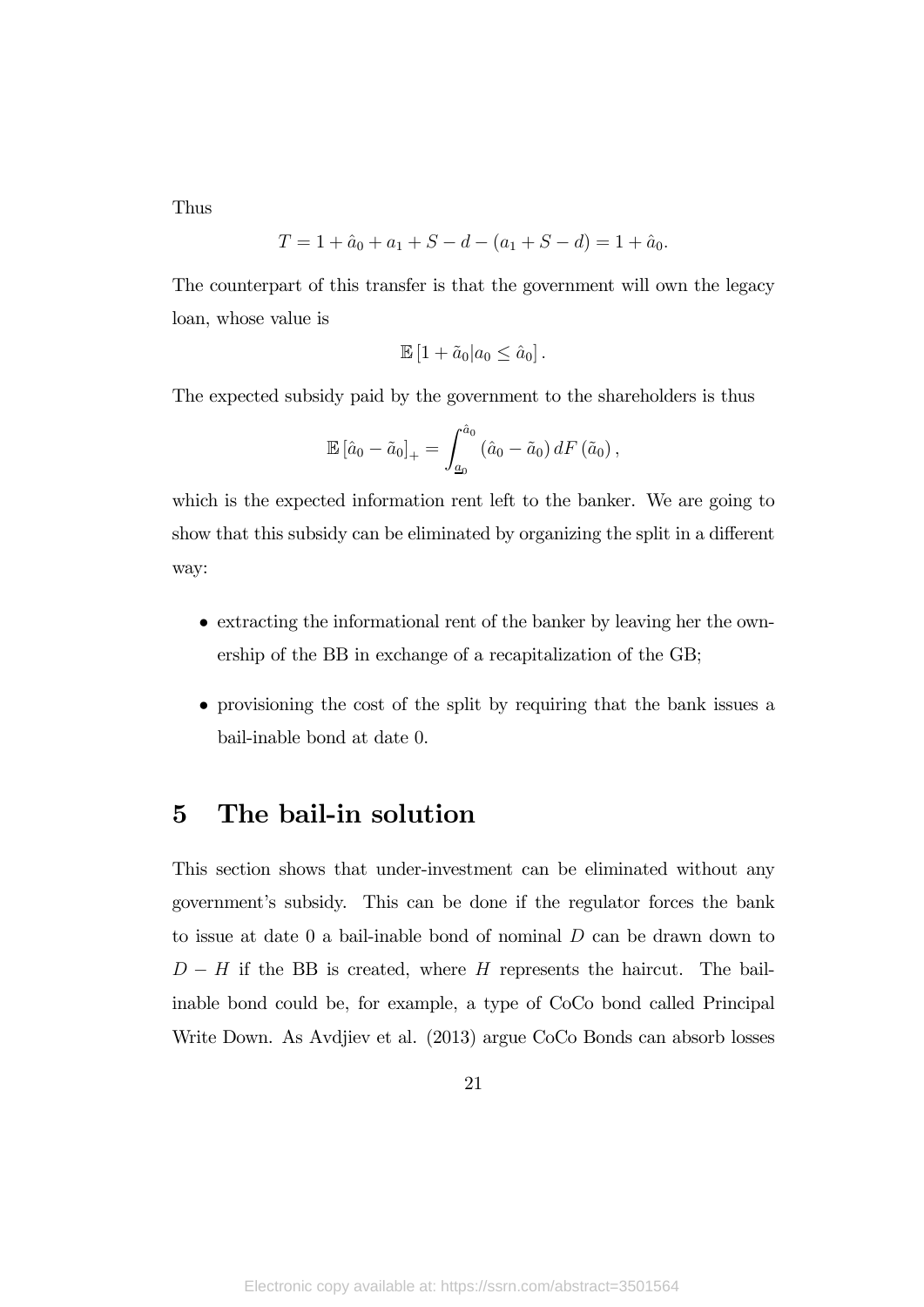either by converting into common equity (common equity CoCo Bonds) or by suffering a principal writedown (full or partial). Although both types of Coco Bonds boost equity, a Principal Write Down bond does so by incurring a write-down. This avoids the dilution of the existing shareholders and thus a Principal Write Down bond dominates a common equity bond to solve the under-investment problem. The trigger, that is the point at which the loss absorption mechanism is activated, is known ex ante: it occurs when the volume of NPLs exceeds some threshold. Our innovation is that it is the banker rather than the supervisor who has the option to split the bank because the banker has private information.

At date-0 the bank invests the proceed  $B$  from issuing the bail-inable bond in risk less securities. If the bank is split, the BB receives the legacy loan and assumes the liability of the written down bond. The GB assumes the deposit liability and receives the risk less securities  $S$  and  $B$ . The GB finances the new investment with a new bond  $1 - E_{GB}$  and a forced recapitalization  $E_{GB}$ . The value  $E_{GB}$  is chosen in a such a way to make the GB default free, and extract maximal surplus from the banker. In Appendix we calibrate the bank's balance sheet. In Table 5 we show the date-0 balance sheet of the original bank:

> Legacy loan | 1  $\vert d \vert$  Deposits Securities  $|S + B| B|$  Bail-inable bond  $E$  | Equity

Table 5. Bail-in case. Date 0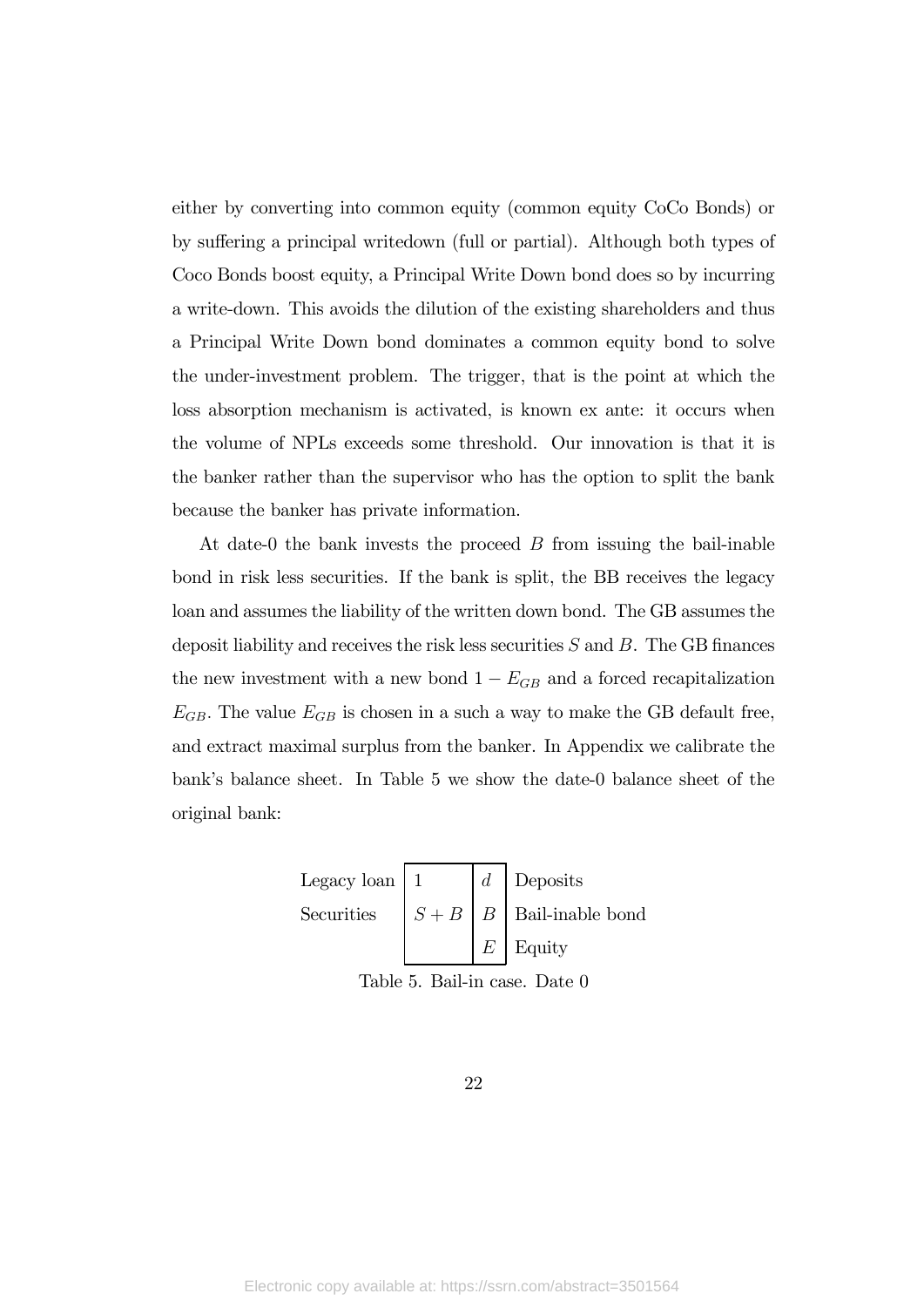The market value of the bail-inable bond at date 0 is

$$
B = \mathbb{E}\left[MV^{BI}(D)\middle|a_0 < \hat{a}_0^{BI}\right] + D\left[1 - F\left(\hat{a}_0^{BI}\right)\right],\tag{3}
$$

where  $MV^{BI}(D)$  is the date 1 market value of the bail-inable bond conditional on the split, i.e.

$$
MV^{BI}(D) = \mathbb{E}\left[\min\left(D - H, 1 + \tilde{a}_0 - \tilde{\varepsilon}\right)|a_0 < \hat{a}_0^{BI}\right],\tag{4}
$$

and  $\hat{a}_0^{BI}$ , which is determined below, is the threshold value of  $a_0$  below which the BB is created. The superscript " $BI$ " refers to the bail-in solution. The intuition for (3) is that if the split occurs the bondholders receive at most the written-down bond  $D - H$ , or the value of the assets  $1 + a_0 - \tilde{\varepsilon}$  if it falls short of  $D - H$ . If there is no split, which happens with probability  $\left[1 - F\left(\hat{a}_0^{BI}\right)\right]$ , bondholders receive the promised repayment  $D$ .

At date 1 the shareholders value in case of a merged investment becomes  $SV_M = a_0+a_1+E-(D-B)$ . The banker could mimic the merged investment and invest in risk free securities which is equivalent to doing nothing, i.e.:

$$
SV_{\emptyset} = \mathbb{E}\left[a_0 + E - (D - B) - \tilde{\varepsilon}\right]_+\tag{5}
$$

This is bigger than  $SV_M$  whenever

$$
a_0 < x^* - E + (D - B) \equiv \hat{a}_0^{BI}.
$$
 (6)

From (2) and (6) it follows that the threshold  $\hat{a}_0^{BI}$  is bigger than  $\hat{a}_0$  in the base-line case because  $D > B$ . Thus with the bail-inable bond the banker splits the bank also in cases in which the investment would occur merged in the base-line case.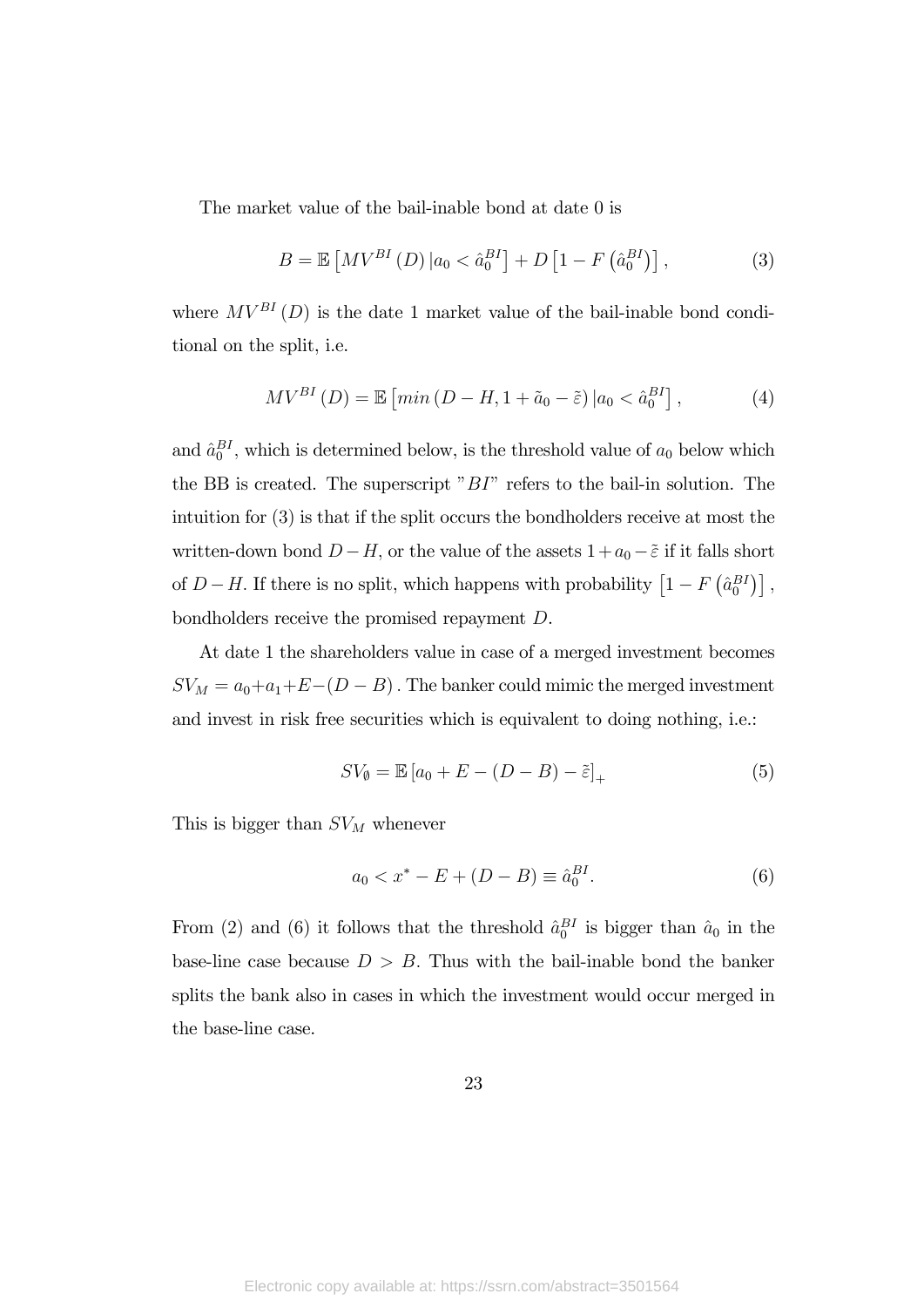However, under-investment is avoided by splitting the bank which provides the banker with the same payoff as doing nothing, i.e.

$$
\underbrace{\mathbb{E}\left(1+a_0-\tilde{\varepsilon}-(D-H)\right)}_{SV_{BB}}+\underbrace{\mathbb{E}\left(\tilde{\varepsilon}+\varepsilon_M\right)}_{SV_{GB}}-(1+\rho)\,E_{GB}=\underbrace{\mathbb{E}\left[a_0+E-(D-B)-\tilde{\varepsilon}\right]}_{SV_{\emptyset}}
$$

whenever the parameters of the split are well chosen:

$$
D - H = (D - B) + (d - S),
$$
  
\n
$$
E_{GB} = \frac{\varepsilon_M}{1 + \rho}, \qquad B = (d - S) + \frac{\rho \varepsilon_M}{1 + \rho} - a_1.
$$
\n(7)

Notice that the BB has the same net debt, LHS of  $(7)$ , of the incumbent bank, RHS of  $(7)$ . The purpose of the BB is to "ring fence" the Adverse Selection on the NPLs, so that the GB can finance the new loan without any Adverse Selection (or default) premium. The forced recapitalization  $E_{GB}$  has two objectives: making the GB default free, and extracting the surplus  $SV_{GB}$ from the banker. We summarize our results in the following proposition:

Proposition 3: Under-investment can be eliminated if the bank is required to issue at date 0 a bail-inable bond of market value  $B$  and nominal value D. If the BB is created, the nominal value is reduced to  $D - H$ , where the haircut H is equal to  $\frac{\rho \varepsilon_M}{1+\rho} - a_1$ , and the shareholders inject equity  $E_{GB} = \frac{\varepsilon_M}{1+\rho}$  in the GB which issues a risk less bond for the difference  $1-E_{GB}$ .

Notice that the rationale for the split is not to avoid the contamination effect of the bad legacy loan on the new loan (Banal-Estañol, Ottaviani and Winton, 2013), since we have assumed that even with the lowest possible return on the legacy loan the merged bank would remain risk free and thus its funding cost would not be affected. In table 6 we show the date 2 balance sheets of the BB and GB.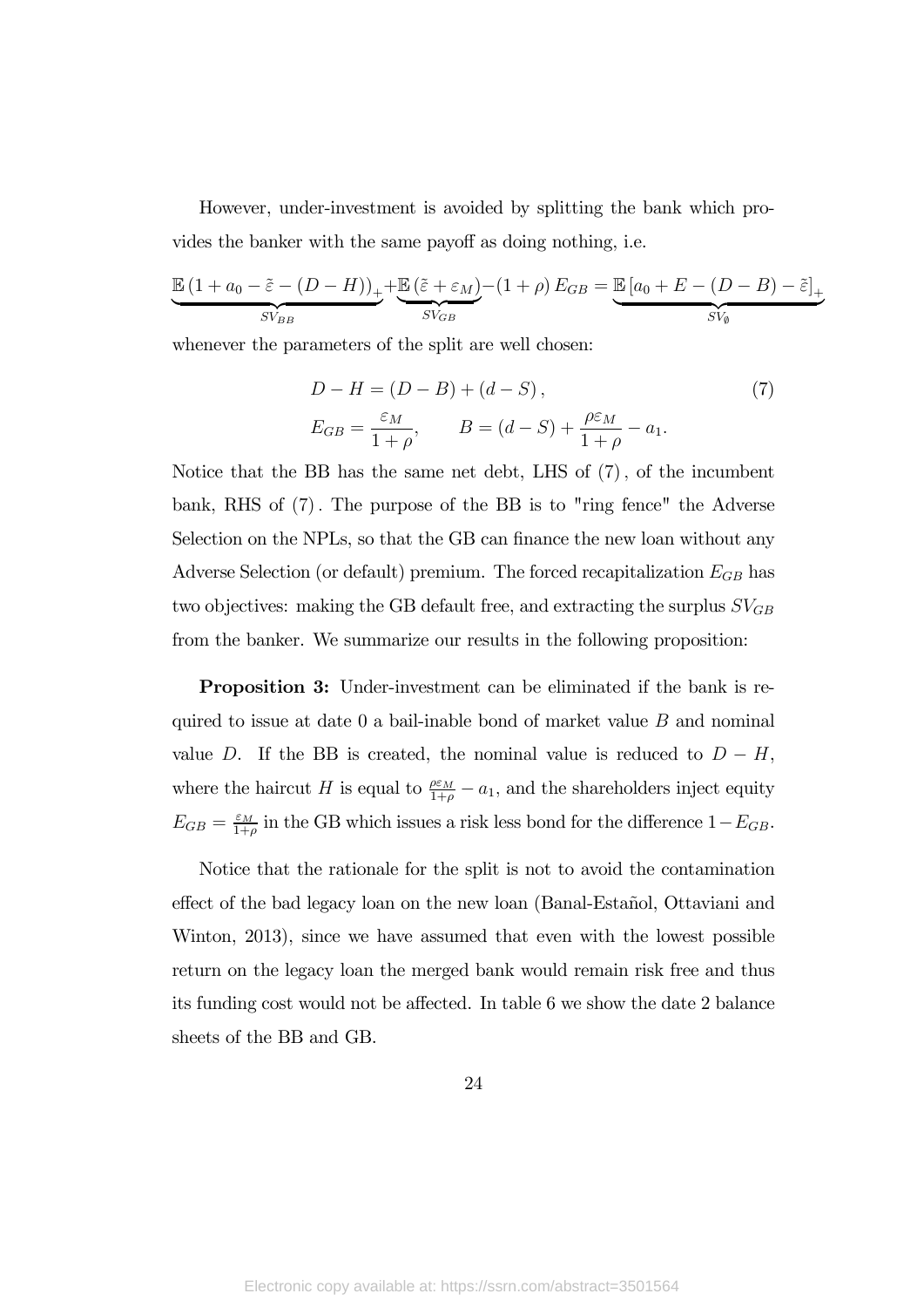| ΒB                                        |                             |                                                   |                 |  |  |  |
|-------------------------------------------|-----------------------------|---------------------------------------------------|-----------------|--|--|--|
| Legacy loan $ 1+a_0-\tilde{\varepsilon} $ |                             | Risky debt                                        |                 |  |  |  |
|                                           |                             | $max(1 + a_0 - \tilde{\varepsilon} - (D - H), 0)$ | To shareholders |  |  |  |
| GВ                                        |                             |                                                   |                 |  |  |  |
| New loan                                  | $1+a_1+\tilde{\varepsilon}$ | d.                                                | Deposits        |  |  |  |
| Securities                                | $S + B$                     | $1-E_{GB}$                                        | Risk free debt  |  |  |  |
|                                           |                             | $\tilde{\varepsilon} + \varepsilon_M$             | To shareholders |  |  |  |

Table 6. Bail-in. Balance sheets of the BB and GB. Date 2

In the next subsection we discuss the bail-in solution, we place it the context of the current regulatory framework, and consider an alternative solution to the under-investment problem.

## 6 Discussion and extension

Several observations are in order. First, the fact that deposits are in the GB and that the GB is safe is consistent with the notion that the incumbent bank is treated as a bank which is not failing or likely to fail.

Second, for the split to work we need debt write-down, segregation, and recapitalization. One may then ask whether we could achieve the same result without segregation. Without segregation the Adverse Selection would not be "ring-fenced" and debt write-down alone would not solve the underinvestment problem. In fact, given her information advantage, the banker would abuse the write-down option and write the bond down all the times. To prevent this abuse there is a cost for the banker that invokes the write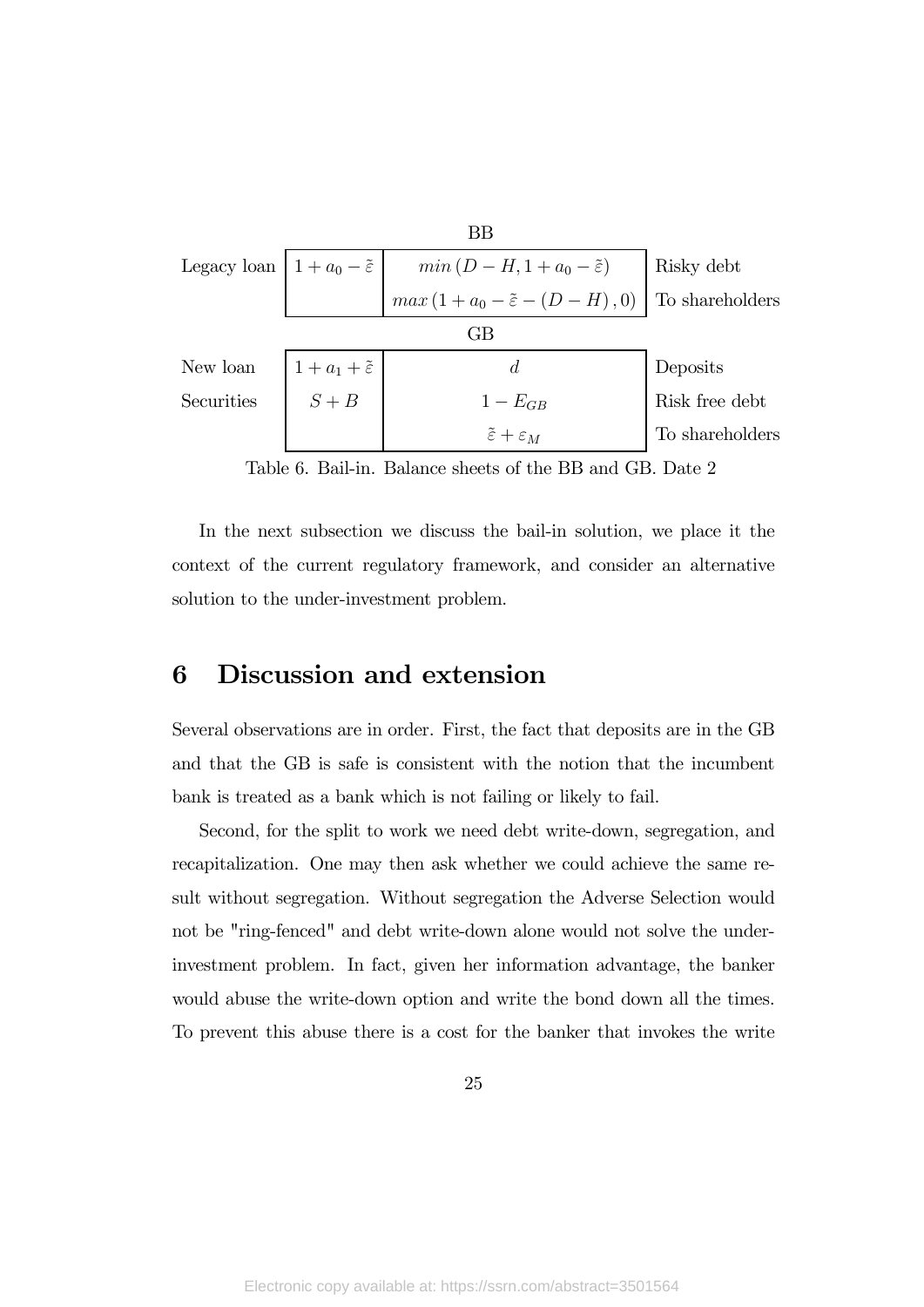down clause, namely she has to recapitalize the GB to make it risk free. With segregation alone without the debt write-down, the banker would not find it profitable to invest in a SPV given assumption A1. Furthermore, issuing bonds that would convert into equity would not work either because it would dilute the existing shareholders.

Third, to place this mechanism in the context of the current regulatory framework, notice, first, that it requires no public funds. This is consistent with the no-bailout constraint imposed by the DFA and the BRRD. Furthermore, the possibility of setting up a BB is consistent with the DFA and with the BRRD, and it is specifically advocated in some cases by the recent ECB guidelines on NPLs (ECB 2017) when the goal is to restructure a distressed bank, and not its resolution. Bankruptcy restructurings are seldom used for distressed banks as they take a long time, while speed of resolution is essential (White and Yorulmazer 2014). Finally, the GB is the continuation of the original bank which is in line with the evidence that, usually, the GB keeps the licence of the original bank, while the BB has no licence and it is often entrusted only with the task of managing and selling the NPLs (Klingebiel 2000).

In the plans envisioned by the BRRD and the DFA, typically the authority initiates the procedure and the shareholders of the distressed bank are wiped out before subordinated bondholders are bailed in. In our mechanism the banker plays an indispensable role because only she has received the information on the legacy loan which confers to her the right not make the investment. This generates a rent for the banker which, at the interim stage is paid by the bail-inable bondholders, and it is priced ex ante.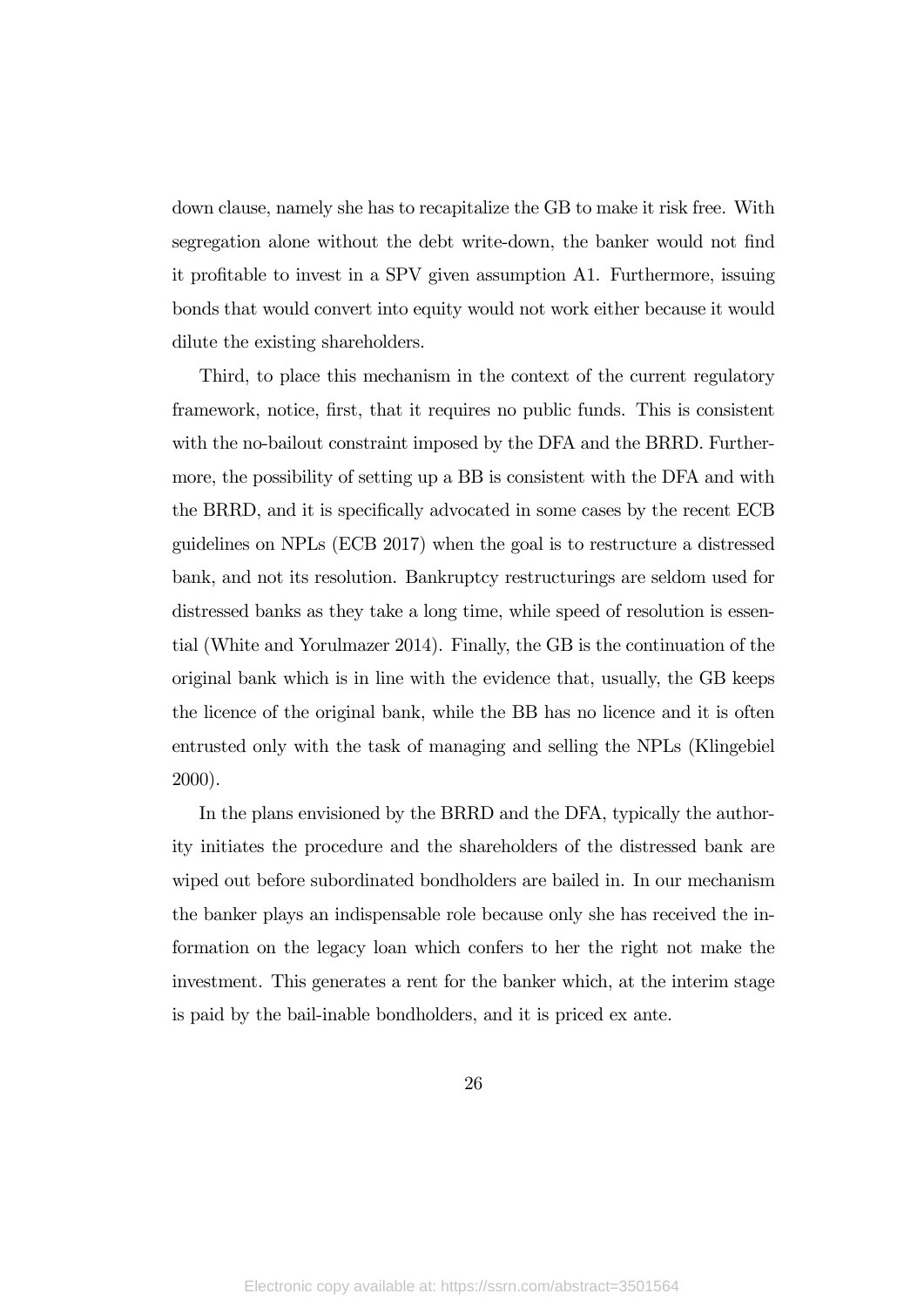We stress that the mechanism that we propose differs from the recent debt write-downs imposed retroactively on some classes of bank's creditors in Cyprus and in Italy. We argue instead that bail-inable bonds should be issued in anticipation of future crises and that the implicit write-down risk should be fairly priced ex ante, as opposed to be imposed unexpectedly in a crisis.

Furthermore, it may be useful to discuss how splitting the bank in a BB and GB differs from other types of ring-fencing of assets and liabilities, and solutions to the debt overhang problem. In *project finance* a company incorporates a project as a bankruptcy-remote subsidiary, resolving potential debt overhang problems. The subsidiary's residual income (after new creditors are repaid), then, flows back to the company, so, ultimately, the company's existing creditors may benefit, too. This is not the case in our model where current creditors lose when the bank is split as the haircut on preexisting debt is positive. Similarly, with covered bonds, new creditors' debt would be secured by new assets (and/or existing ones), limiting the transfer of wealth to existing creditors. This, then, facilitates new investment, and existing creditors may benefit, too, unlike our model. Securitization may help dispose of NPLs but runs against Adverse Selection problems. Furthermore securitization refers only to the asset side while with the bail-in solution existing debt is written down.

We conclude this section by analyzing how the government could avoid under-investment by subsidizing directly the securitization of the stand-alone project, without splitting the bank. Recall that we have established in Section 3.2 that under assumption A1 the new loan cannot be made as a stand-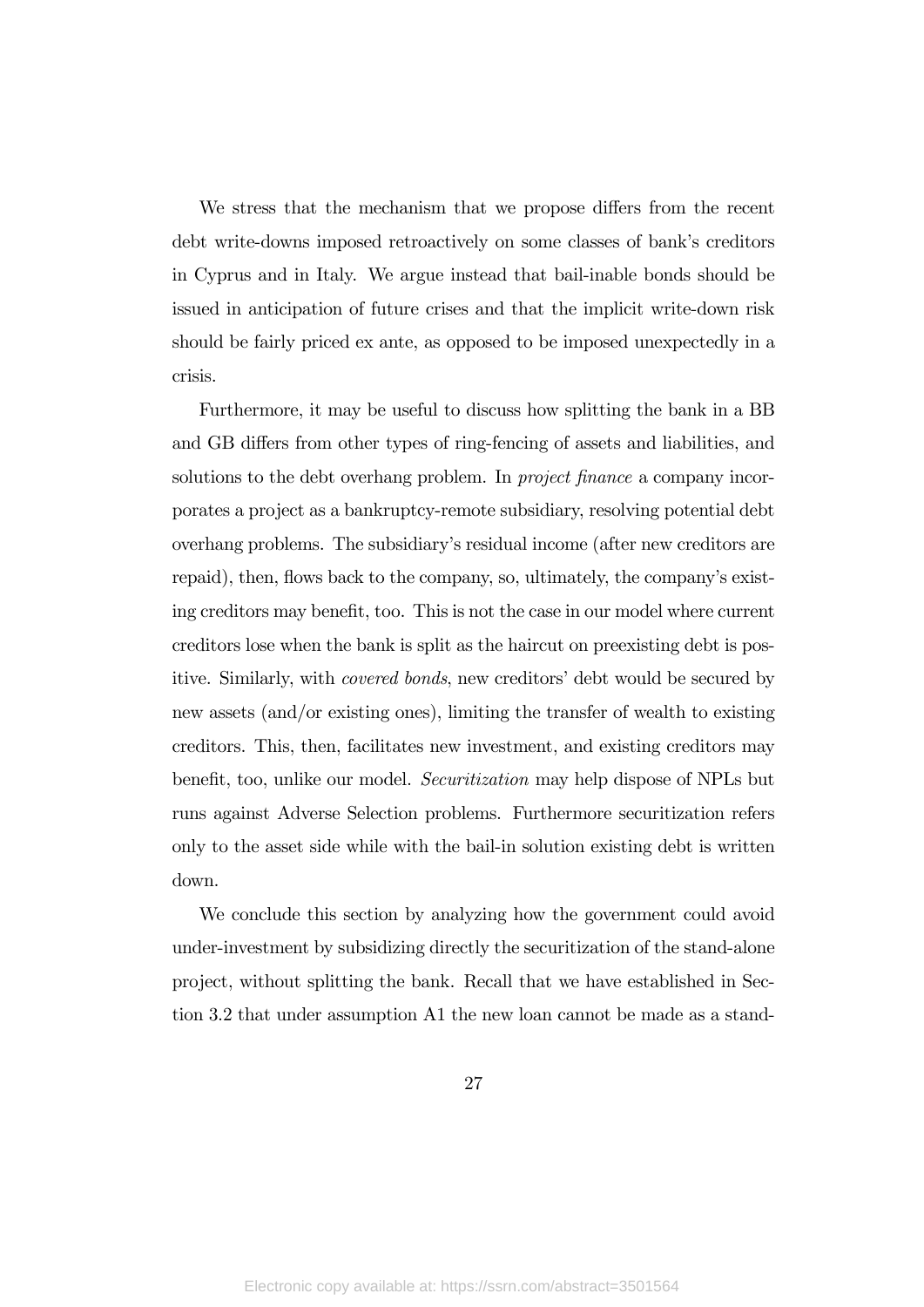alone project. If the government provides a direct subsidy  $\frac{\rho \varepsilon_M}{1+\rho} - a_1$  to the banker she could raise a risk free amount  $1 + a_1 - \varepsilon_M$  and inject  $\varepsilon_M - a_1$  into a SPV. In expectation the shareholders breaks even and under-investment disappears, since from the SPV she receives

$$
\mathbb{E}\left[1+a_1+\tilde{\varepsilon}+\left(\frac{\rho\varepsilon_M}{1+\rho}-a_1\right)-(1+a_1-\varepsilon_M)\right]_+=\frac{\rho\varepsilon_M}{1+\rho}-a_1+\varepsilon_M,
$$

equal to the equity injection. Remark that the incumbent bank which keeps the deposits is risky so there is a positive probability that the depositors will have to be reimbursed by the government. Therefore this solution is dominated by the bail-inable bond.

## 7 Welfare Analysis

To understand which of the two bank-split solutions to under-investment government's purchase of troubled assets vs. bail-inable bond - adds more value, we need to specify the objective of the government. We assume that this objective is to find the least costly way to eliminate under-investment, while making the bank safe. We assume that there is a welfare cost  $\lambda$ ,  $0 < \lambda < 1$ , for the use of public funds, e.g. because of . distortionary taxation. This cost is likely to be high when the government has small fiscal capacity, bailouts are politically costly, or supranational regulators constrain the ability of the government to conduct publicly-funded bailouts to rescue domestic banks. Equity entails a welfare cost  $\rho$ .

We first compute welfare conditional on the realization of  $a_0$  for the case of government buying the troubled assets  $(W_1)$  and in the bail-inable bond case  $(W_2)$ . We also compute the bank values, that is the shareholders value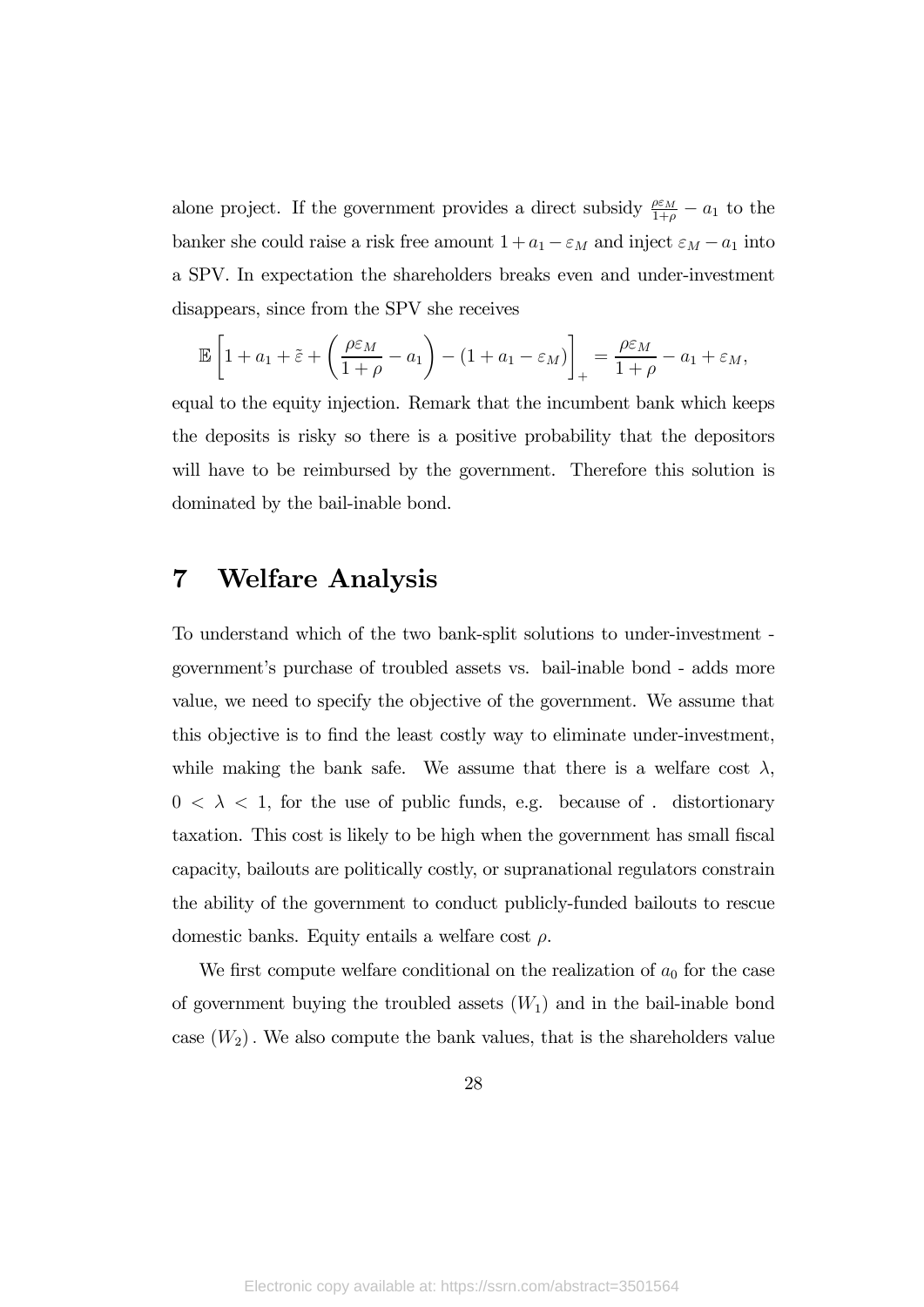net of the equity cost in the two cases, that we denote  $V_1$  and  $V_2$ , respectively. Then we take the expectation w.r.t.  $\tilde{a}_0$  of the subsidy to the shareholders, that is the expectations of the differences  $V_1 - W_1$ , and  $V_2 - W_2$ , and finally we compute the expected difference  $\mathbb{E}(W_2 - W_1)$ .

For values  $a_0 < \hat{a}_0$ , the government buys the troubled assets at the price  $T=1+\hat{a}_0$ . Welfare is therefore

$$
W_1 = a_0 + a_1 - \rho E - \lambda \mathbb{E} \left[ \hat{a}_0 - \tilde{a}_0 \right]_+
$$

where  $\rho E$  is the cost of injecting equity  $E$  at date 0 and  $\lambda \mathbb{E}[\hat{a}_0 - \tilde{a}_0]_+$  is cost of the government's subsidy to the shareholders. Bank value is  $V_1 = \hat{a}_0 + a_1 - \rho E$ , which does not depend on interim information  $a_0$ .

For values  $a_0 > \hat{a}_0$ , the government does not buy the troubled assets and investment takes place with no government expenditure so that

$$
W_1 = V_1 = a_0 + a_1 - \rho E.
$$

Therefore for  $a_0 < \hat{a}_0$  the banker receives a subsidy

$$
V_1 - W_1 = \hat{a}_0 + a_1 - \rho E - [a_0 + a_1 - \rho E - \lambda \mathbb{E} [\hat{a}_0 - \tilde{a}_0]_+]
$$
  
=  $\hat{a}_0 - a_0 + \lambda \mathbb{E} [\hat{a}_0 - \tilde{a}_0]_+,$ 

and  $V_1 - W_1 = 0$  otherwise. Thus in expectation the banker receives a positive subsidy, namely

$$
\mathbb{E}[V_1 - W_1] = (1 + \lambda) \mathbb{E} [\hat{a}_0 - \tilde{a}_0]_+ > 0.
$$

See Figure 2 in Appendix for an illustration.

With the bail-inable bond for  $a_0 < \hat{a}_0^{BI}$ , bank split occurs without any government's expenditure so that

$$
W_2 = a_0 - \rho E - H,
$$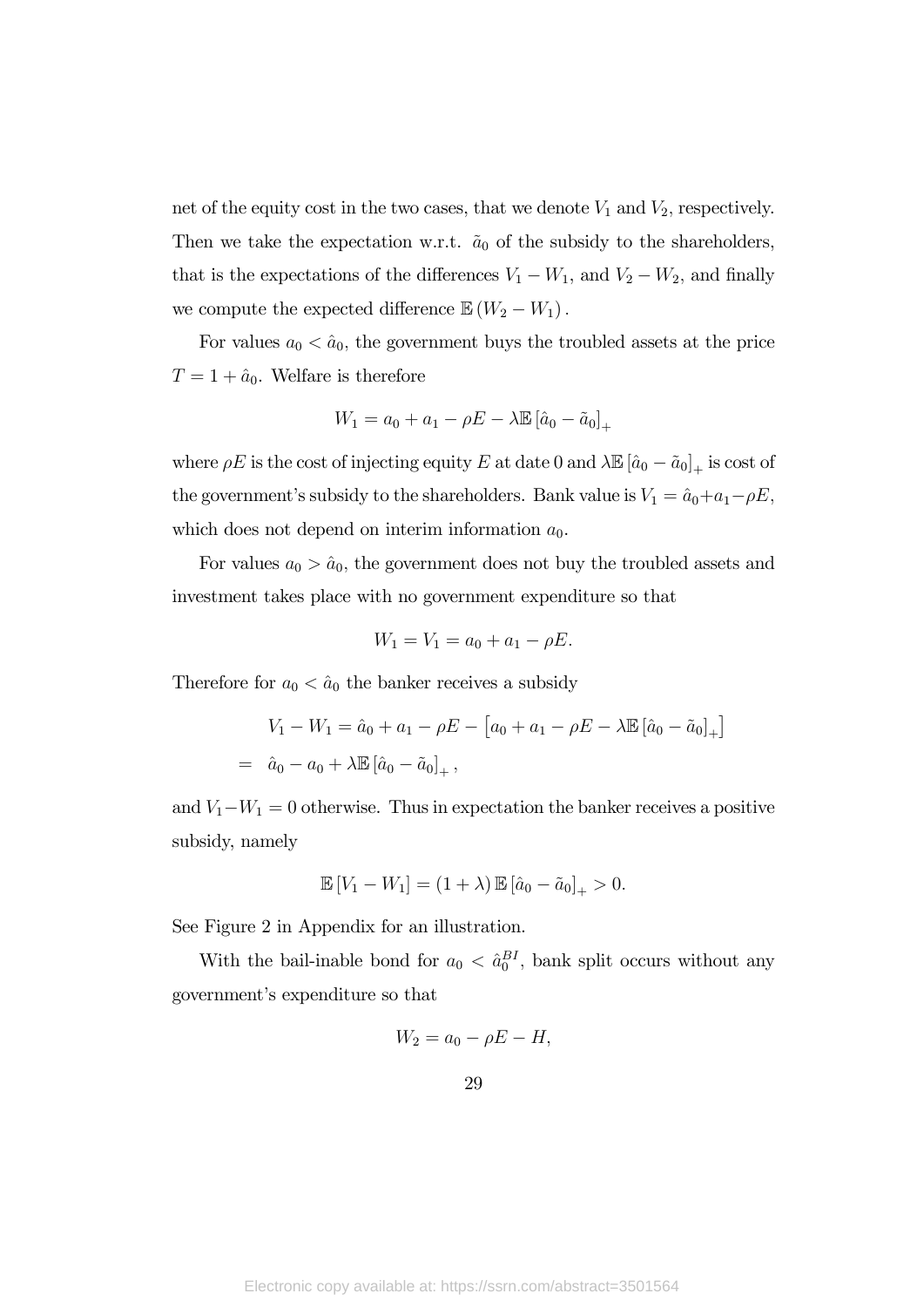and

$$
V_2 = \mathbb{E} [(a_0 + E - D + B - \tilde{\varepsilon})_+] - (1 + \rho) E
$$
  
=  $O (a_0 + E - D + B) + a_0 - D + B - \rho E.$ 

For  $a_0 > \hat{a}_0^{BI}$ , investment is merged:

$$
W_2 = a_0 + a_1 - \rho E,
$$
  
\n
$$
V_2 = a_0 + a_1 - \rho E - D + B.
$$

Therefore the subsidy to the banker for  $a_0 < \hat{a}_0^{BI}$  is

$$
V_2 - W_2 = O(a_0 + E - D + B) + a_0 - D + B - \rho E - (a_0 - \rho E - H)
$$
  
=  $O(a_0 + E - D + B) + B - D + H$ ,

and for values  $a_0 > \hat{a}_0^{BI}$  is

$$
V_2 - W_2 = a_0 + a_1 - \rho E - D + B - (a_0 + a_1 - \rho E)
$$
  
= B - D < 0.

In expectation the subsidy is  $\mathbb{E}[V_2 - W_2] = 0$ . See the Appendix for the proof and for the illustration in Figure 3. Finally we want to check whether  $\mathbb{E}(W_2 - W_1) \leq 0$ . Observe that

$$
\mathbb{E}(W_2) = \mathbb{E}(\tilde{a}_0) - \rho E - HF(\hat{a}_0^{BI}) + a_1 (1 - F(\hat{a}_0^{BI}))
$$
  

$$
= \mathbb{E}(\tilde{a}_0) + a_1 - \rho E - F(\hat{a}_0^{BI}) \frac{\rho \varepsilon_M}{1 + \rho}, \tag{8}
$$

and

$$
\mathbb{E}\left(W_{1}\right) = \mathbb{E}\left(\tilde{a}_{0}\right) + a_{1} - \rho E - \lambda \mathbb{E}\left[\hat{a}_{0} - \tilde{a}_{0}\right]_{+}
$$

so that

30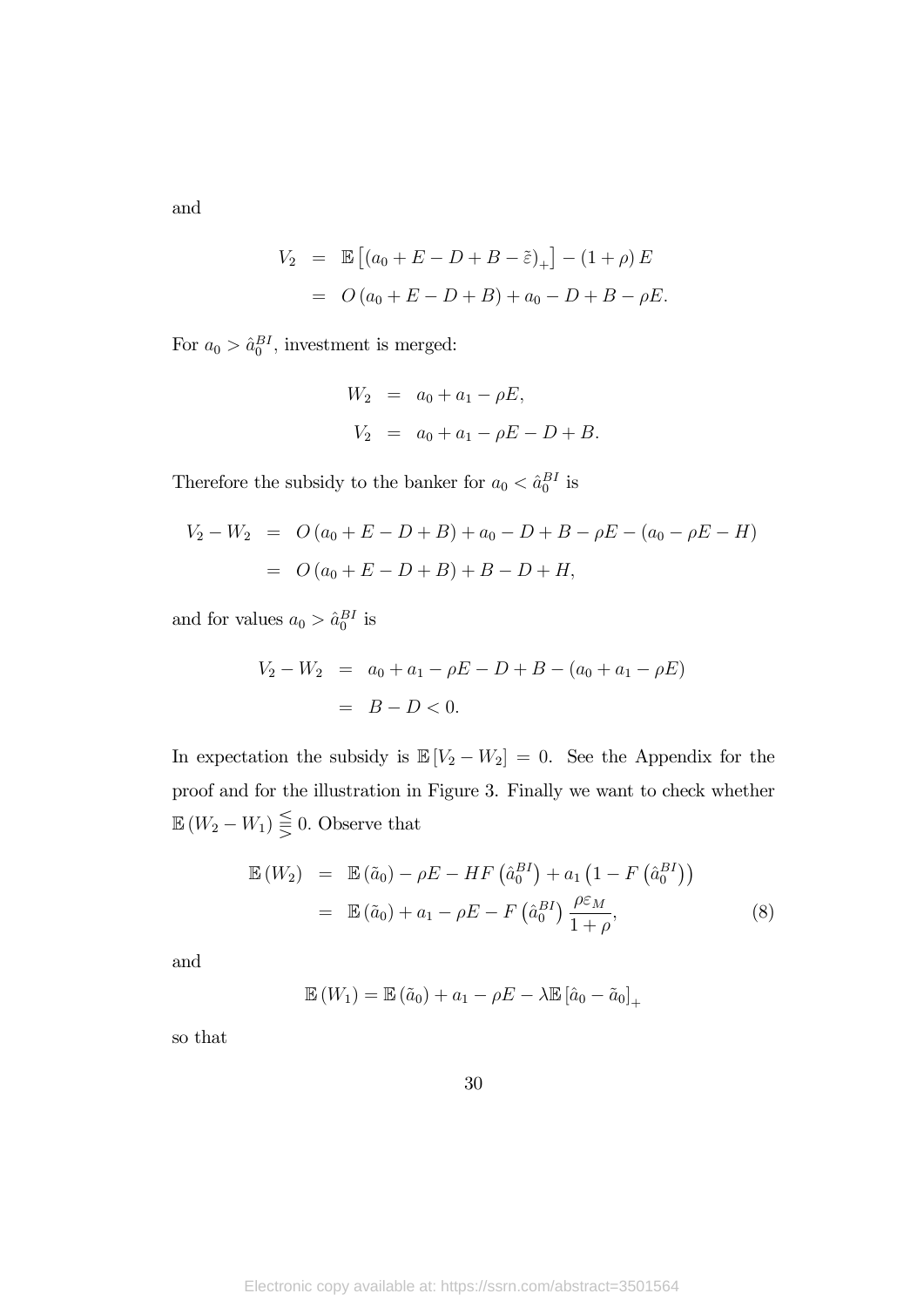$$
\mathbb{E}\left(W_2 - W_1\right) > 0 \Leftrightarrow \lambda \mathbb{E}\left[\hat{a}_0 - \tilde{a}_0\right]_+ - F\left(\hat{a}_0^{BI}\right) \frac{\rho \varepsilon_M}{1 + \rho} > 0. \tag{9}
$$

This expected welfare difference has two components. The first one is the additional cost of public funds when the government buys troubled assets. The second one refers to the fact that also the bail-in is not cost-less since it entails a costly recapitalization. The expected welfare difference is positive if the cost of government's funds is high, which is likely to be in a downturn, and if the expected recapitalization cost is not too large. In Appendix we calibrate our welfare analysis.

## 8 Conclusion

In this paper we have proposed a new mechanism to resolve the underinvestment problem arising from Adverse Selection on a bank's non-performing loans. This mechanism does not require any government's funding, nor the resolution of the bank. Breaking up the bank by placing legacy NPLs and the legacy bond in a BB and writing down the legacy bond, makes it profitable for the GB to finance the new loan. The key to our mechanism is that private information generates an Adverse Selection rent for the shareholders. The implications of our mechanism differ from those of the bail-in regimes envisioned in the BRRD and in DFA because in our mechanism the shareholders, not only are not wiped out, but must be given their rent. This rent is paid by the bail-inable bond at the interim stage, and ex ante by the shareholders.

Although the bail-in is not the only solution to solve the under-investment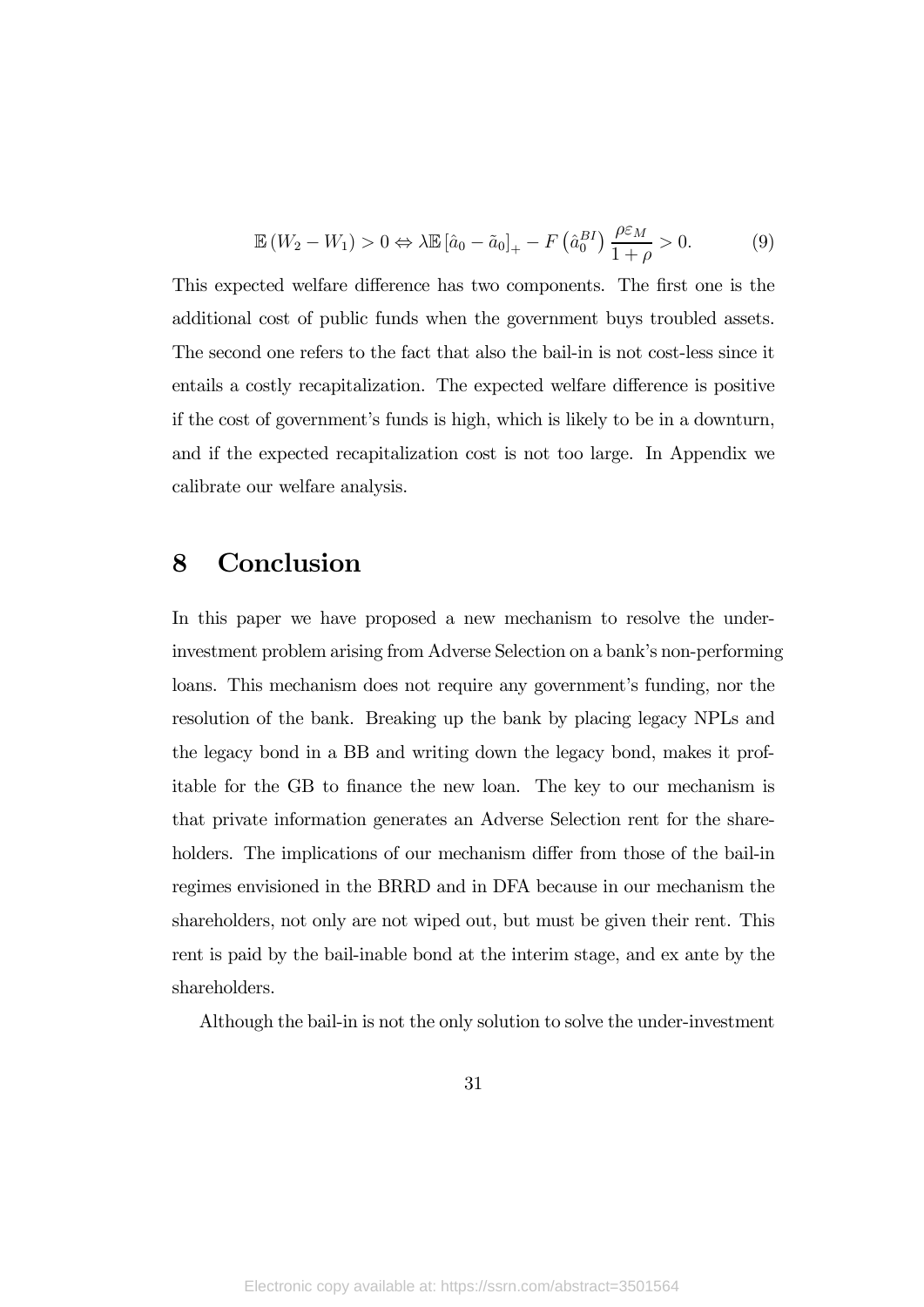problem, when the cost of use of public funds is large it provides a higher ex ante welfare than a solution in which the government buys the bank's NPLs.

These results are important in light both of the sheer size of the stock of NPLs remaining in the European Banking industry years after the beginning of the financial crisis, and of the new regulatory environment for bank crises resolution.

32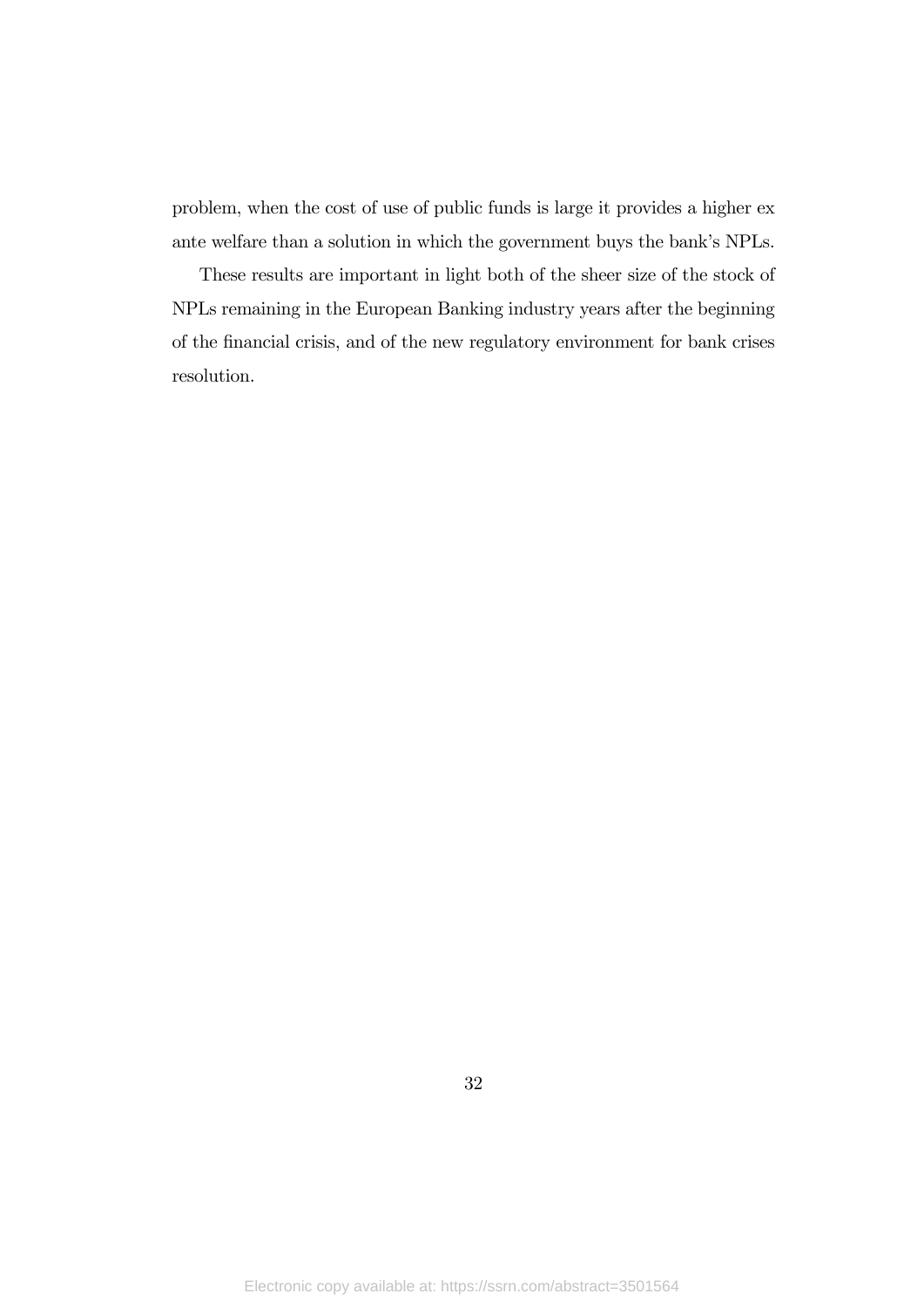## 9 Appendix

#### 9.1 Model calibrations

To calibrate the model we proceed in steps: first we calibrate the option value, then we calibrate the balance sheets, and finally we calibrate the welfare analysis.

#### Calibrations of the option value  $O(x)$

From (1) it follows that  $x^* = O^{-1}(a_1)$  (See Figure 1). Thus the critical LAC  $x^*$  depends on the value of the growth opportunity  $a_1$ . Observe first that  $\frac{dx^*(a_1)}{da_1}$  < 0. That is, the value of LAC where the option to default becomes valuable increases when the net present value of the new loan declines, as for example in a downturn. We can then determine the sensitivity of the critical LAC  $x^*$  to changes in  $a_1$  for different values of  $\varepsilon_M$ . In particular we assume that the gross return of the two loans can be subject to shocks of  $\pm 40\%, \pm 60\%, \pm 80\%,$  i.e.  $\varepsilon_M = 40\%, 60\%, 80\%$ . To calibrate the shock  $\tilde{\varepsilon}$ , that is symmetric around zero, we assume that  $\tilde{\varepsilon}$  is distributed as  $\tilde{\varepsilon} \sim$  $Beta(1.1, 1.1)$ . To illustrate, when  $-0.6 \le \tilde{\varepsilon} \le 0.6$ , the c.d.f. of  $\tilde{\varepsilon}$  is

$$
G(v) = \int_{-0.6}^{v} \frac{(\varepsilon + 0.6)^{0.1} (0.6 - \varepsilon)^{0.1}}{1.0223} d\varepsilon.
$$
 (10)

We then proceed to compute  $x^*$  given  $a_1$ . For instance, when  $-0.6 \le \tilde{\varepsilon} \le$ 0.6, using  $(10)$  equation  $(1)$ , becomes

$$
\int_{-0.6}^{x^*} (x^* - \varepsilon) \frac{(\varepsilon + 0.6)^{0.1} (0.6 - \varepsilon)^{0.1}}{1.0223} d\varepsilon - x^* = a_1.
$$

Table 7 shows the value of the critical LAC  $x^*$  for given values of  $a_1$  and  $\varepsilon_M$ .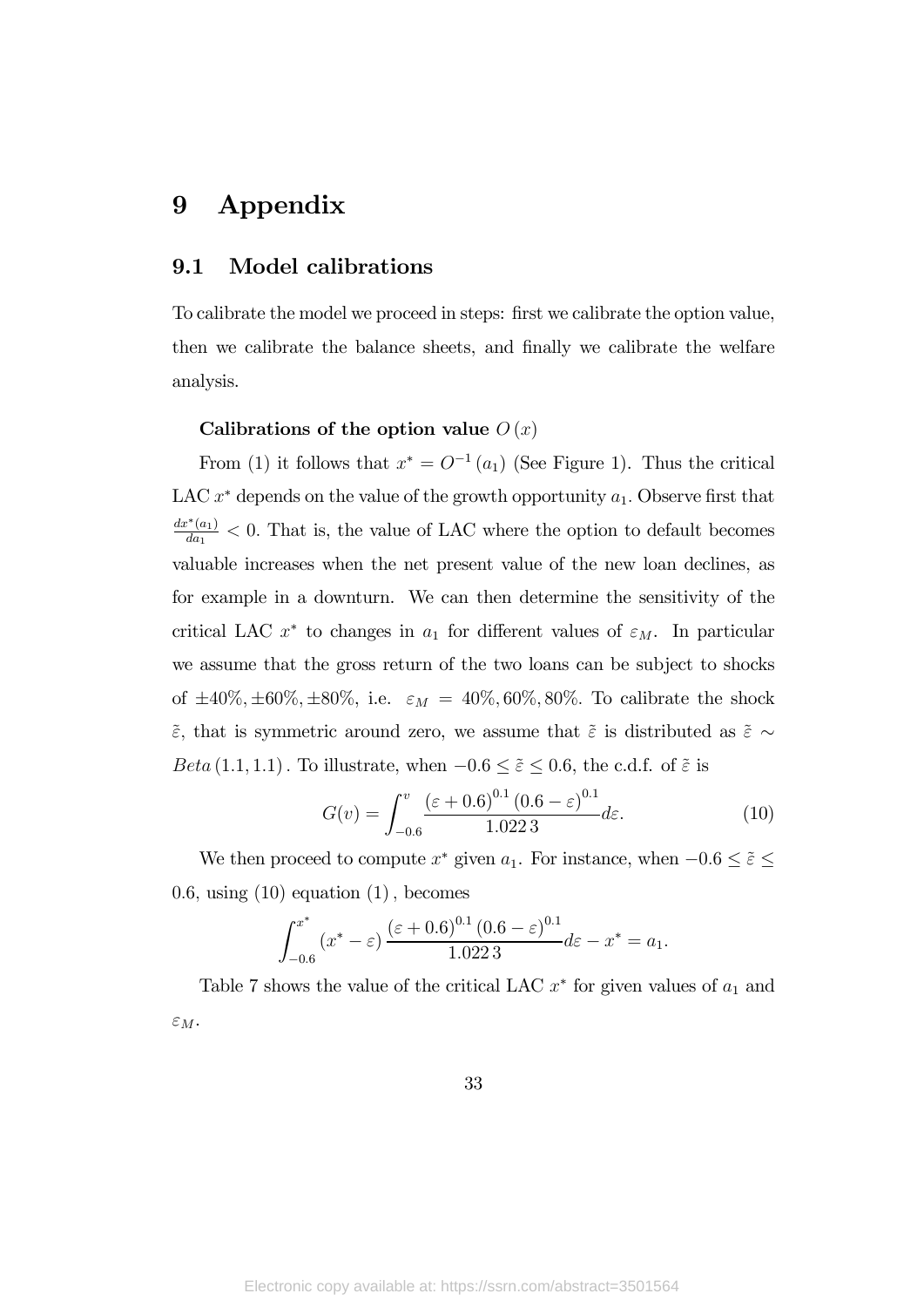| Table 7. Calibrations of the critical LAC $x^*$ |                        |     |         |  |
|-------------------------------------------------|------------------------|-----|---------|--|
| $x^*$                                           | $a_1$                  |     |         |  |
|                                                 | $30\%$   $7.2\%$ 3.4\% |     | $0.5\%$ |  |
| $20\%$                                          | $10.5\%$ 6.2%          |     | $2.2\%$ |  |
| 10%                                             | 12.5% 7.9%             |     | $3.6\%$ |  |
| $\varepsilon_M$                                 | 0.8                    | 0.6 | 0.4     |  |
| $x^* = O^{-1}(a_1)$                             |                        |     |         |  |

For example, the entry 105% indicates that even when the net return of the new loan is large the banker prefers to risk default when the shock  $\varepsilon_M$  is large (80%) if the value of LAC is less than 20%, that is if assets minus debt is less than 20% of the investment.

As observed above, for a given  $\varepsilon_M$  as the value of the net return of the new loan declines, the critical LAC increases;  $\frac{dx^*(a_1)}{da_1} < 0$ . The magnitude of this change is sizeable: for example when  $\varepsilon_M = 80\%$  as the value of the net return of the new loan declines by 2% points (from 12.5% to 10.5%) the critical LAC increases by 5% points (from 15% to 20%).

Furthermore, as  $\varepsilon_M$  increases, the value of the net return of the new loan that triggers the profitability of default for a given critical LAC, increases. That is as  $\varepsilon_M$  increases, the profitability required to the new loan to avoid the under-investment problem increases. Also the magnitude of this change is sizeable: when the critical LAC is 30% and  $\varepsilon_M$  increases from 40% to 80% the value of the profitability required to avoid under-investment increases from 0.50% to 7.2%.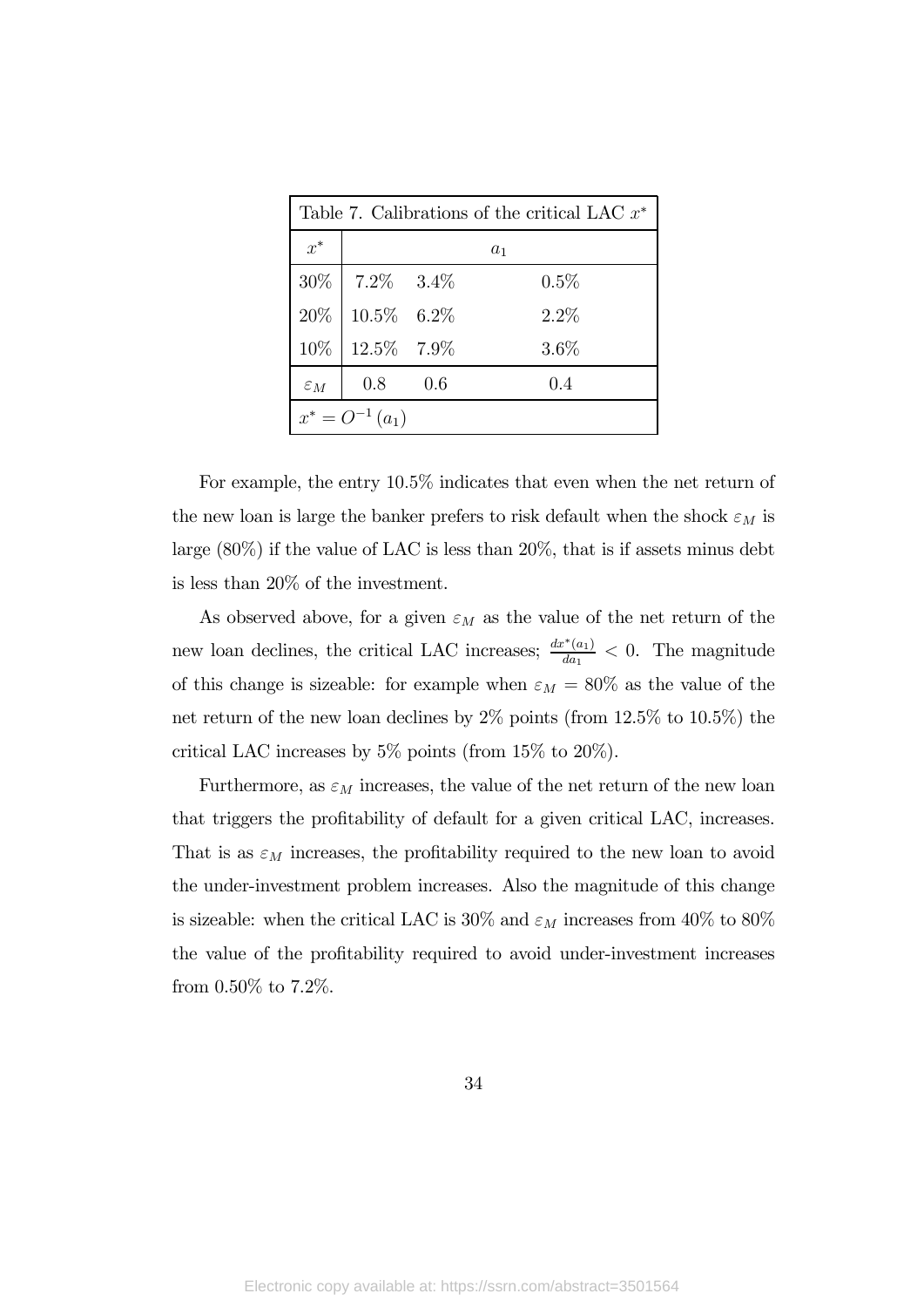

Figure 1: Limited liability option

#### Calibrations of the balance sheet

We use data on the balance sheets of 108 large banks in the period 1995- 2010 from Brei et al. (2013), Table 2. Banks in the sample cover at least 80% of the size of the domestic banking systems in the G10 plus Austria, Australia and Spain. The consolidated balance sheet is represented in Table 8.

| Loans                              |  | 55.8   46.13   Deposits                   |
|------------------------------------|--|-------------------------------------------|
|                                    |  | Liquidity   20.58   47.9   Market funding |
| Securities   22.89   5.65   Equity |  |                                           |

Table 8. All variables in  $\%$  of total assets. Source Brei et al. (2013).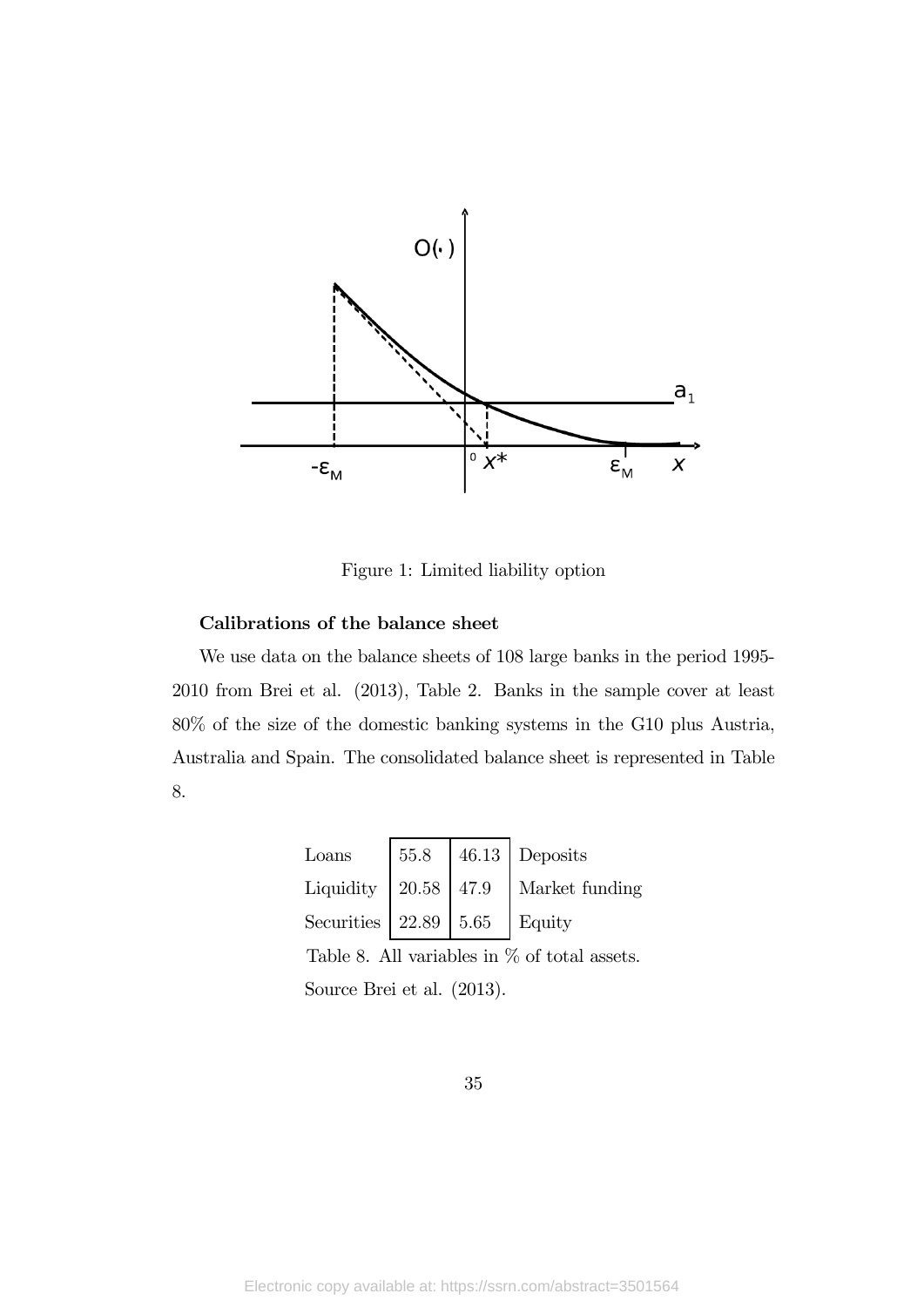In Table 9 we have reclassified the items from Table 8 lumping together Deposits and Market funding, and Liquidity and Securities.

| Loans                                      |  | $55.8$   94.03   Deposits+Market funding |
|--------------------------------------------|--|------------------------------------------|
| Liquidity+Securities $ 43.47 5.65 $ Equity |  |                                          |
|                                            |  |                                          |

Table 9. All variables in % of total assets.

We assume that 10 out of 55.8 loans are risky (approximately  $18\%$ ) while rest is safe. The resulting balance sheet after approximations is in Table 10.

| Risky loans |  | 10   94.4   Deposits+Market funding |
|-------------|--|-------------------------------------|
|             |  |                                     |
|             |  |                                     |

Table 10. All variables in % of total assets.

In Table 11 we normalize the figures from Table 10 with respect to the size of the date 0 risky loans, which is 1 in the model.

Legacy (risky) loans

\nSafe loans+
$$
Liquidity + \text{Security} \quad \boxed{9}
$$

\n9.44  $\boxed{0.56}$ 

\nEquity

\nTable 11. Base-line case. Date 0

We assume that Table 11 is the numerical representation of Table 1, the date 0 balance sheet of the bank in the base-line case, that is  $1 + S = d + E$ , where  $d$  represents Deposits and Market funding, and  $S$  represents Safe loans, Liquidity and Securities.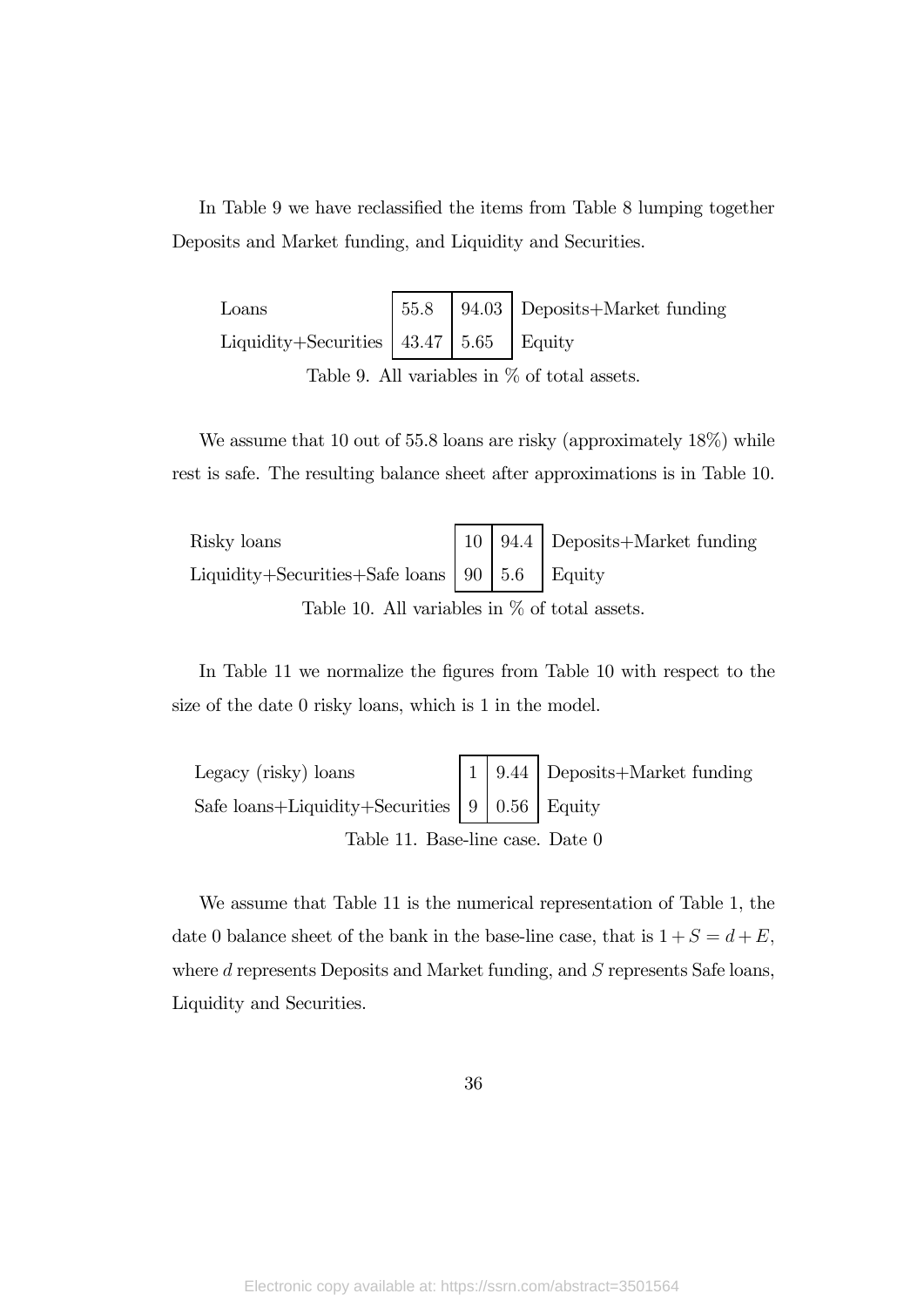If we take  $a_1 = 3.4\%, \varepsilon_M = 0.6$ , and  $\rho = 0.1$  it follows that  $H = \frac{0.6(0.1)}{1.1}$  $0.034 = 2\%$ . Thus the bail-inable bond is

$$
B = d - S + H = 0.44 + 0.02 = 0.46,
$$

so that the date 0 balance sheet with bail-inable bond in Table 12, is the numerical representation of Table 5;

Legacy loan 1 044 Deposits - Securities Securities 046 046 Bail-inable bond 056 Equity

Table 12. Bail-in case. Date 0

Recall that the pricing equation of the bail-inable bond is (3) where  $MV^{BI}(D)$  is from equation (4). To compute the nominal D of the bailinable bond we use the following approximation. We assume that the distribution  $F(\tilde{a}_0)$  is such that the bank split happens with probability 10%, that is  $F(\hat{a}_0^{BI}) = 0.1$ , where below we show that  $\hat{a}_0^{BI} = -0.224$ . In case of split bondholders recover the smallest between  $D - H$  and the value of the legacy loan  $1+\tilde{a}_0-\tilde{\varepsilon}$ . To simplify we assume that in case of split the bail-inable bondholders recover 30% of the written down bond  $D - H$ . So that the pricing equation of the bail-inable bond (3) becomes

$$
B = (0.1) (D - H) (0.3) + (0.9) D
$$
  

$$
0.46 = (0.1) (D - 0.02) (0.3) + (0.9) D
$$

which yields  $D = 0.49527$ . From the calibration of the option value in Table 7, when  $a_1 = 3.4\%$  and  $\varepsilon_M = 0.6$ , we have  $x^* = 0.3$ . Then the threshold split  $\hat{a}^{BI}_{0}$  is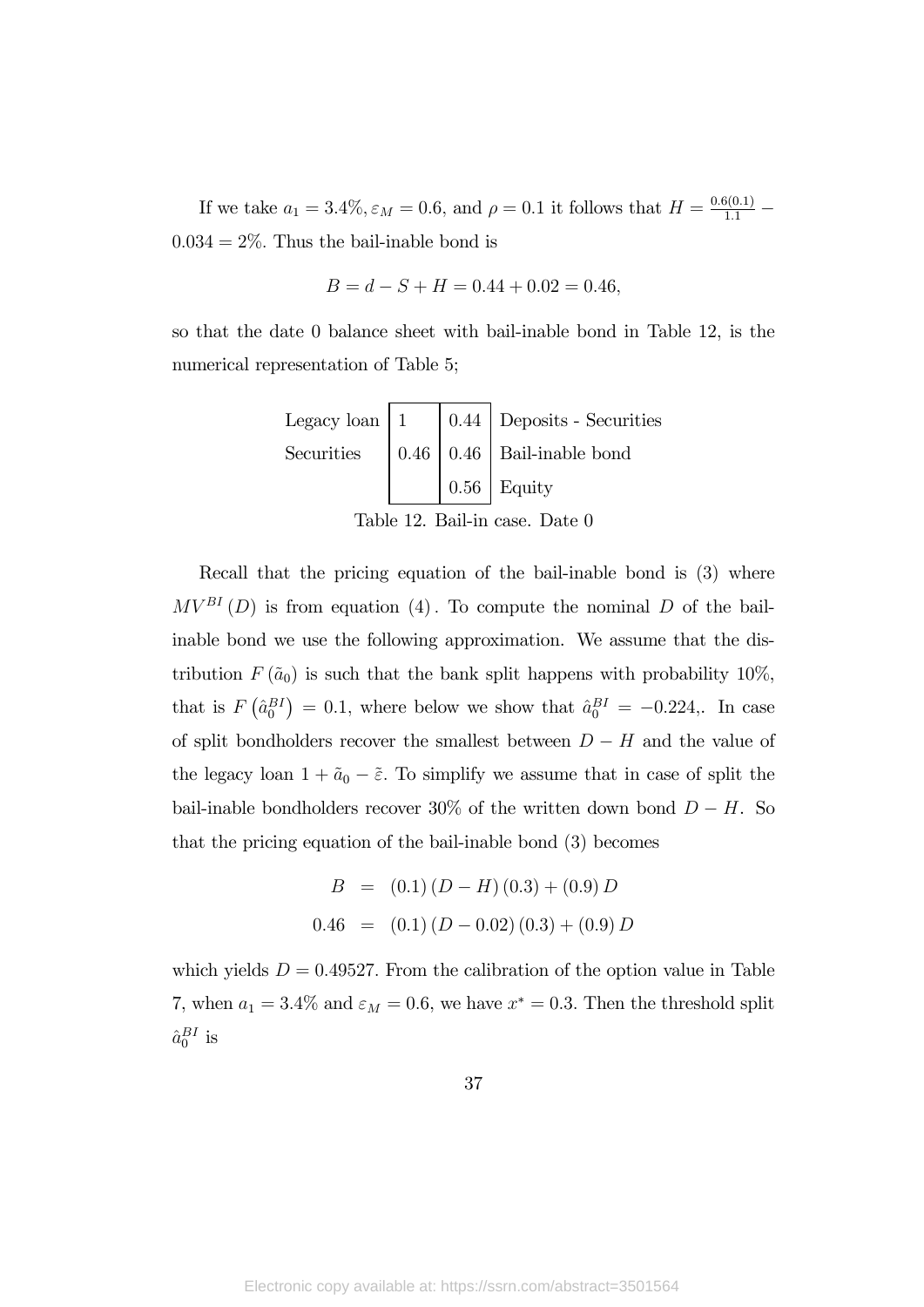$$
x^* - 1 + D - H = 0.3 - 1 + 0.49527 - 0.02 = \hat{a}_0^{BI} = -0.224.
$$

Suppose that at date 1 the legacy loan suffers a loss of  $23\%$  that is  $a_0 =$  $-0.23 < \hat{a}_0^{BI} = -0.224$ . Then the bank is split in BB and GB. From Table 6 the resulting date-2 balance sheets are:

| ΒB         |                                                |                                                                   |                          |  |  |
|------------|------------------------------------------------|-------------------------------------------------------------------|--------------------------|--|--|
|            | Legacy loan $ 1 - 0.23 - \tilde{\varepsilon} $ | $min(0.47, 0.77 - \tilde{\varepsilon})$                           | Risky debt               |  |  |
|            |                                                | $max(0.77 - \tilde{\varepsilon} - 0.47, 0)$                       | To shareholders          |  |  |
| $\rm GB$   |                                                |                                                                   |                          |  |  |
| New loan   | $1+0.03+\tilde{\varepsilon}$                   | $d-S = 0.44$                                                      | Deposits-original secur. |  |  |
| Securities | $B = 0.46$                                     | $1-E_{GB}=1-\frac{0.6}{1+0.1}$                                    | Risk free debt           |  |  |
|            |                                                | $\tilde{\varepsilon} + \varepsilon_M = \tilde{\varepsilon} + 0.6$ | To shareholders          |  |  |

Table 13. Bail-in. Balance sheets of the BB and GB. Date 2

If we take  $\tilde{\varepsilon}=0$  then we have

BB Legacy loan 077 047 Risky debt 077 − 047 To shareholders GB New loan 1034 044 Deposits-original secur. Securities 046 045 Risk free debt 06 To shareholders

Table 14. Bail-in. Balance sheets of the BB and GB. Date 2

38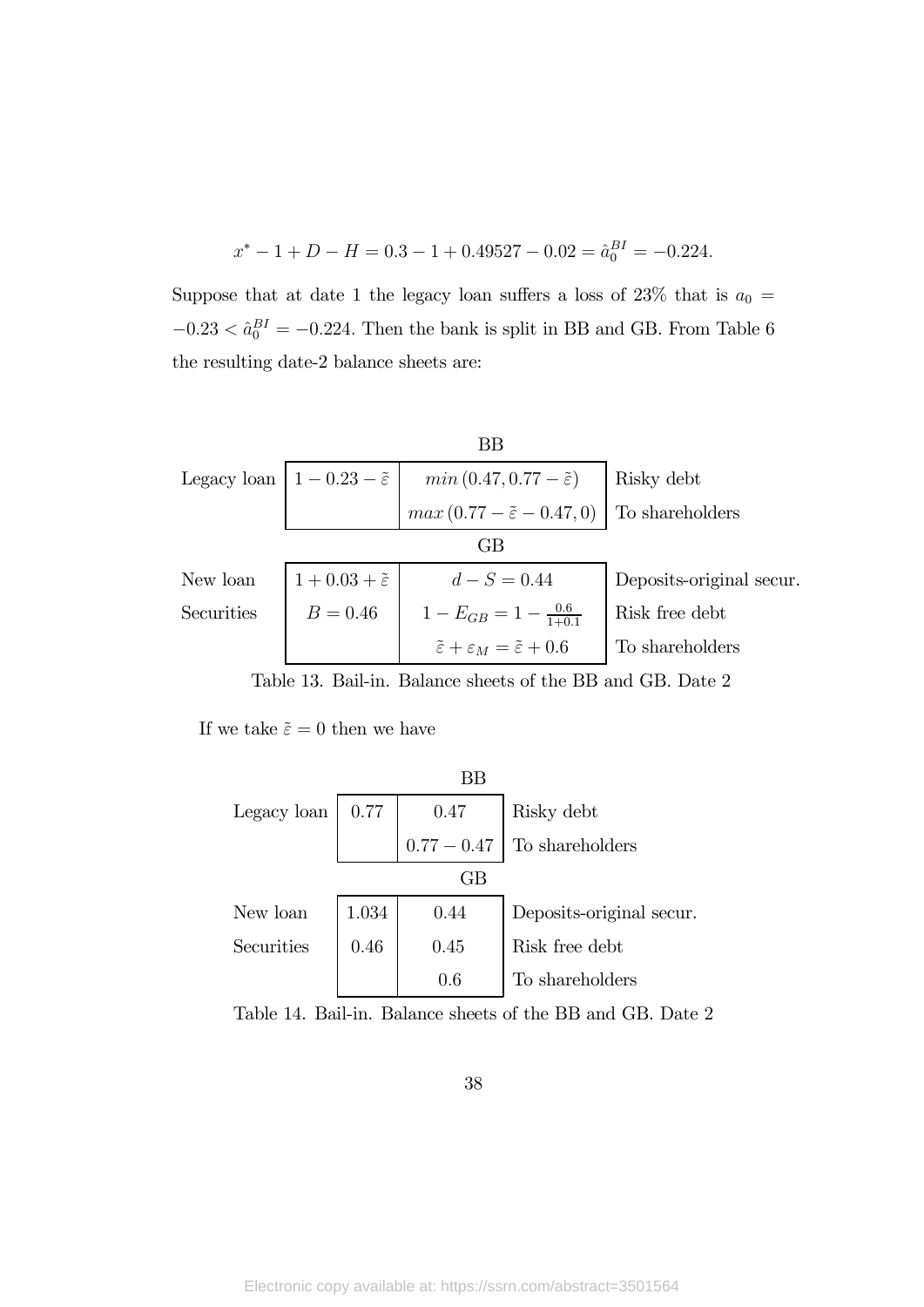Thus far we have shown that the bank will avoid under-investment by issuing a bail-inable bond  $B$  at date 0 equal to 0.46 of the legacy loan, with nominal  $D = 0.49527$ , and haircut  $H = 0.02$ , while keeping the proceeds in risk-less securities. In this way the bank will always make a new loan with net return 34%; 10% of the times the investment will be made by the GB, 90% of the times it will be merged.

Observe that the parameter restrictions are all satisfied. In fact A1 is satisfied as

$$
H = \frac{\rho \varepsilon_M}{1 + \rho} - a_1 = \frac{(0.1) (0.6)}{1.1} - 0.034 = 0.02;
$$

and  $a_1 = 0.034 < \varepsilon_M = 0.6$ . If we take  $a_0 = -.4$  then A2 is satisfied as  $E < x^* - \underline{a}_0$  since  $0.56 < 0.3 - (-0.4)$  . Furthermore, the value of the assets of the bank when investment is merged is positive even when the legacy loan takes the maximum loss:

$$
1 + \underline{a}_0 + a_1 + S - d = 1 - .4 + 3.4\% - .44 > 0.
$$

Finally, the value of the stand alone legacy loan is non-negative in the worst possible case,  $1 + \underline{a_0} - \varepsilon_M \ge 0$  as  $1 - 0.4 - 0.6 = 0$ .

#### Welfare calibration

We begin with the expected welfare from bank split and bail-inable bond,  $\mathbb{E}(W_2)$ , from equation (8). From our previous steps it follows that  $F\left(\hat{a}_0^{BI}\right) \frac{\rho \varepsilon_M}{1+\rho} =$  $(0.1) \frac{(.6)(0.1)}{1.1} = 0.0054$ . If we take  $\mathbb{E}(\tilde{a}_0) = a_1 = 3.4\%$  then

$$
\mathbb{E}(W_2) = 0.034 + 0.034 - (0.1)(0.56) - 0.0054 = 0.0066 > 0.
$$

That is the expected welfare  $\mathbb{E}(W_2)$  is in order of 66 bps.

39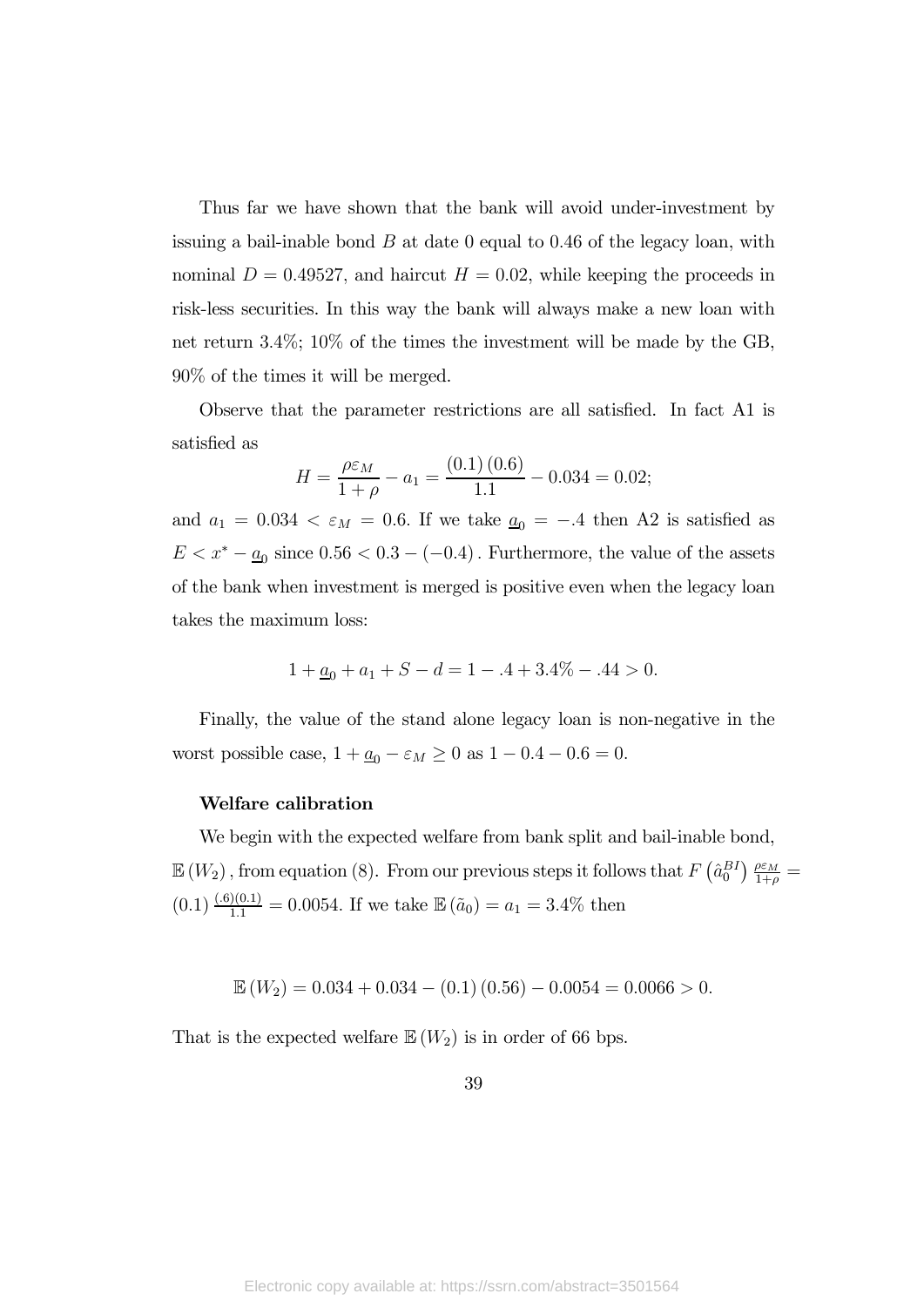The final step is to compute the expected welfare difference from equation (9). To estimate  $\mathbb{E}[\hat{a}_0 - \tilde{a}_0]_+$  we take the following route. Recall first that  $\hat{a}_0 = x^* - E = 0.3 - 0.56 = -0.26$ . Since  $\underline{a}_0 = -0.4$  then the maximum loss that the government bears occurs when it buys at  $T = 1 + \hat{a}_0 = 1 - 0.26 =$ 0.74 a legacy loan which is worth just  $1 - 0.4 = 0.6$ ; hence at a loss of 014 The minimum loss is 0. The average between the maximum and the minimum loss is  $\frac{0.14}{2} = 7\%$ . This loss occurs in case of split with government bailout, with probability  $F(\hat{a}_0) \simeq F(\hat{a}_0^{BI})$ , that is with probability 10%. Thus we take  $(7\%) (10\%) = 0.007$  as our estimate of  $\mathbb{E}[\hat{a}_0 - \tilde{a}_0]_+$ . Recall that  $F\left(\hat{a}_0^{BI}\right) \frac{\rho \varepsilon_M}{1+\rho} = 0.0054$ . Thus the distortion associated with public funding  $\lambda$  that equates the expected welfare in the two solutions is found solving the equation  $\lambda 0.007 - 0.0054 = 0$ . For  $\lambda > 0.771$  the bank split with bailinable bond solution yields higher expected welfare than the bank split with government bailout.

In sum, our calibrations show that, although the bail-in solution always avoids underinvestment and increases welfare, it is preferable from a welfare standpoint when the distortion in the use of public funds is large.

## **9.2** Proof that  $E[V_2 - W_2] = 0$ .

Observe that

$$
\mathbb{E}[V_2 - W_2] = B - D + \mathbb{E}\left[ [O(\tilde{a}_0 + E - D + B) + H] | a_0 < \hat{a}_0^{BI} \right].
$$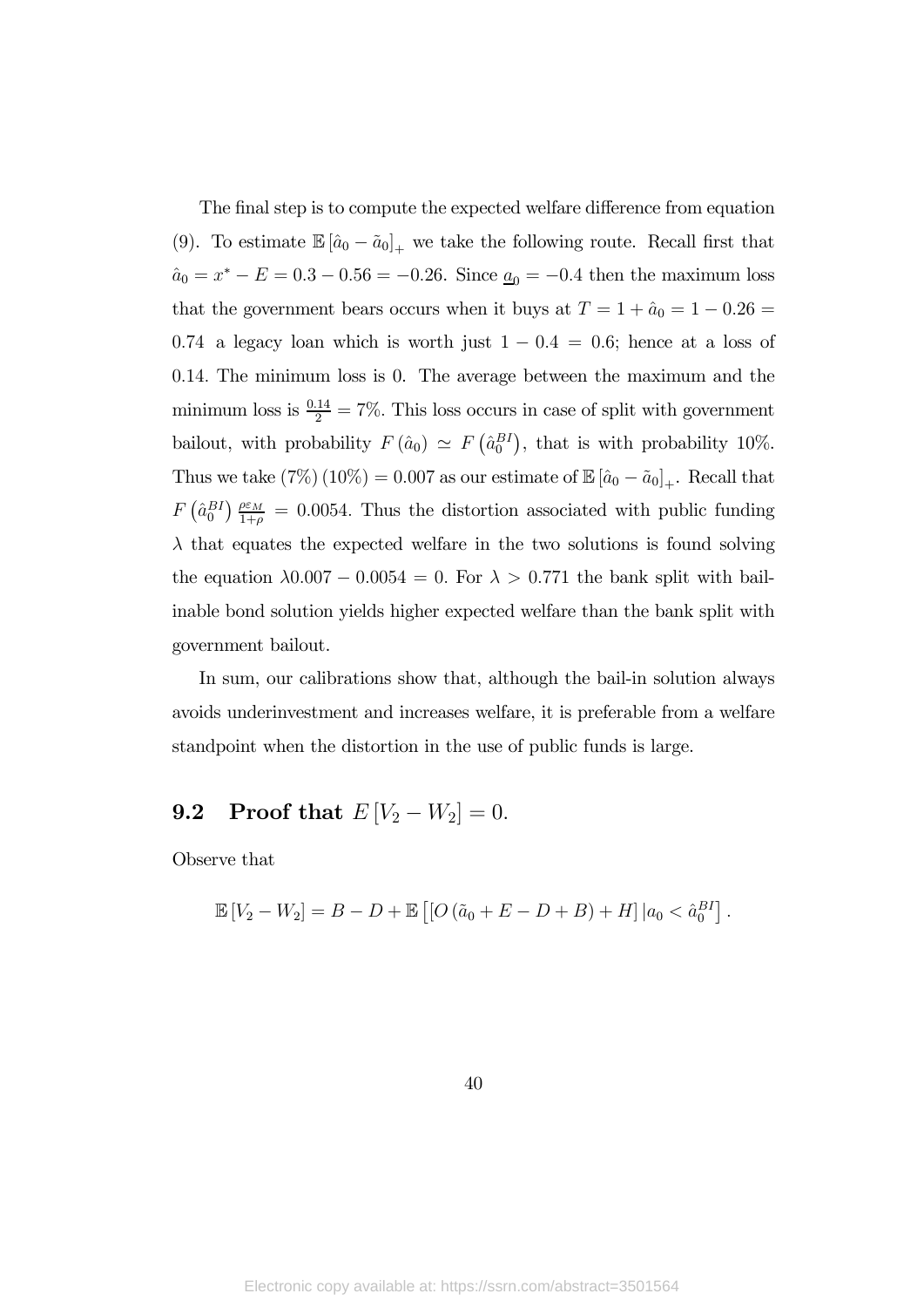

Figure 2: Bank value and welfare when Government buys bad assets.

Recall that  $B$  is determined in (3) and  $MV^{BI}(D)$  in (4). It is easy to show that

$$
\mathbb{E}\left[MV^{BI}(D)\middle|a_{0}<\hat{a}_{0}^{BI}\right]=\mathbb{E}\left[\mathbb{E}\left[\min\left(D-H,1+\tilde{a}_{0}-\tilde{\varepsilon}\right)\right]\middle|a_{0}<\hat{a}_{0}^{BI}\right]
$$
\n
$$
=(D-H)F\left(\hat{a}_{0}^{BI}\right)-\mathbb{E}\left[O\left(\tilde{a}_{0}+E-D+B\right)\middle|a_{0}<\hat{a}_{0}^{BI}\right].
$$

Thus (3) becomes

 $B = (D - H) F (\hat{a}_0^{BI}) - \mathbb{E} [O [(\tilde{a}_0 + E - D + B) | a_0 < \hat{a}_0^{BI}] ] + D [1 - F (\hat{a}_0^{BI})]$ from which  $\mathbb{E}\left[V_2 - W_2\right] = 0.$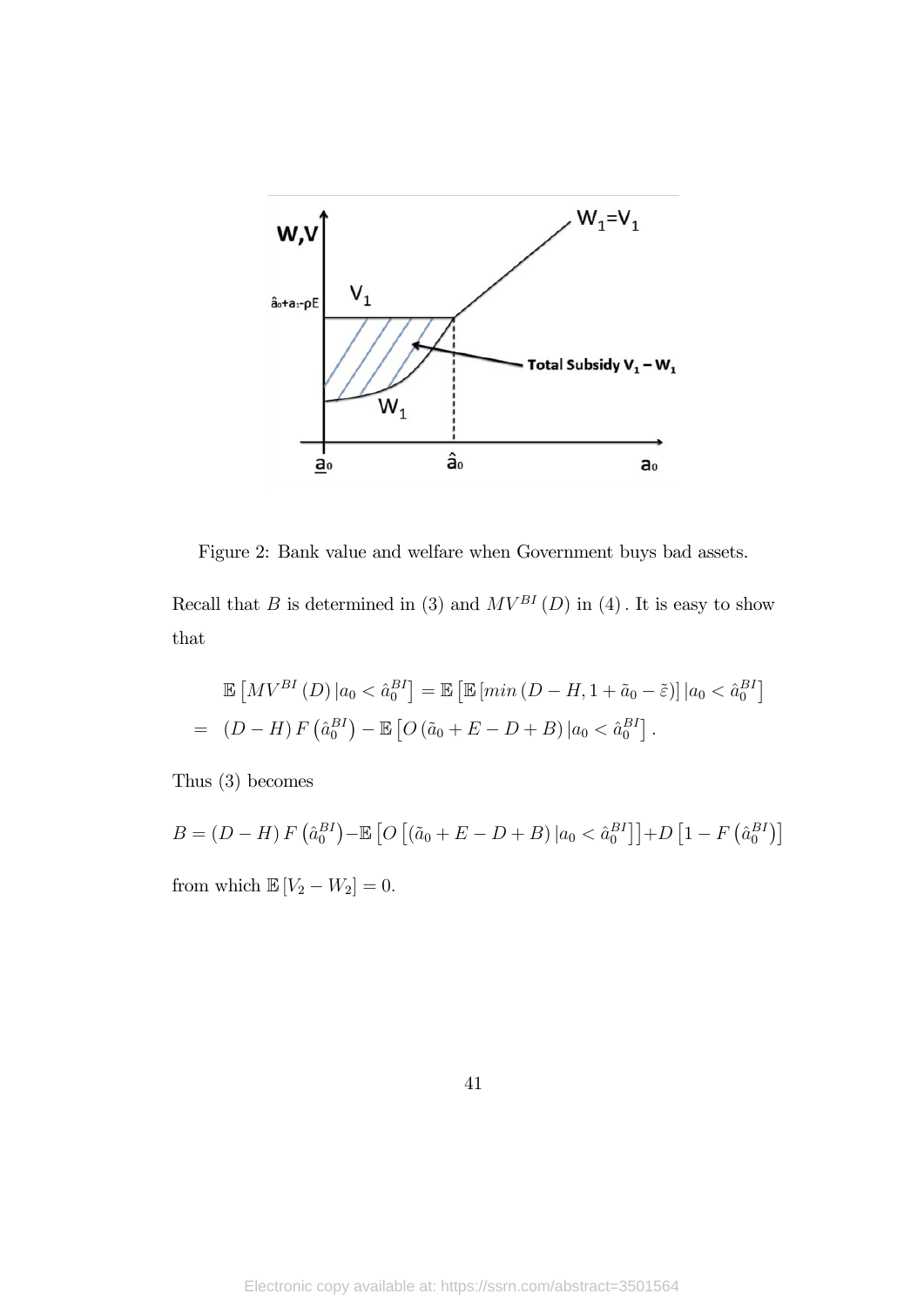

Figure 3: Welfare and bank value with bail-inable bond.

## 10 References

Accornero, M., P. Alessandri, L. Carpinelli, L. and A. M. Sorrentino (2017) "Non-performing loans and the supply of bank credit: evidence from Italy" Bank of Italy Occasional Papers, n. 374.

Aghion, P., P. Bolton, and S. Fries (1999) "Optimal Design of Bank Bailouts: the Case of Transition Economies" Journal of Institutional and Theoretical Economics, 155, 51-71.

Avdjiev, S., A. Kartasheva, and B. Bogdanova (2013) "CoCos: a primer" BIS Quarterly Review, September, 43-56.

Bhattacharya, S. and A. Faure-Grimaud (2001), "The Debt Hangover: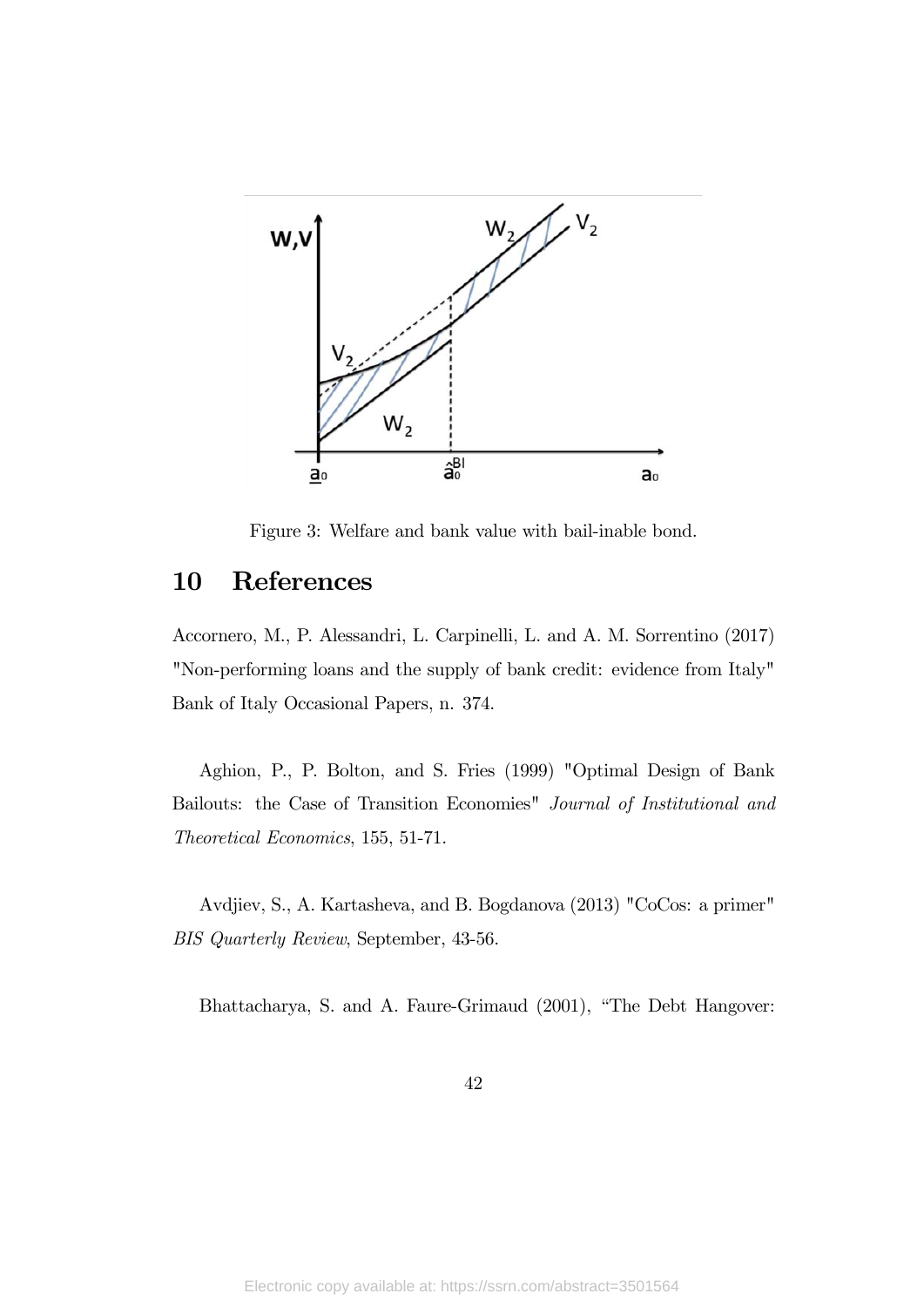Renegotiation with Non-contractible Investment" Economics Letters 70, 413- 419.

Banal-Estañol, A., M. Ottaviani, and A. Winton (2013) "The Flip Side of Financial Synergies: Coinsurance Versus Risk Contamination" Review of Financial Studies 26, 3142-3181.

Brei, M., L. Gambacorta and G. von Peter (2013) "Rescue packages and bank lending" Journal of Banking and Finance 37, 490-505.

Colliard, J.-E. and D. Gromb (2017) "Financial Restructuring and Resolution of Banks" HEC mimeo, May.

DeMarzo, P. (2005) "The Pooling and Tranching of Securities: A Model of Informed Intermediation" Review of Financial Studies 18, 1-35.

Diamond, D. (1991) "Monitoring and reputation: The choice between bank loans and directly placed debt" Journal of Political Economy 99, 689- 721.

EBA (2019) "Risk Dashboard Data Q4 2018"; https://www.eba.europa.eu/documents.

ECB (2017) "Guidance to banks on non-performing loans" Banking Supervision, March; Frankfurt.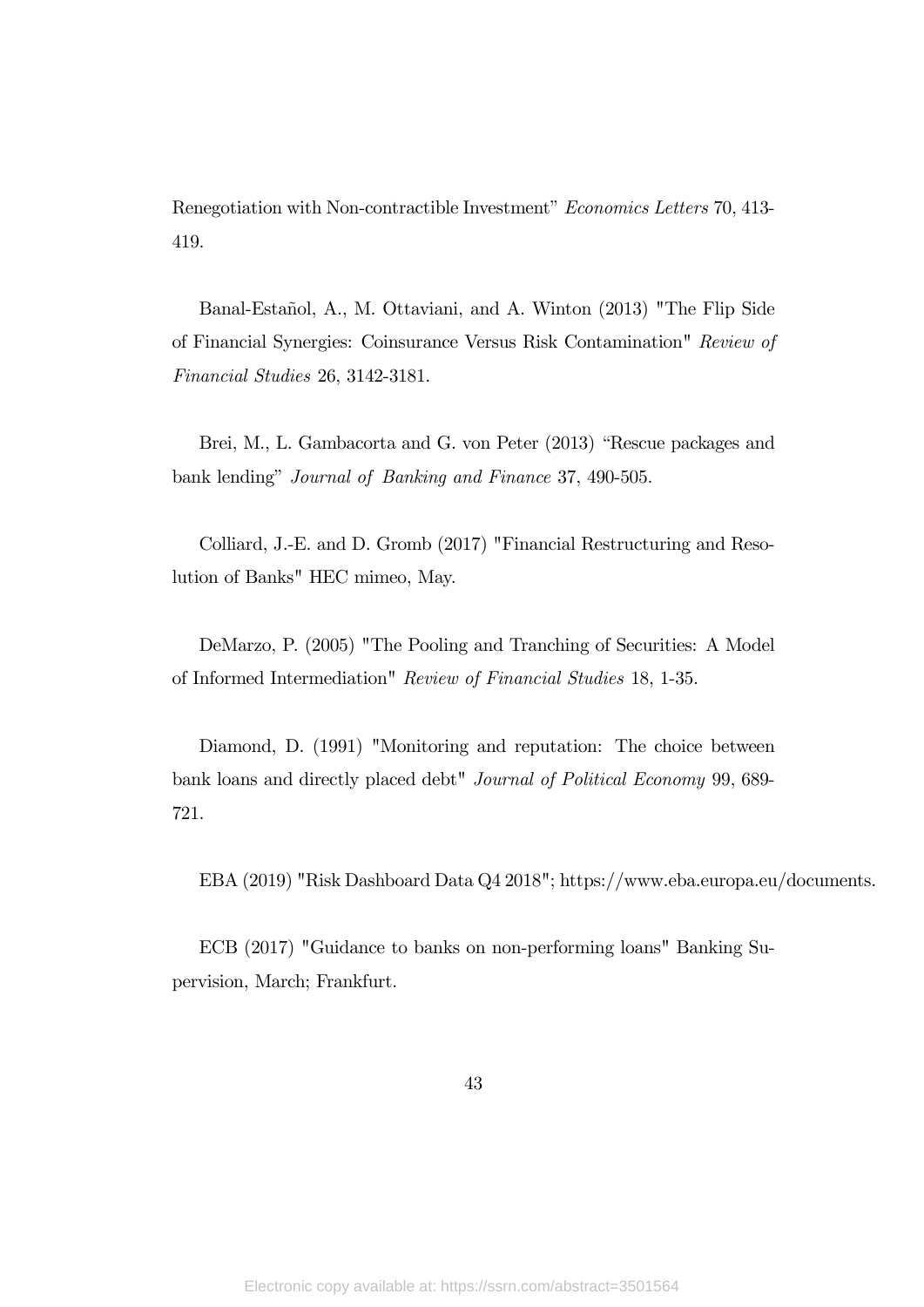ESRB (2017) "Resolving non-performing loans in Europe" European System of Financial Supervision, July 2017 Report.

Financial Times (2019) "Deutsche Bank to set up  $\epsilon$ 50bn 'bad bank' as part of overhaul" June 17, 2019.

Gandrud, C., and M. Hallerberg (2014) "The Bad Banks in the EU: The Impact of Eurostat Rules" Bruegel Working Paper n.15, December.

IMF (2015) "A Strategy for Resolving Europe's Problem Loans", Staff Discussion Note 15/19.

IMF (2016) "Global Financial Stability Report", April.

Kahn, C. and A. Winton "Moral Hazard and Optimal Subsidiary Structure for Financial Institutions" Journal of Finance, 69, 2531-2576.

Landier, A. and K. Ueda (2009) "The Economics of Bank Restructuring. Understanding the Options" IMF Staff position note, SPN 09/12

Leland, H.E. (2007) "Financial Synergies and the Optimal Scope of the Firm: Implications for Mergers, Spinoffs, and Structured Finance" Journal of Finance 62, 765-807.

Klingebiel, D. (2000) "The Use of Asset Management Companies in the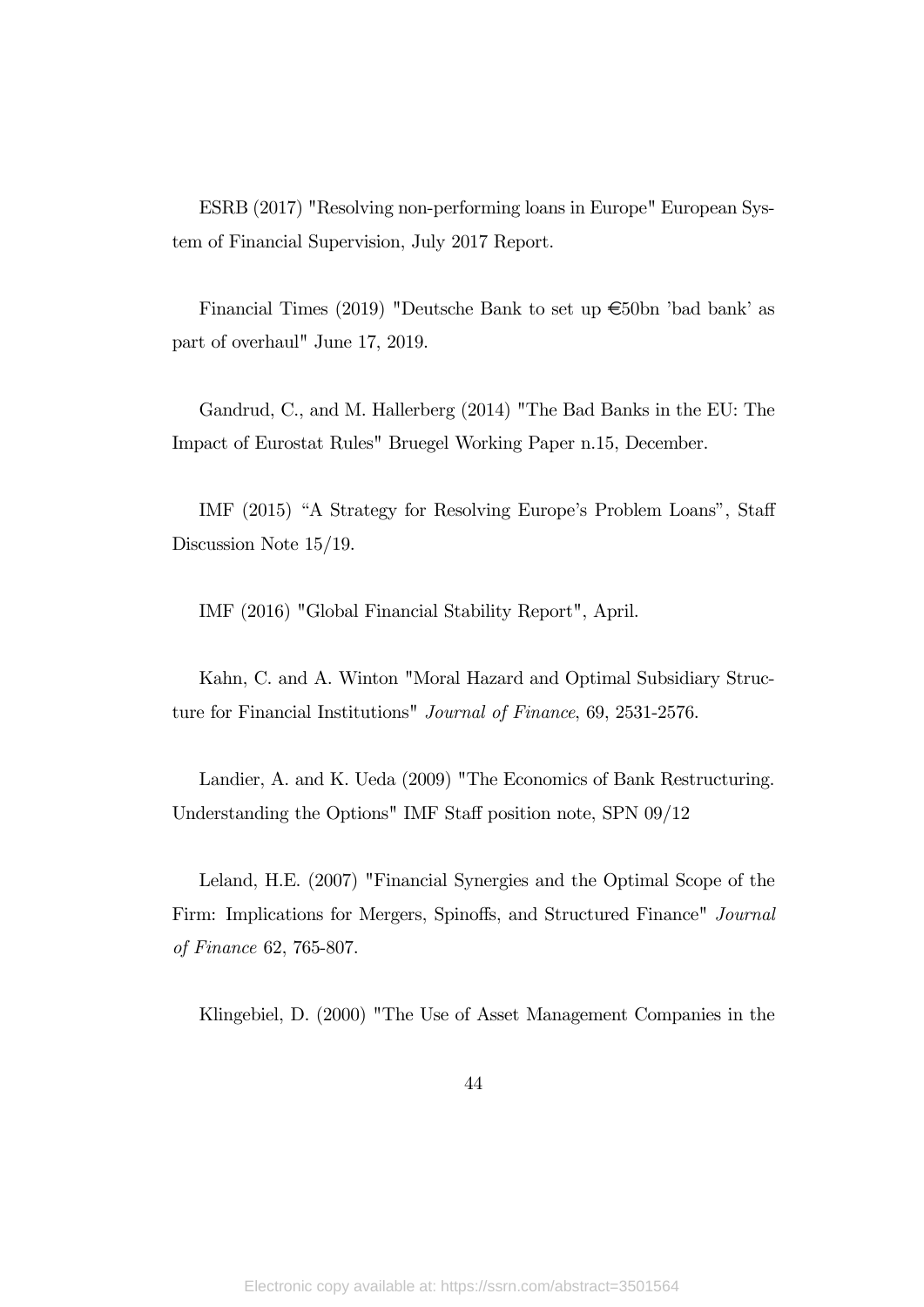Resolution of Banking Crises. Cross-Country Experience" The World Bank, Policy Research Working Paper 2284.

McKinsey (2009) "Understanding the bad bank" by G. Brenna, T. Poppensieker, and S. Schneider, McKinsey, Zurich and Munich Offices, December.

Myers, S. (1977) "Determinants of Corporate Borrowing" Journal of Financial Economics 5, 147—175.

New York Times (1988) "Mellon Set to Shift Bad Loans" July 26.

Philippon, T. and A. Salord (2017) "Bail-Ins and Bank Resolution in Europe: A Progress Report" Geneva Report on the World Economy, Special Report 4, Geneva.

Philippon, T. and P. Schnabl (2013) "Efficient Recapitalization" Journal of Finance 68, 1-42.

Segura, A. and J. Suarez (2019) "Optimally solving banks' legacy problems", mimeo CEMFI April.

Thomson, J.B. (2011) "How to build a bad bank - for the greater good" Forefront, Federal Reserve Bank of Cleveland Winter, 2, 1, 12-16.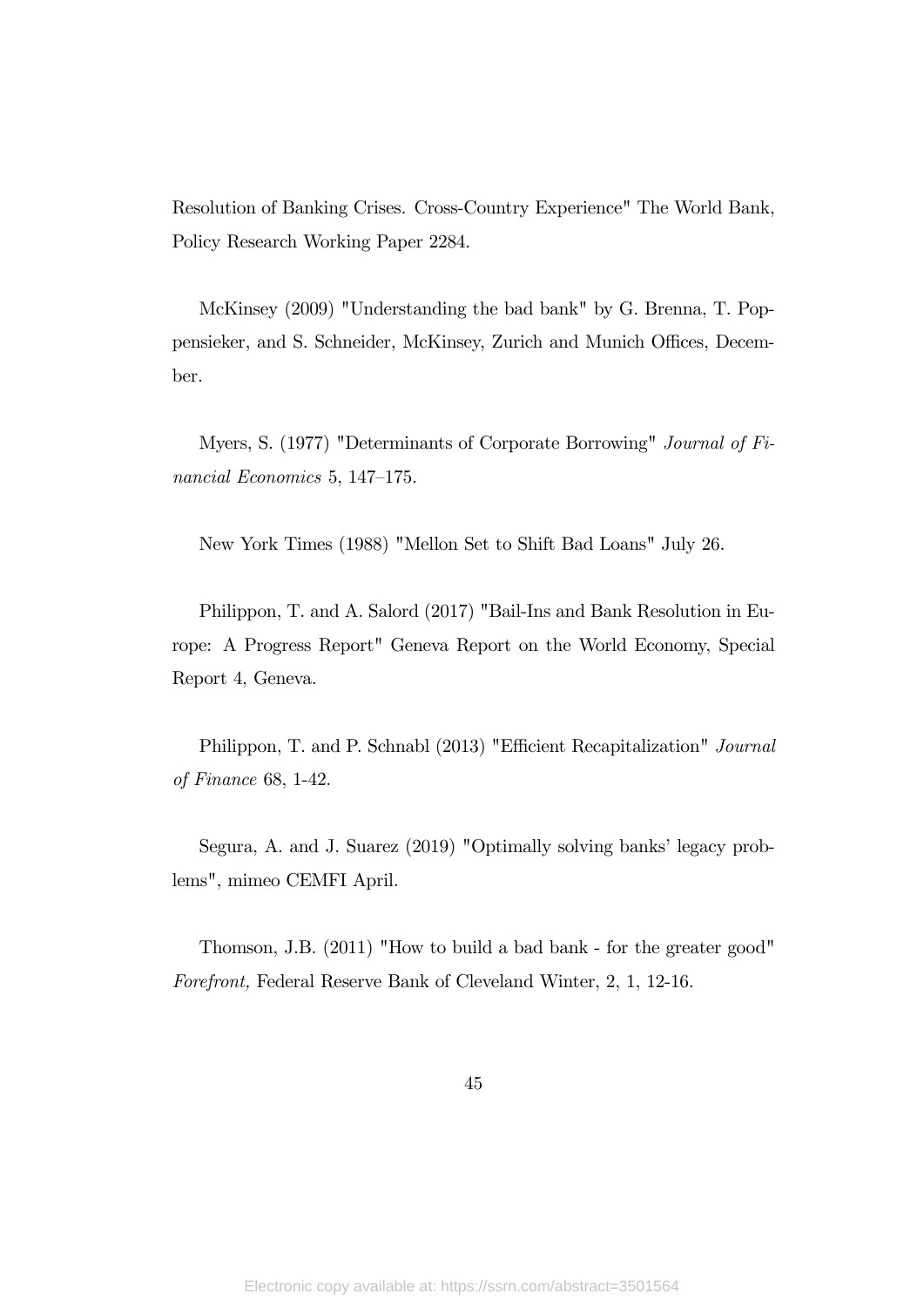Tirole, J. (2012) "Overcoming Adverse Selection: How Public Intervention Can Restore Market Functioning" American Economic Review 102, 29— 59.

White, P. and T. Yorulmazer (2014) "Bank Resolution Concepts, Tradeoffs, and Changes in Practices" Economic Policy Review, Federal Reserve Bank of New York, 20, 2, 153-173.

46